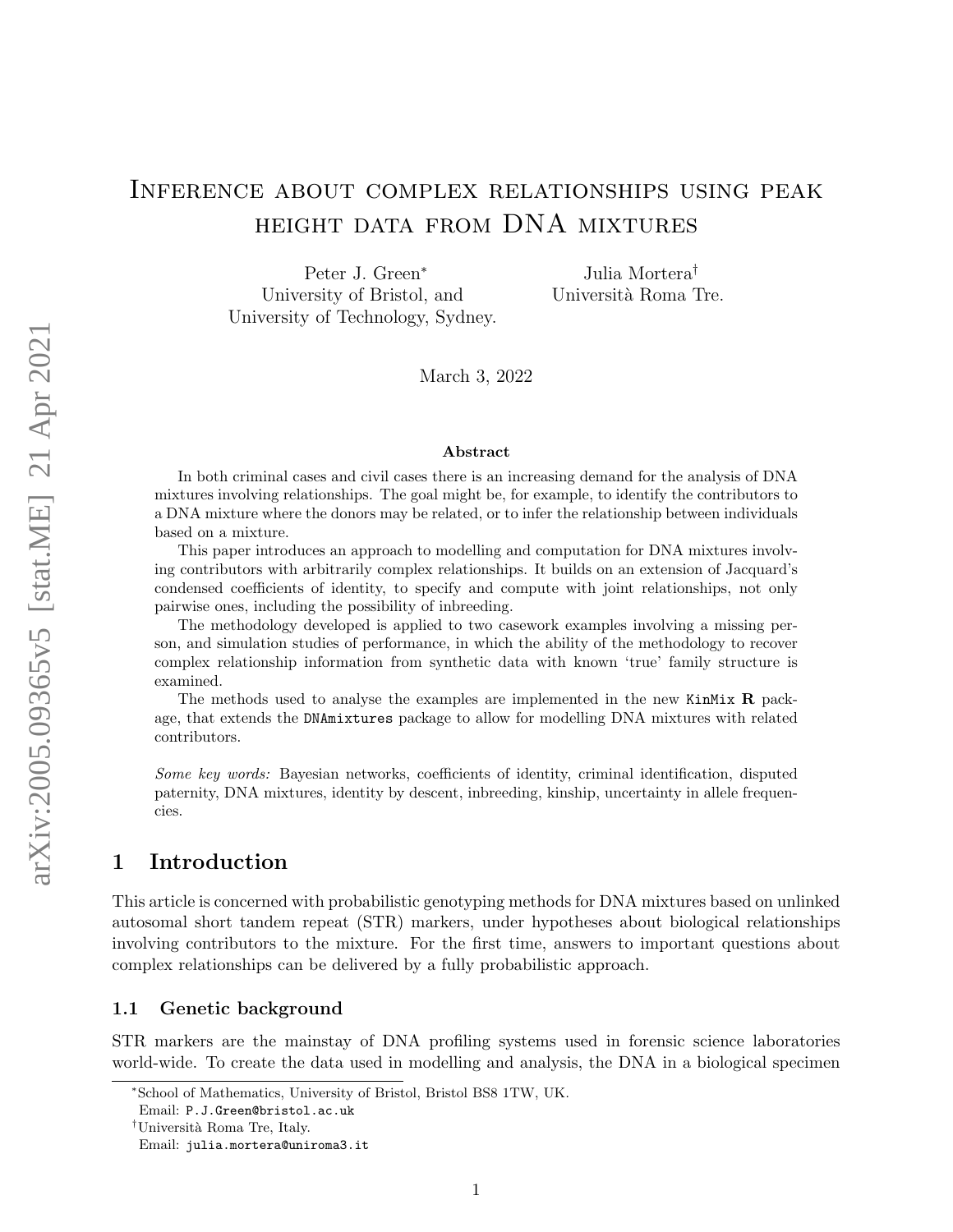is extracted, and through a process of polymerase chain reaction (PCR) amplified to create an electropherogram (EPG), a continuous trace that is digitised for analysis. Identifiable segments of this trace correspond to different known loci, called markers, on the genome. The markers used are chosen to lie far apart in the genome, usually on different chromosomes, so are unlinked, that is statistically independent. Each segment consists of peaks aligned to a known grid, one peak for each possible allele, or genetic variant, at that locus; for STR markers, these alleles take (generally, integer) values giving the repeat count of a short sequence in the genome. The heights of the peaks measure the abundance of that allele at that locus, and collectively carry a great deal of information about the genetic make-up of the original specimen, but are subject to degradation consisting of both random noise and artefacts introduced in the PCR process, for which a statistical model must be constructed.

The usual methodology uses only autosomal loci, that is, markers on the chromosomes that are not sex-linked, and so involve a contribution from each parent. The individual contributions we call genes, and the unordered pair of contributions the genotype. We call the collection of genotypes across all markers the genotype profile of the individual; note that in a statistical language, we regard genes and genotypes as random variables, while alleles are the possible values of a gene.

When a biological specimen is taken from one individual, and handled and processed under ideal conditions, an EPG represents a noisy version of the genotype profile of that one individual; in this case we can talk about genotyping or 'typing'. In other situations, either through the circumstances in which the sample is obtained (for example, in rape, or other violent assault) or through contamination, the DNA quantified by the EPG comes from two or more individuals; this is a DNA mixture. In both criminal and civil cases, even for simple tasks such as criminal identification or paternity testing, we need methodology for assessing hypotheses about the genetic origin of the DNA based on mixture data. The focus of this paper is to derive and demonstrate principled and practical methods for such tasks, in cases where there are biological relationships involving the contributors. We concentrate on so-called continuous methods using peak height information, as opposed to binary or semi-continuous methods.

More details of the genetic background to the use of STR markers and DNA mixtures can be found in Section 1 of Cowell et al[. \(2015\),](#page-32-0) in this Journal, and also in the recent review article by [Mortera \(2020\).](#page-33-0)

### 1.2 Modelling and inferential approach

Both the statistical model we use for EPG peak heights, and exact computationally-efficient methods for inference about the genotype profiles of contributors, can be found in Cowell et al[. \(2015\).](#page-32-0) The present article extends the principles and practice of this work to allow for relationships among the contributors and/or to make inferences about such relationships. We stress here that we are concerned with relationships, that is specific close familial associations such as between parent and child, or an individual and her maternal grandparents, not relatedness, that is an ambient genetic correlation induced among all members of a population or subgroup by virtue of shared ancestry, typically quantified by a coancestry coefficient.

There has been very little previous work on models, methodology and software for DNA mixtures that takes account of relationships with and among the contributors. The only examples we are aware of are our earlier work on paternity analysis in [Green and Mortera \(2017\),](#page-33-1) the precursor to the present paper, and [Hernandis](#page-33-2) et al. (2019). Our work models peak heights explicitly, while [Hernandis](#page-33-2) et al. (2019) does not use peak height information; these two approaches underpin the KinMix and relMix software packages respectively. There are several other packages dealing with mixtures in the presence of relatedness; some of these are listed in the Supplementary information, section 3, but we will not be concerned further with such models here; they are not capable of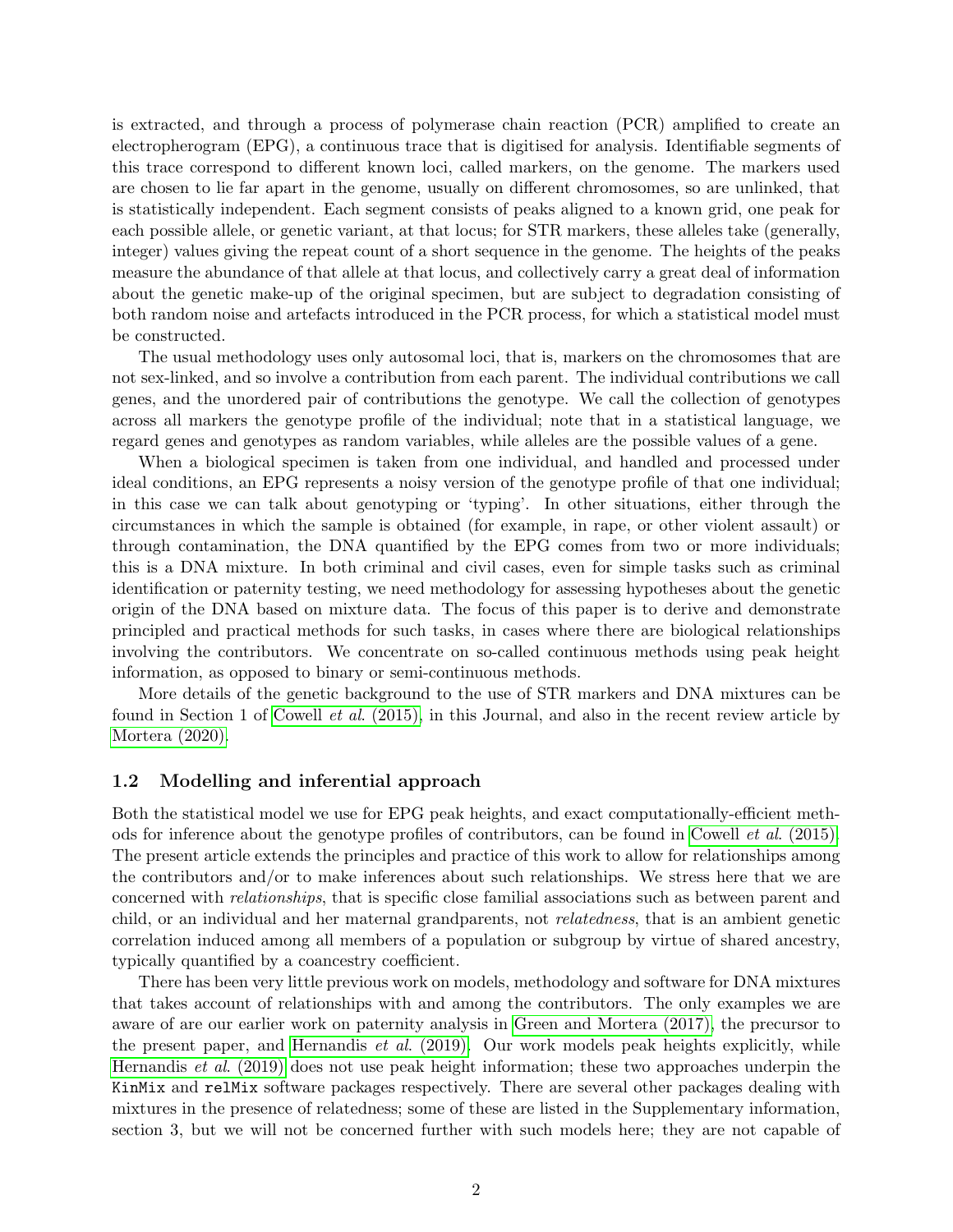modelling close familial relationships accurately.

It is convenient and natural when modelling peak height data probabilistically to use a hierarchical formulation, with two main layers: the genotype profiles  $n$  of the contributors, and the peak heights z recorded in the electropherogram; the models typically then consist of two components:

- (a)  $p(n)$  the joint distribution for  $n$  parameterised by population allele frequencies, hypotheses about the contributors, etc., and
- (b)  $p(z|\mathbf{n})$  the conditional distribution for z given  $\mathbf{n}$  with parameters identifying the peak height model and the proportions of DNA from each of the contributors contained in the mixture.

Inference based on DNA mixtures usually focusses on the comparison between two hypotheses  $\mathcal{H}_p$  and  $\mathcal{H}_0$  concerning the constitution of the mixture, quantified by the likelihood ratio LR for  $\mathcal{H}_p$ versus  $\mathcal{H}_0$ . In this article, these hypotheses will be about (arbitrarily complex) relationships between mixture contributors, and between contributors and other typed individuals. Simple examples of relationship tests we can construct are

- a paternity test given a child's genotype, where  $\mathcal{H}_p$  and  $\mathcal{H}_0$  respectively state that the putative father is a contributor to the mixture, or that no contributor to the mixture is related to the child, and
- a test for whether contributors to a mixture, perhaps found at a crime scene, are related in a particular way  $(\mathcal{H}_p)$  or not at all  $(\mathcal{H}_0)$ .

Although above and throughout the paper, we use the words 'test' and 'hypothesis', etc., that are familiar from statistical hypothesis testing, we should make clear that this is not what we are doing. Rather, we are contrasting alternative explanations of the evidence, by means of  $\log_{10} \text{LR}$ values. These 'weights of evidence' are to be interpreted in the applicable judicial context, where they will be combined with other evidence, not necessarily quantifiable numerically, rather than referred to a null distribution to yield for example p-values. The  $log_{10}LR$  scale for weights of evidence is standard in forensic statistics [\(Balding 2005\)](#page-32-1), but in general usage can be traced back to Turing; see [Good \(1979\).](#page-32-2) The scale is natural and interpretable: for example a  $\log_{10}$  LR of 6 means that the evidence is  $10^6 = 1,000,000$  times more likely under one hypothesis than another.

Throughout we use the probabilistic and computational formulation for DNA mixtures of [Cowell](#page-32-0) et al[. \(2015\),](#page-32-0) and the software implementation of this in the DNAmixtures R package of [Graversen](#page-32-3) [\(2013\);](#page-32-3) the model emulates the PCR process described above, and recognises artefacts including stutter, drop-out, drop-in and silent alleles. Our new model extensions are largely aimed at modelling the genotype profile distribution  $p(n)$  to express complex relationships; the methods are implemented in an  $\bf{R}$  package KinMix [\(Green 2020a\)](#page-32-4) that supplements DNAmixtures. Early ideas in this direction can be found in [Green and Mortera \(2017\).](#page-33-1) Although implementation is restricted to this model and this computational environment, the ideas are quite general and could be adapted to other probabilistic genotyping systems, and to other peak height models.

### 1.3 Contribution of this paper, and its structure

The novel methodological contribution of this paper is to show both how recent unpublished work on extending coefficients of identity to more than two individuals provides a formalism for specifying complex family relationships, and how this can be used to automatically construct Bayesian network (BN) algorithms for computing inferences for models for DNA mixtures involving related individuals, including likelihood ratios for comparing hypotheses about relationships.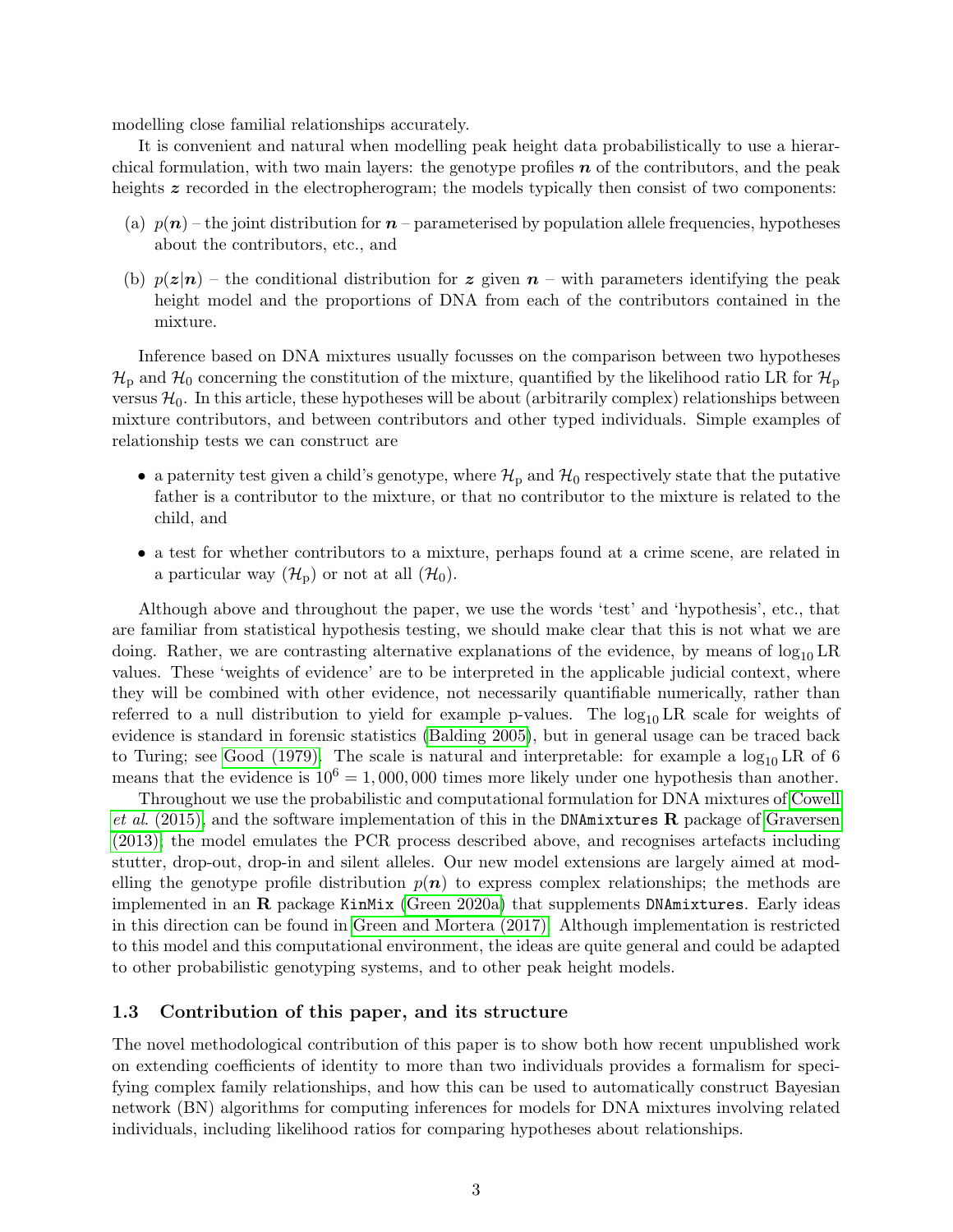The paper is organised as follows. In Section 2, we present a formulation and notation for expressing quantitatively the simultaneous relationships among an arbitrary set of individuals, specified through their joint pedigree. This notation generalises long-standing coefficients of relationship applicable only to pairs of individuals, and is useful both for specifying relationships precisely and computing with them. The formulation is completely general, its applicability is not confined to STR markers and DNA mixtures, but encodes relationships for any quantitative genetic analysis. In Section 3, we use this encoding to characterise the joint distribution of genotypes in a family, and thereby develop efficient computational inference schemes for DNA mixtures, using Bayesian network (BN) methods. Section 4 is devoted to BN computations for mixtures where there is an 'ambient' level of relatedness across the whole population, rather than specific close relationships, or where allele frequencies are not exactly known. In section 5 we discuss the setting of parameters for likelihood calculations in our model, and in section 6 we introduce the  $\bf{R}$  package KinMix implementing all of the methods in this paper. Section 7 and 8 illustrate the methodology with some simulated scenarios, and several real case studies, including some comparative timings highlighting the fast computation times that are achieved. Finally, we discuss extensions such as allowing for mutation.

### 2 Encoding relationships via IBD pattern distributions

What are biological relationships, and how can they be encoded? An essential preliminary to modelling and analysis of DNA mixtures with related contributors is a compact and precise representation of joint relationships among a set of arbitrarily related individuals. Developing and illuminating such a representation is the focus of this section, which is of universal applicability, not confined to mixture analysis.

Under our simplified genetic model of unlinked autosomal STR markers, the sole source of relationship between individuals is *identity by descent* (IBD). This is the phenomenon that two genes may be identical because they are copies of the same ancestor gene, rather than being independent draws from the 'gene pool', so that the genotypes of two or more related actors will be positively associated.

It is important to distinguish IBD from *identity by state* (IBS), which includes the possibility that independent draws from the gene pool have the same value by chance. For example, consider a mother–daughter pair, and a single STR marker where the mother's genotype is say  $(a,b)$ , and the child's is  $(c,d)$ , where in both cases we have ordered the genes in the genotype as (maternal gene, paternal gene). Then by Mendel's first law,  $c$  is equal to  $a$  or  $b$  with equal probability, while d is contributed by the father. The gene c is identical by descent to either a or b respectively, but unless the mother's and father's genes are all distinct in value, this is not the only way that any of  $(a,b,c,d)$  can be equal in value (identical by state). For example, a and b could by chance be equal (i.e. the mother is homozygous), or  $a$  and  $d$  could be equal, or indeed both.

For relationships other than parent–child, and for relationships among more than two individuals, we need a way to encode the implications of Mendel's first law for the joint distribution of all the individuals' genotypes; that is the objective of this section.

A pedigree is a graphical or tabular depiction of the identities of all individuals under consideration, mapping to the identities of their parents, and is a useful compact and precise vehicle for specifying joint relationships. In all of the pedigrees we use and display, either both or neither of the parents are included; those with no parents in the pedigree are called founding individuals, or founders, and their genes are founding genes. Given a pedigree, IBD is determined by the meioses generating the genes of each child given those of its parents, and any inbreeding within or between founding individuals: the actual allelic values are not relevant to this. For two individuals, Table 1 of [Thompson \(2013\)](#page-33-3) lays out all possible patterns; this table is adapted as our Table [1](#page-4-0) below. An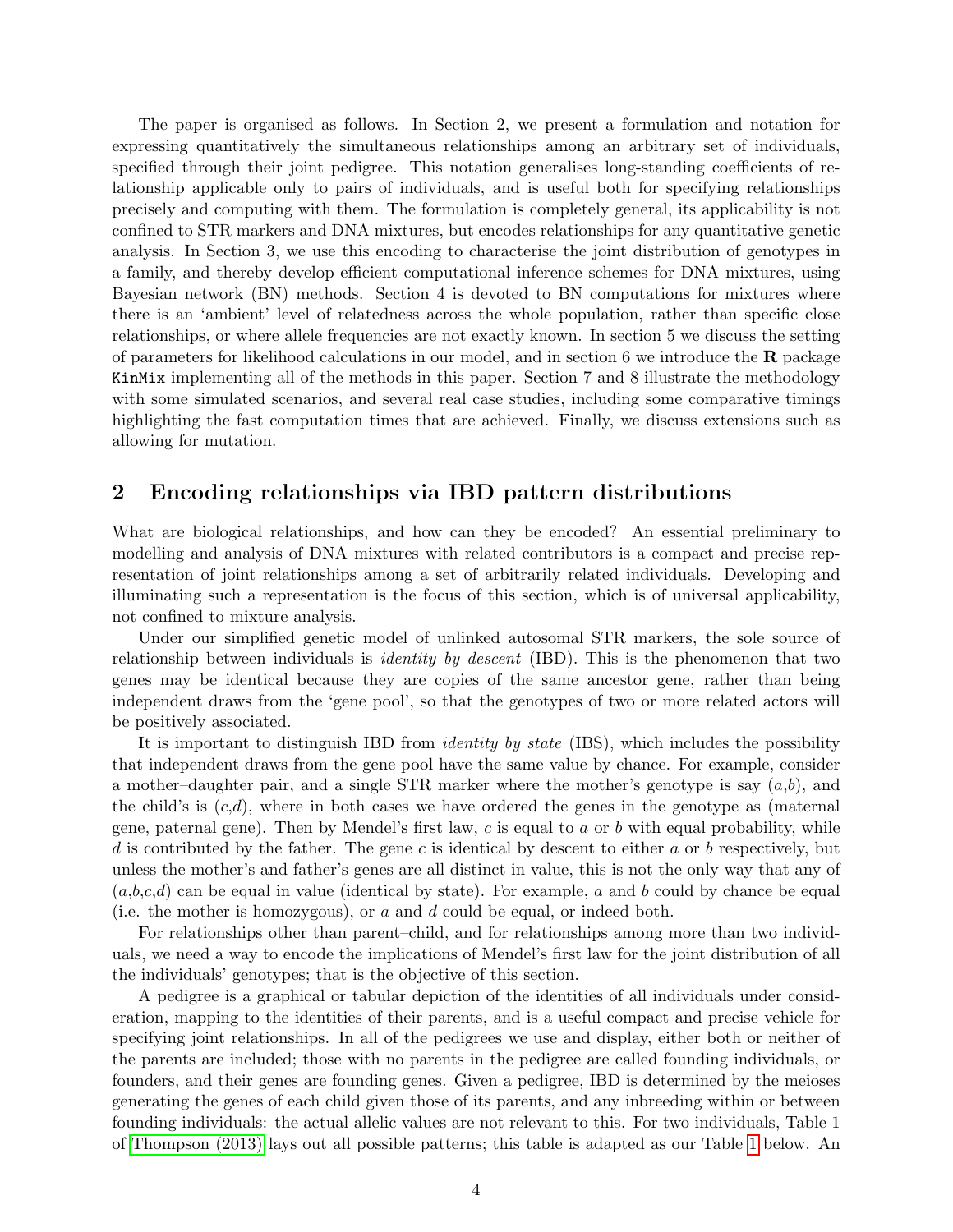explanation of the IBD states is given in Section [2.2.](#page-6-0) Thompson credits this formulation to [Nadot](#page-33-4) [and Vaysseix \(1973\),](#page-33-4) although they do not use a tabular representation.

<span id="page-4-0"></span>Table 1: The IBD states among the four genes of two individuals  $B_1$  and  $B_2$ , adapted from Table 1 of [Thompson \(2013\).](#page-33-3) The two genes of individual  $B_1$  are denoted a, b, and those of  $B_2$  are c and d. The IBD state is defined by the labelling developed by [Nadot and Vaysseix \(1973\),](#page-33-4) and further explained in Section [2.2.](#page-6-0) For example, the fifth line refers to the possibility that the two genes for  $B_1$  are identical by descent, while those for  $B_2$  are not, and are not identical by descent with those for  $B_1$ : that pattern of identity is shown equivalently as both an IBD state, a string of labels  $(1, 1, 2, 3)$  where labels are equal if and only if there is identity by descent, and as a partition,  $(a, b)(c)(d)$ . The states can be grouped into subsets of genotypically equivalent states, indicated by the horizontal lines; the total probability  $\Delta_i$  of the subset is given on the first row of each. For example,  $\Delta_3$  is the combined probability of states  $(1, 1, 1, 2)$  and  $(1, 1, 2, 1)$ .

|                | <b>IBD</b> state |                |                |              |             |            |
|----------------|------------------|----------------|----------------|--------------|-------------|------------|
| $B_1$          |                  |                | $B_{2}$        |              | Probability |            |
| $\overline{a}$ | b                | $\overline{c}$ | d              | Partition    | Jacquard    | ĸ,         |
| 1              | 1                | 1              | 1              | (a, b, c, d) | $\Delta_1$  |            |
| 1              | 1                | $\overline{2}$ | 2              | (a,b)(c,d)   | $\Delta_2$  |            |
| 1              | 1                | 1              | $\overline{2}$ | (a,b,c)(d)   | $\Delta_3$  |            |
| 1              | 1                | 2              | 1              | (a,b,d)(c)   |             |            |
| 1              | 1                | 2              | 3              | (a,b)(c)(d)  | $\Delta_4$  |            |
| 1              | $\overline{2}$   | 1              | 1              | (a, c, d)(b) | $\Delta_5$  |            |
| 1              | $\overline{2}$   | $\overline{2}$ | 2              | (a)(b, c, d) |             |            |
| 1              | $\overline{2}$   | 3              | 3              | (a)(b)(c,d)  | $\Delta_6$  |            |
| 1              | 2                | 1              | 2              | (a,c)(b,d)   | $\Delta_7$  | Κ2         |
| 1              | $\overline{2}$   | 2              | 1              | (a,d)(b,c)   |             |            |
| 1              | $\overline{2}$   | 1              | 3              | (a,c)(b)(d)  | $\Delta_8$  | $\kappa_1$ |
| 1              | 2                | 3              | 1              | (a,d)(b)(c)  |             |            |
| 1              | $\overline{2}$   | 2              | 3              | (a)(b,c)(d)  |             |            |
| 1              | $\overline{2}$   | 3              | 2              | (a)(b,d)(c)  |             |            |
| 1              | $\overline{2}$   | 3              | 4              | (a)(b)(c)(d) | ١q          | $\kappa_0$ |

#### <span id="page-4-1"></span>2.1 Coefficient of identity by descent

Two-person relationships are compactly summarised in numerical form using the coefficients of identity by descent  $(\delta_i)$  and condensed coefficients of identity by descent  $(\Delta_i)$  of [Jacquard \(1974\)](#page-33-5) (chapter 6), which are probabilities of particular patterns of identity by descent. The  $\delta_i$  are the probabilities for the 15 individual rows of Table 1, the  $\Delta_i$  those of the 9 subsets of genotypically equivalent states, where we do not keep track of which parent donates which allele; in each case the numbering of the coefficients follows that of the respective original authors, and conforms with the natural ordering in the Table. It is these condensed coefficients of identity that we use to characterise and quantify relationships among related individuals, including mixture contributors. Where inbreeding is ruled out,  $\Delta_i = 0$  for  $i = 1, 2, \ldots, 6$ , and we need only the  $\kappa$  coefficients of [Cotterman \(1940\),](#page-32-5) which have an explicit interpretation:  $\kappa_0 \equiv \Delta_9, \kappa_1 \equiv \Delta_8, \kappa_2 \equiv \Delta_7$  are the probabilities that the two individuals share 0, 1 or 2 alleles by descent. As examples,

(a) a parent and child have a relationship summarised by  $\kappa_0 = 0, \kappa_1 = 1, \kappa_2 = 0$  (since a parent always contributes exactly one of its alleles to his or her child),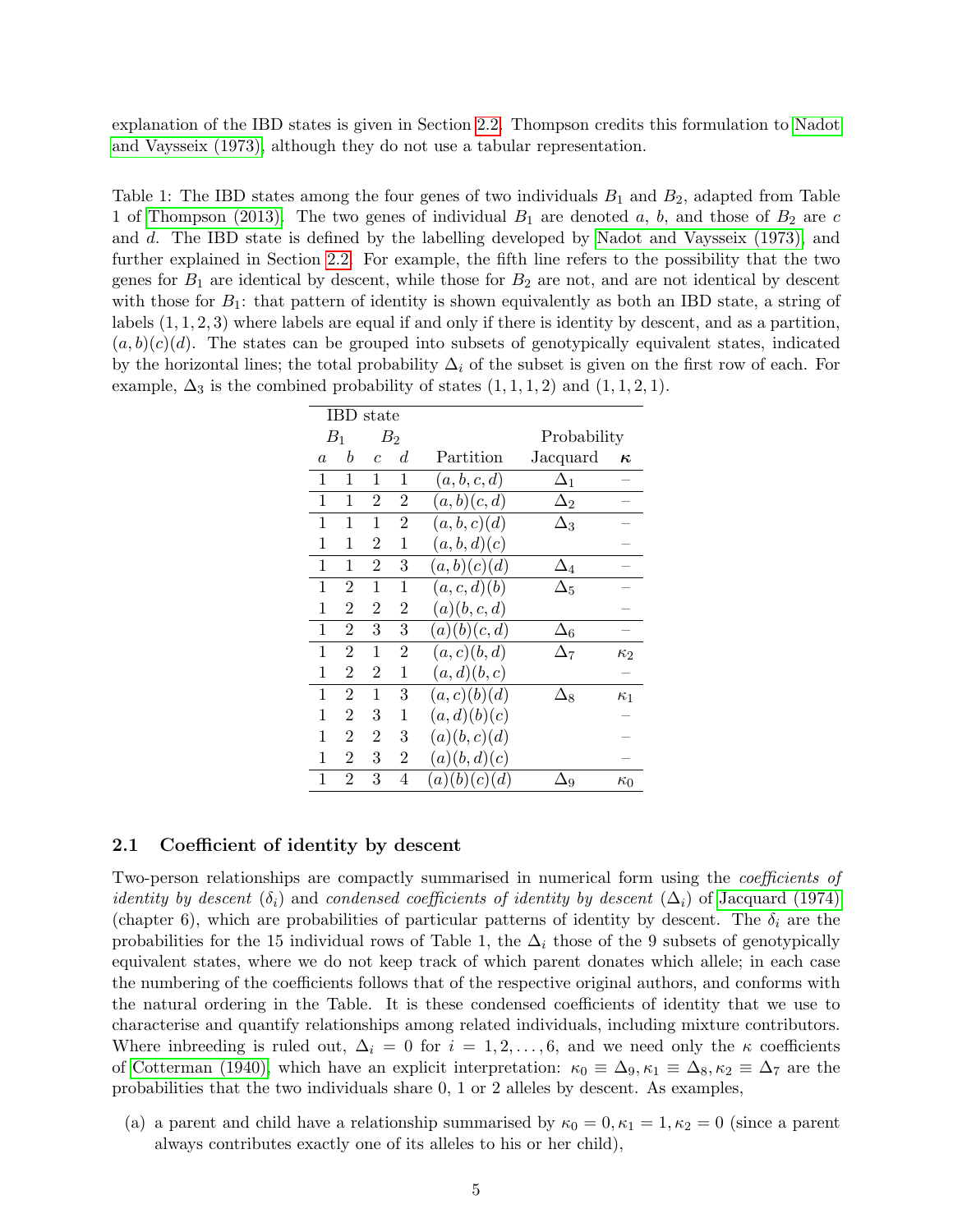- (b) two half-siblings (with unrelated parents) have  $\kappa_0 = 0.5, \kappa_1 = 0.5, \kappa_2 = 0$  (since there is a 50–50 chance that the common parent contributes the same allele to each of its children), while
- (c) two children from an incestuous brother-sister mating are captured by  $\Delta = (0.06250, 0.03125,$ 0.12500, 0.03125, 0.12500, 0.03125, 0.21875, 0.31250, 0.06250), a more complicated example demonstrating the need to automate the calculation of these coefficients.

The  $\kappa$  and  $\Delta$  coefficients can be calculated from a pedigree by simple recursive calculations down the pedigree. In  $R$ , these are performed by the functions kappaIBD and condensedIdentity, respectively, in the package ribd [\(Vigeland 2019b\)](#page-33-6), part of the pedtools family of packages created by [Vigeland \(2019a\).](#page-33-7)

The coefficients of identity,  $\kappa_i$ ,  $\delta_i$  or  $\Delta_i$ , should not be confused with a different measure of relatedness, the coefficient of coancestry or kinship coefficient, often represented by  $\theta$ . This is the probability that randomly chosen alleles from each of the two individuals are identical by descent. By elementary probability calculations, we find that  $\theta = \Delta_1 + (\Delta_3 + \Delta_5 + \Delta_7)/2 + \Delta_8/4$ , or simply  $\kappa_2/2+\kappa_1/4$  in the absence of inbreeding. This carries less information, for example, your coefficient of ancestry with your mother and sister are both  $\theta = 1/4$ , although you are differently related to these two, as shown by the ks. Similarly, you have the same  $\theta = 1/8$  with a double first cousin and an uncle.

For more than 2 individuals, [Thompson \(1974\)](#page-33-8) seems to have been first to provide a general framework for gene identity given multiple relationships. She provides a rigorous algebraic formalism, with particular attention to enumerating the intrinsic symmetries in the problem, and counts the numbers of possible relationships, which increase very rapidly. For example, for as few as 4 individuals, there are already 712 possible (genotypically equivalent) IBD states, reducing to 139 if inbreeding is ruled out. She does not provide a notation for the probabilities of these states. We could extend the  $\Delta$  notation to more than two individuals, using as subscript the IBD pattern, for example writing  $\Delta_{1,2,1,3}$  in place of  $\Delta_8$ , but this seems cumbersome, especially for larger numbers of relatives. In typical pedigrees, only a very small fraction of these states have positive probability, so the vast majority of condensed coefficients of identity are 0. Instead, we use what amounts to a sparse representation of such vectors of coefficients, namely a listing of which coefficients are non-zero, and their probability values; there are examples in Tables [2](#page-6-1) and [3,](#page-7-0) where we use an arbitrary member of each equivalence class as a representative. We call this representative an IBD pattern and the whole table the IBD pattern distribution. In recent unpublished collaborative work, the present first author and Magnus Dehli Vigeland jointly devised an efficient algorithm for computing such tables, also known as 'multi-person condensed coefficients of identity', from the pedigree; this is implemented in the function pedigreeIBD in the R package KinMix and the function multiPersonIBD in the  $R$  package ribd.

We can display each IBD pattern in various ways, following the authors cited above. One is by a vector of integer labels, of length twice the number of individuals,  $n$ , say, the pair in entries  $(2i-1, 2i)$  representing the genotype of the corresponding individual  $i = 1, 2, \ldots, n$ , as in the first columns of Table [1.](#page-4-0) The numerical value of the labels is irrelevant, all that matters is whether two labels are the same or different, so the vector denotes a partition of the 2n genes according to which are identical by descent. Since we are only concerned with unordered pairs of genes, the interpretation of the pattern is unchanged if elements  $(2i - 1, 2i)$  are exchanged, and also, of course, unchanged by any 1–1 relabelling. Diagrammatically, the pattern can be displayed as a graph with 2n vertices laid out in a  $n \times 2$  rectangular array, and vertices connected by an arc if the corresponding genes are identical by descent. Both representations of IBD patterns were used (with  $n = 2$  $n = 2$ ) by [Jacquard \(1974\)](#page-33-5) (chapter 6). Figure 2 and Table [3](#page-7-0) show two examples of IBD pattern distributions displayed in each of these ways.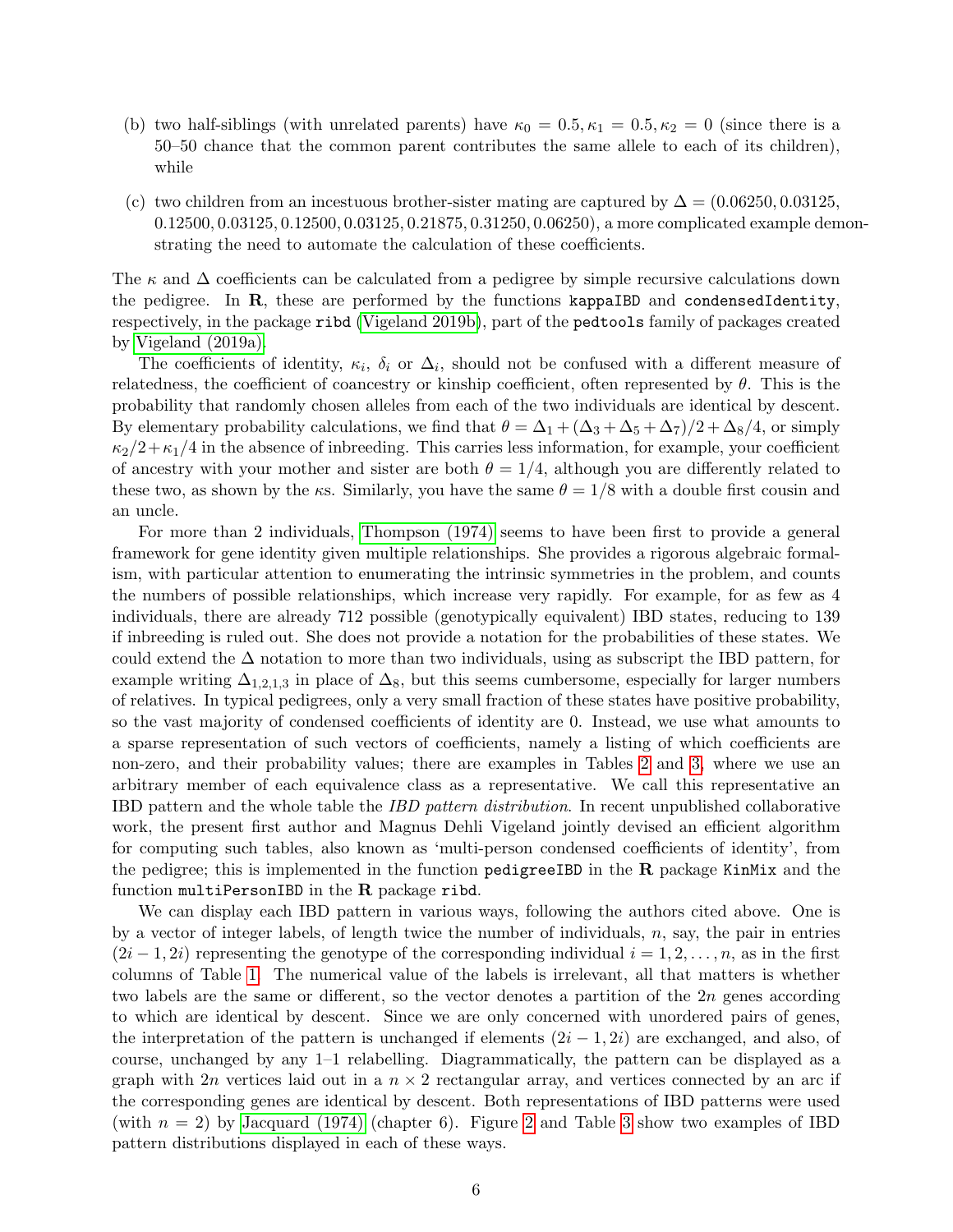As a foretaste of what can be done with the  $\kappa$  and  $\Delta$  coefficients, or their generalisation the IBD pattern distribution, we remark that, together with the population alleles frequencies, they determine the joint distribution of the genotypes for any set of individuals; as a simple example, if a, b and c are distinct alleles, with population frequencies  $q_a, q_b, q_c$ , and in the absence of inbreeding, the probability that two individuals have genotypes  $(a, b)$  and  $(a, c)$  respectively is simply  $\kappa_0(4q_a^2q_bq_c) + \kappa_1(q_aq_bq_c)$ , when their relationship is summarised by  $\kappa = (\kappa_0, \kappa_1, \kappa_2)$ . This can be verified directly algebraically with care, but in Section [3](#page-10-0) we generalise this calculation and use it in modelling and analysing DNA mixtures.

### <span id="page-6-0"></span>2.2 IBD pattern distribution for a simple pedigree

As an illustration, consider a simple 'triple' of father F, mother M and child C, with the two parents unrelated. If we label the father's genes by  $(1,2)$  and those of the mother by  $(3,4)$ , then the child will have one gene that is either 1 or 2, and another gene that is 3 or 4; thus its genotype is  $(1,3), (2,3),$ (1,4) or (3,4) with equal probability. In tabular form, thus, we could write this family's genetic structure at any single autosomal locus in a table as in panel (a) of Table [2,](#page-6-1) where we have labelled the columns with the individual identities, and the rows with the corresponding probabilities.

Table 2: IBD pattern distributions for a Father/Mother/Child triple, F, M, C.

<span id="page-6-1"></span>(a) Distinguishing maternal and paternal genes

| рr   |     |                |   |                |   |  |
|------|-----|----------------|---|----------------|---|--|
| 0.25 | -1. | $\overline{2}$ | 3 |                | З |  |
| 0.25 |     | $\overline{2}$ | 3 | $\overline{2}$ | 3 |  |
| 0.25 |     | $\overline{2}$ | З |                |   |  |
| 0.25 |     |                | З |                |   |  |

(b) Condensed form: Not distinguishing maternal and paternal genes

| nr |  |  |  |  |  |
|----|--|--|--|--|--|
|    |  |  |  |  |  |

(c) Extending the family to include the paternal grandfather

| pr                |  |  |  |  |  |          | L÷H      |      |
|-------------------|--|--|--|--|--|----------|----------|------|
| $0.5$   1 2 3 4 1 |  |  |  |  |  | $\sim$ 3 | -15      |      |
| $0.5$   1   2   3 |  |  |  |  |  | -3-      | $\sim$ 2 | - 5. |

Note that without changing the meaning, we can arbitrarily permute the actual labels, separately in each row, so the first row of Table  $2(a)$  could have been  $(2,4,1,3,2,1)$ ; the purpose of the labels is solely to indicate which genes are identical (by descent) and which different. Since a genotype is an unordered pair of genes, the interpretation of the table is also unchanged if any of the individual pairs are transposed, so the first row could equivalently be written  $(2,1,4,3,1,3)$ , for example, and in many other ways. Combining these two rules, and aggregating the probabilities of identical rows, further economy of notation is possible: for example we could simply use the table in panel (b) of Table [2,](#page-6-1) to represent the same family, saving space and computer time. Effectively the labels 1 and 3 are then being used for the child's paternal and maternal genes respectively.

The example can be extended, by, for example, including also the Father's father, GF. There are two equally likely possibilities: the gene inherited by Father from his father might be that labelled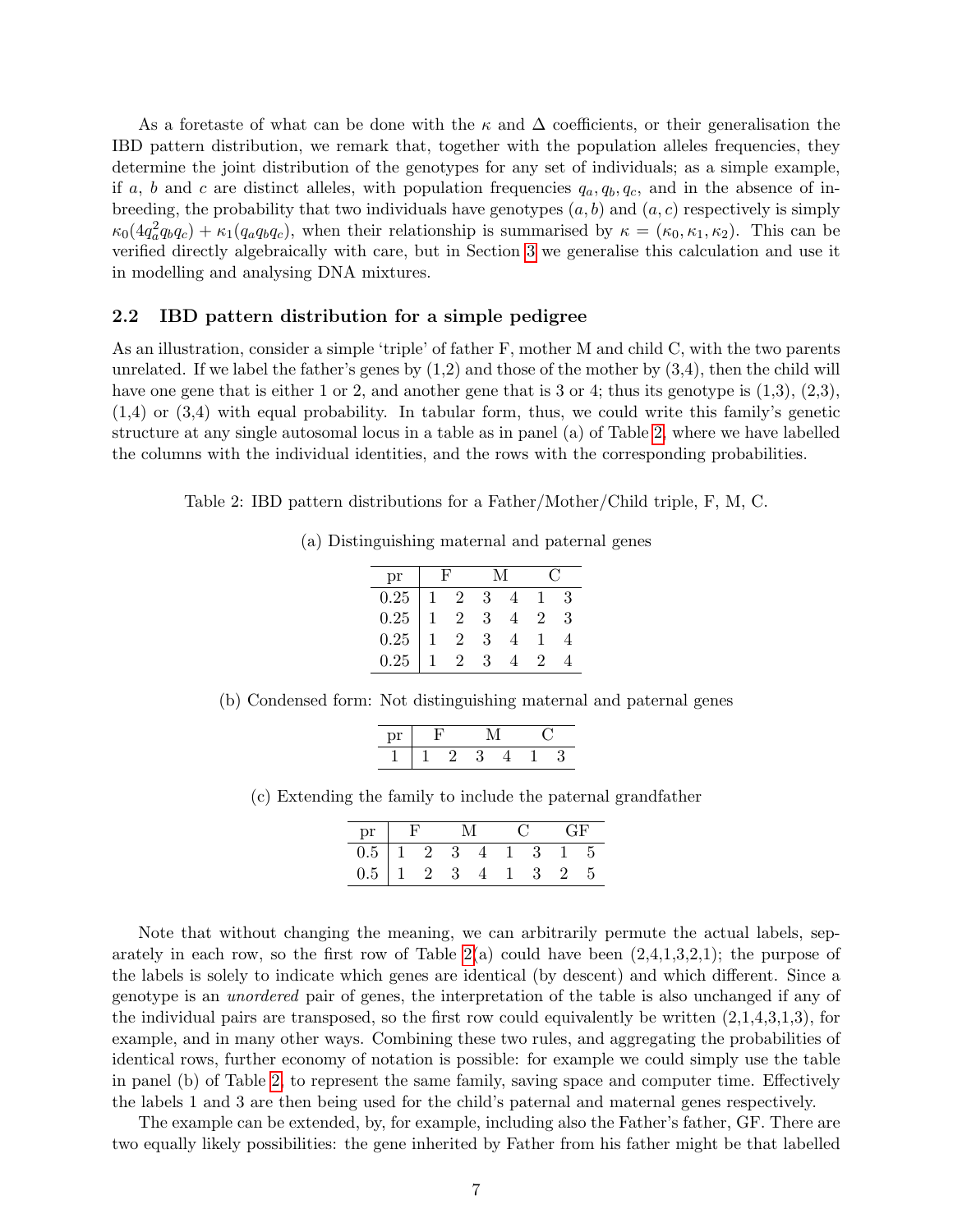1 or 2. So the relationships between the 4 individuals can now be represented by panel (c) of Table [2.](#page-6-1)

### <span id="page-7-2"></span>2.3 Pairwise relationships do not determine joint relationships



<span id="page-7-1"></span>Figure 1: Pedigrees for the two 3-cousins scenarios: (left) star, (right) cyclic; one individual appears twice, to reduce line-crossing – the dotted curves link the replicate symbols.

To demonstrate that pairwise relationships do not determine a full description of relatedness among more than two individuals, even in the absence of inbreeding, we present the simplest example. Consider two scenarios in which among three individuals, each pair are full cousins, that is have  $(\kappa_0, \kappa_1, \kappa_2) = (0.75, 0.25, 0)$ . This can arise in a 'star' arrangement, where the three have mothers who are full siblings, but unrelated fathers (or vice-versa, of course). In a 'cyclic' arrangement, each pair of cousins have between them parents of the opposite sex who are siblings, with the other parents unrelated. The two pedigrees are displayed in Figure [1.](#page-7-1)

<span id="page-7-0"></span>Table 3: IBD pattern distributions for two scenarios of 3 pairwise cousins; (left) star, (right) cyclic arrangements.

| pr     | C1 |                |   | C2 |   | C3 | pr     | C1 |                |              | C2             |   | C3             |
|--------|----|----------------|---|----|---|----|--------|----|----------------|--------------|----------------|---|----------------|
| 0.3750 |    | 2              | 3 | 4  | 5 | 6  | 0.4219 | 1  | $\overline{2}$ | 3            | 4              | 5 | 6              |
| 0.1875 |    | $\overline{2}$ | 1 | 3  | 4 | 5  | 0.1406 | 1  | $\overline{2}$ | $\mathbf{1}$ | 3              | 4 | 5              |
| 0.1875 |    | 2              | 3 | 4  |   | 5  | 0.1406 | 1  | $\overline{2}$ | 3            | $\overline{4}$ |   | 5              |
| 0.1875 |    | 2              | 3 | 4  | 3 | 5  | 0.1406 | 1  | $\overline{2}$ | 3            | 4              | 3 | 5              |
| 0.0625 |    | 2              | 1 | 3  |   | 4  | 0.0469 | 1  | 2              | 1            | 3              | 2 | 4              |
|        |    |                |   |    |   |    | 0.0469 | 1  | 2              | $\mathbf{1}$ | 3              | 3 | $\overline{4}$ |
|        |    |                |   |    |   |    | 0.0469 | 1  | 2              | 3            | 4              |   | 3              |
|        |    |                |   |    |   |    | 0.0156 |    | 2              |              | 3              | 2 | 3              |

The respective IBD pattern distributions are shown in Table [3](#page-7-0) and visualised in Figure [2;](#page-8-0) the formats of each are described at the end of Section [2.1.](#page-4-1) It is very clear from these displays that these two families have different overall relatedness, for example in the star arrangement, there is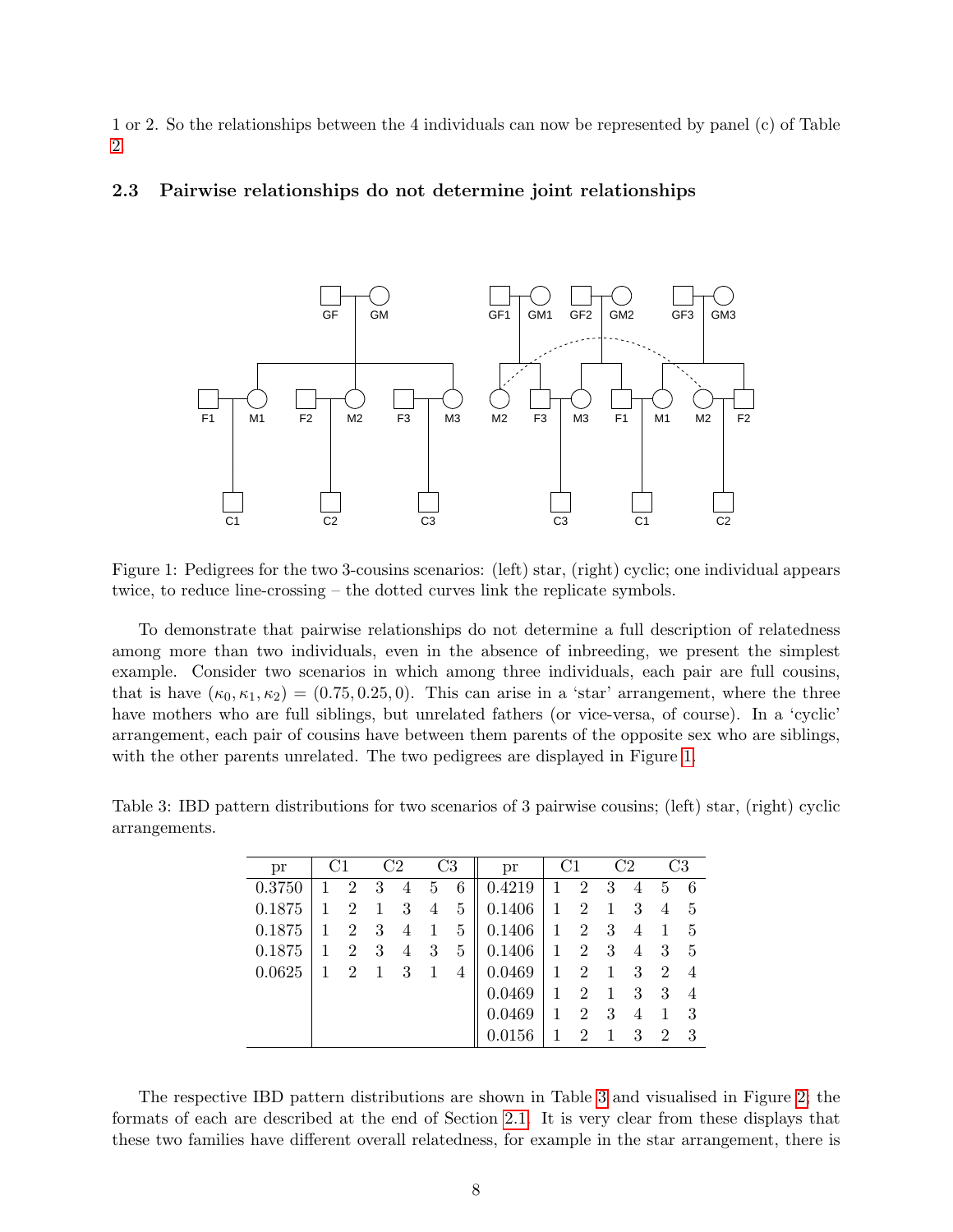

<span id="page-8-0"></span>Figure 2: IBD pattern distributions for two scenarios of 3 pairwise cousins; (left) star, (right) cyclic arrangements, represented in the style introduced by [Jacquard \(1974\)](#page-33-5) and described in the text. In each individual diagram, from top to bottom, the individuals are those labelled C1, C2 and C3, respectively, in Figure [1,](#page-7-1) and the corresponding probability is printed below the diagram. As an example, the final diagram in the right hand panel shows the case where each pair of C1, C2 and C3 have a gene identical by descent, which is represented by the IBD pattern  $(1,2,1,3,2,3)$ , which is how it is labelled in the final row of the right hand panel of Table [3,](#page-7-0) where it is assigned the same probability, 0.0156.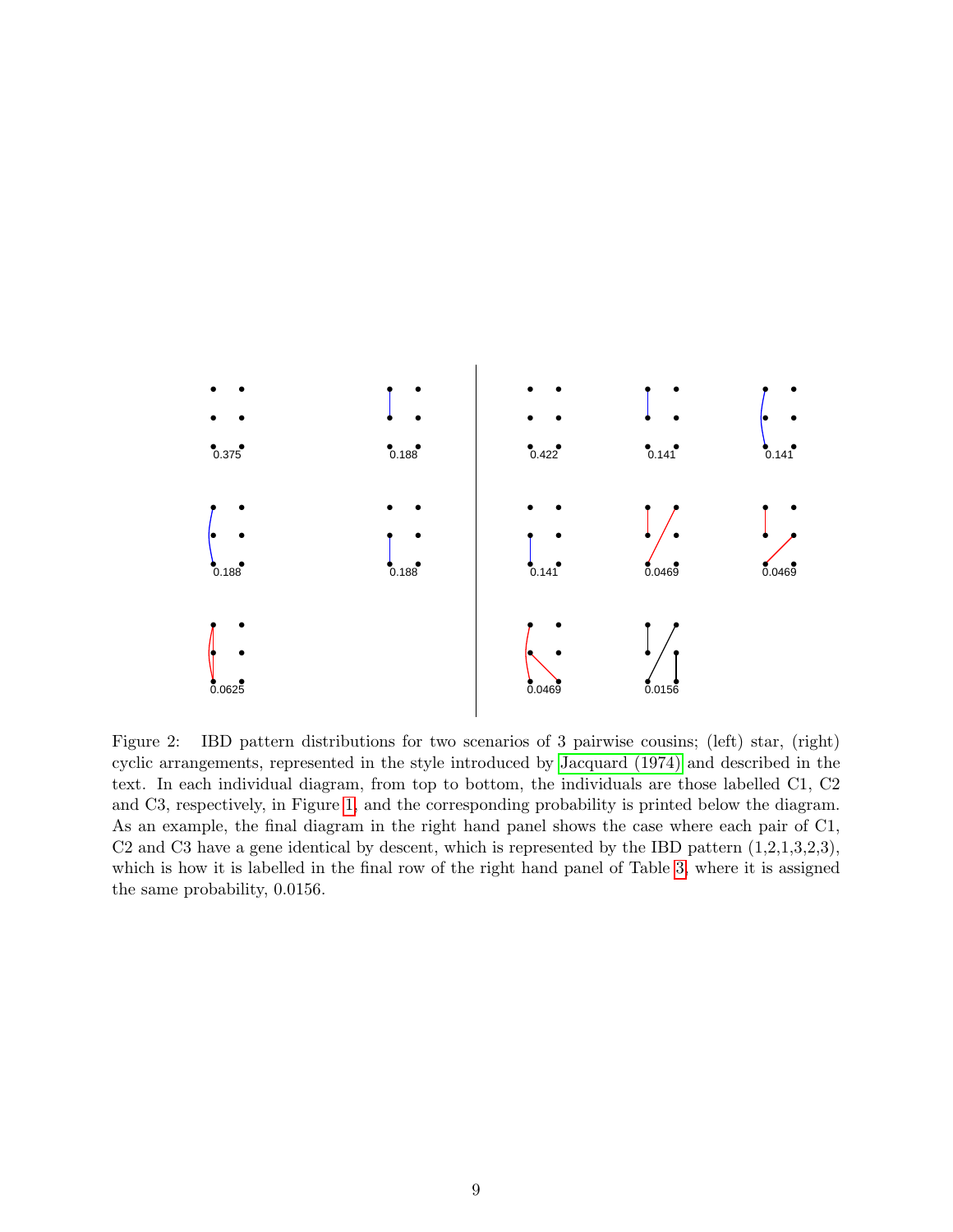probability 0.0625 that the three cousins have a common allele by IBD (as seen in the left-hand panels of Table [3](#page-7-0) and Figure [2\)](#page-8-0), while this is impossible in the cyclic arrangement. The fact that  $(\kappa_0, \kappa_1, \kappa_2) = (0.75, 0.25, 0)$  for each pair of cousins, for both pedigrees, can be verified from the Table. Taking C1 and C2 for example, in none of the rows in either half of the table, are the labels for C1 and C1 both the same, so  $\kappa_2 = 0$ . Meanwhile, the 4 labels are all distinct in rows 1, 3, and 4 in the left panel, and 1, 3, 4 and 7 in the right panel, so we can calculate  $\kappa_0$  as  $0.3750 + 0.1875 + 0.1875 = 0.4219 + 0.1406 + 0.1406 + 0.0469 = 0.75.$ 

In Section [7,](#page-19-0) we include a simulation experiment demonstrating the extent to which these pedigrees can be distinguished from DNA mixtures of STR markers with these family members as contributors.

We noted in Section [2.1](#page-4-1) that pairwise relationships are not correctly quantified by coefficients of ancestry  $\theta$ , so a forteriori neither are joint relationships between more than 2 individuals.

#### 2.4 IBD pattern distribution in the Iulius-Claudius pedigree

As a demonstration that the IBD pattern distribution among a handful of individuals can be readily computed even when the pedigree describing their relationships consists of as many as 35 individuals, and inbreeding is present, we briefly consider the Iulius-Claudius dynasty. This was the first Roman imperial dynasty, consisting of the first five emperors – Augustus, Tiberius, Caligula, Claudius, and Nero – and the family to which they belonged. They ruled the Roman Empire from its formation under Augustus in 27 BCE until 68 CE, when the last of the line, Nero, committed suicide. The name Iulius-Claudius dynasty refers to the two main branches of the imperial family: the gens Iulia and the gens Claudia. Figure [3](#page-9-0) presents the Iulius-Claudius pedigree. Some of the names have been abbreviated.



<span id="page-9-0"></span>Figure 3: Iulius-Claudius family tree

As highlighted by the double horizontal bars in Figure [3,](#page-9-0) there are two inbred marriages within the pedigree, the first, between Germanicus and Agrippina Maior, leading to the other. The two emperors Caligula and Nero are descendants of this couple. We therefore look at the IBD pattern distribution among Germanicus, Agrippina Maior, Caligula and Nero, and also that between the three emperors Claudius, Caligula and Nero. Figure [4](#page-10-1) shows excerpts (the most probable 9 patterns) of the IBD pattern distribution for these two subsets of individuals, respectively. As one can see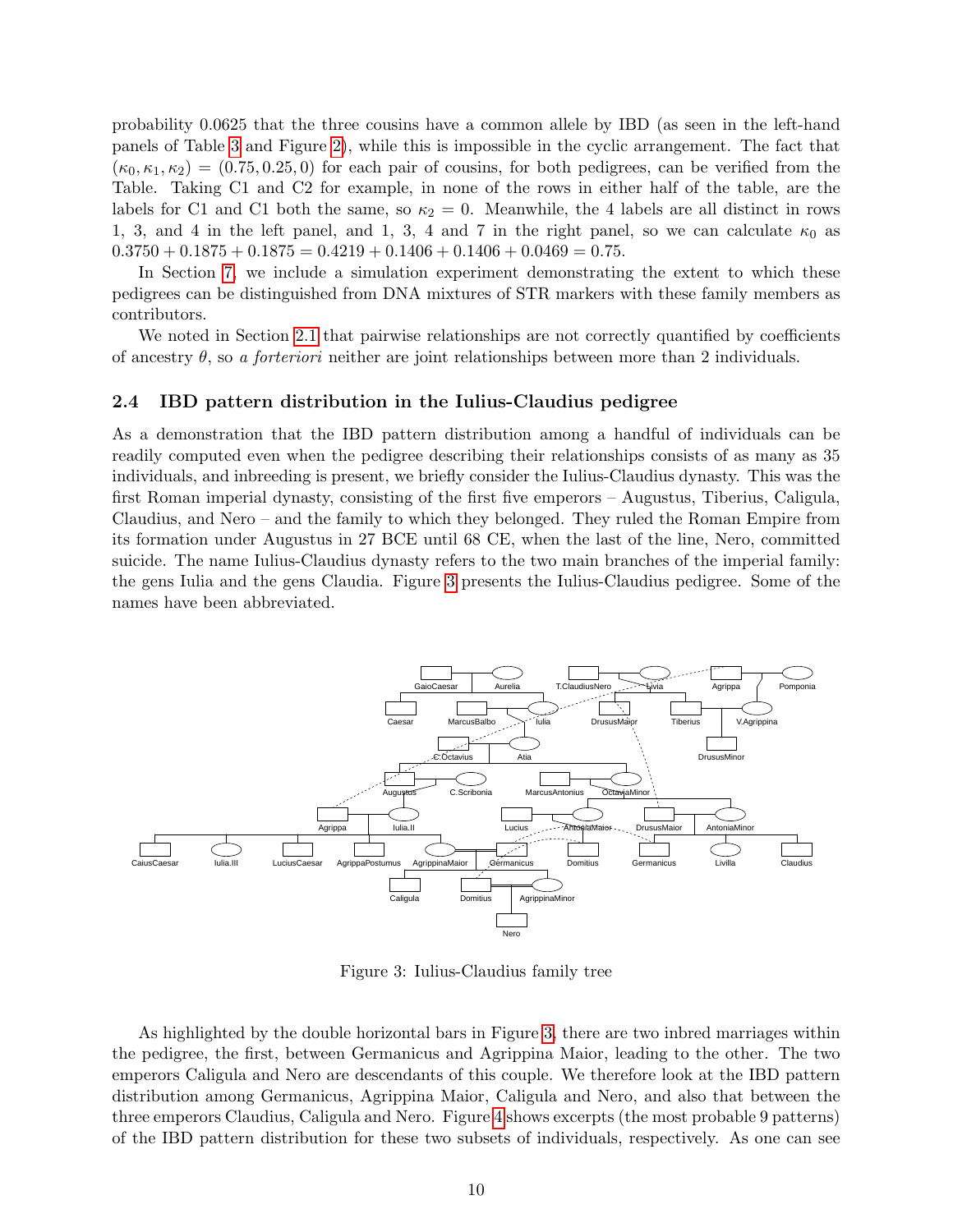

<span id="page-10-1"></span>Figure 4: (left) Most probable patterns in the IBD pattern distributions for (respectively from the top) Germanicus, his wife Agrippina Maior and their descendants the Emperors Caligula and Nero, (right) the same for the three Emperors Claudius, Caligula and Nero.

from the figure, both Caligula and Nero share many alleles IBD. As an example of summarising a pairwise relationship, Germanicus and Agrippina Maior, parents of Caligula and of Nero's mother, have probabilities of sharing none and one of their genes IBD equal to  $\kappa_0 = 0.9375$  and  $\kappa_1 = 0.0625$ . The IBD pattern distribution, and coefficients like these extracted from it, very compactly yet exactly capture the very complex multi-generational story told by the pedigree.

### <span id="page-10-0"></span>3 Computations for DNA mixtures

### 3.1 Likelihoods and Bayesian networks

Under our universal assumption that we are using unlinked autosomal markers, and all individuals are drawn from a population in Hardy-Weinberg equilibrium, it is clear that genotypes  $n$  and peak heights z are independent across markers. Then the distributions  $p(n)$  and  $p(z|n)$  are products over markers – and therefore so are likelihood ratios computed from them. We therefore consider each marker separately, and assume a single marker for the rest of this section. The likelihood for observed peak heights z is of course

<span id="page-10-2"></span>
$$
p(\boldsymbol{z}) = \sum_{\boldsymbol{n}} p(\boldsymbol{n}) p(\boldsymbol{z}|\boldsymbol{n}), \tag{1}
$$

regarded as a function of the parameters in the two model component distributions.

For the peak height model introduced and investigated by Cowell *et al.* (2015),  $p(z|\mathbf{n})$  is defined as follows. As in Cowell et al[. \(2015\)](#page-32-0) it is convenient both algebraically and computationally to represent genotypes n by allele count arrays:  $n_{ia} = 0, 1, 2$  being the number of allele a in the genotype for individual i.

The peak heights  $Z_a$  at allele a are gamma distributed, conditional on  $n$ ,

$$
p(Z_a = z_a | \mathbf{n}) = g(z_a; \rho D_a(\phi, \xi, \mathbf{n}), \eta), \tag{2}
$$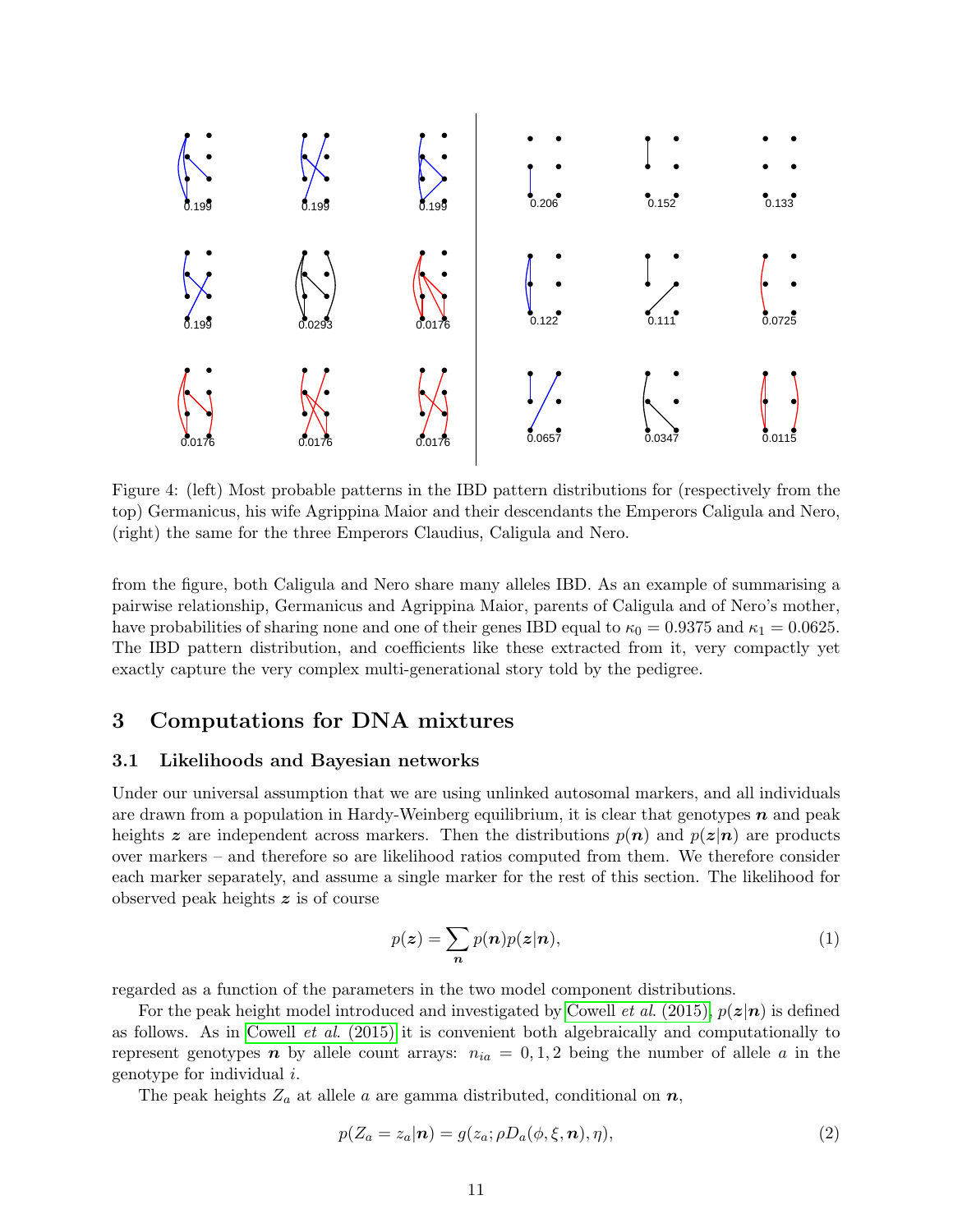independently for each a, where g denotes the gamma density function,  $\rho$  quantifies the total amount of DNA in the mixture before amplification,  $\xi$  denotes the mean stutter proportion,  $\eta$  the scale (not rate),  $D_a(\phi, \xi, n) = (1 - \xi) \sum_i \phi_i n_{ia} + \xi \sum_i \phi_i n_{i, a+1}$  the effective allele counts taking into account the stutter artefact and  $\phi = (\phi_i)_{i=1}^I$  denotes the proportion of DNA from individual i in the mixture.

For given genotypes **n**, given parameters  $\psi = (\rho, \xi, \eta, \phi)$ , the conditional distribution for the peak heights  $\boldsymbol{z} = (z_a)_{a=1}^A$  factorizes over alleles a

$$
p(\boldsymbol{z}|\boldsymbol{n}) = p(\boldsymbol{z}|\boldsymbol{n};\psi) = \prod_{a} L_a(z_a)
$$
\n(3)

where

$$
L_a(z_a) = \begin{cases} g(z_a; \rho D_a(\phi, \xi, n), \eta) & \text{if } z_a > C \\ G(C; \rho D_a(\phi, \xi, n), \eta) & \text{otherwise,} \end{cases}
$$

with  $G$  denoting the gamma distribution function and  $C$  the detection threshold.

For a given hypothesis H about the joint distribution  $p(n)$  of the genotypes of the I individuals, the full likelihood is obtained by summing over all possible combinations of genotypes to give  $p(z) = p(z; \psi)$  as in [\(1\)](#page-10-2).

Unless both the number of mixture contributors and the number of alleles are very small, computing the sum in [\(1\)](#page-10-2) is a formidable task, often an intractable one. The key observation in [Graversen and Lauritzen \(2015\),](#page-32-6) exploited in the DNAmixtures package, is that if genotypes  $n$  are encoded as allele count arrays  $(n_{ia})$  giving the number of alleles of type a for individual i, and the joint distribution  $p(n)$  factorised into conditional distributions sequentially over a for each i, then  $p(n)$  has the structure of a Bayesian network (BN) with considerable sparsity.

Computation of  $\sum_{n} p(n)p(z|n)$ , which is the expectation over the BN distribution for n of the function  $p(z|n)$ , is then exactly the kind of task performed by a BN probability propagation algorithm [\(Lauritzen and Spiegelhalter 1988\)](#page-33-9). We follow the DNAmixtures formulation, including the allele count array representation of genotypes; for more computational detail see [Graversen and](#page-32-6) [Lauritzen \(2015\).](#page-32-6)

The IBD pattern distribution formulation helps to create methodology that considerably extends that described in [Green and Mortera \(2017\).](#page-33-1) That paper introduced four approaches to adapting the Bayesian network computation in DNAmixtures to deal with paternity testing (where the putative father is a contributor to the mixture, and with or without the mother's genotype profile being available in addition to the child's). Three of these: ALN (additional likelihood node), RPT (replace probability tables) and MBN (meiosis Bayesian network) involve modifying the Bayesian network and are fast and essentially exact, the other, WLR (weighted likelihood ratio) is slow and approximate but easy to code.

It turns out that the RPT method is easiest to adapt to the case of relationships that are more complex or involve more contributors. This entails replacing the default genotype conditional probability tables (CPTs), representing independent multinomial draws from the gene pool, by tables that encode assumed relationships and condition on any observed genotypes. All genotypes are determined by the values of the draws from the gene pool and the meiosis pattern, so by including the gene pool draws and the meiosis pattern as nodes in the BN, the CPTs for the individual genotype arrays consist only of 0's and 1's; they are then easy to construct, and can be stored compactly and processed efficiently in some BN engines, including Hugin.

Rather than define this process formally in the cumbersome and unilluminating algebra needed for generality, here we work through an example in detail. We begin by giving a constructive definition of the joint distribution of a family's genotypes, using the IBD pattern distribution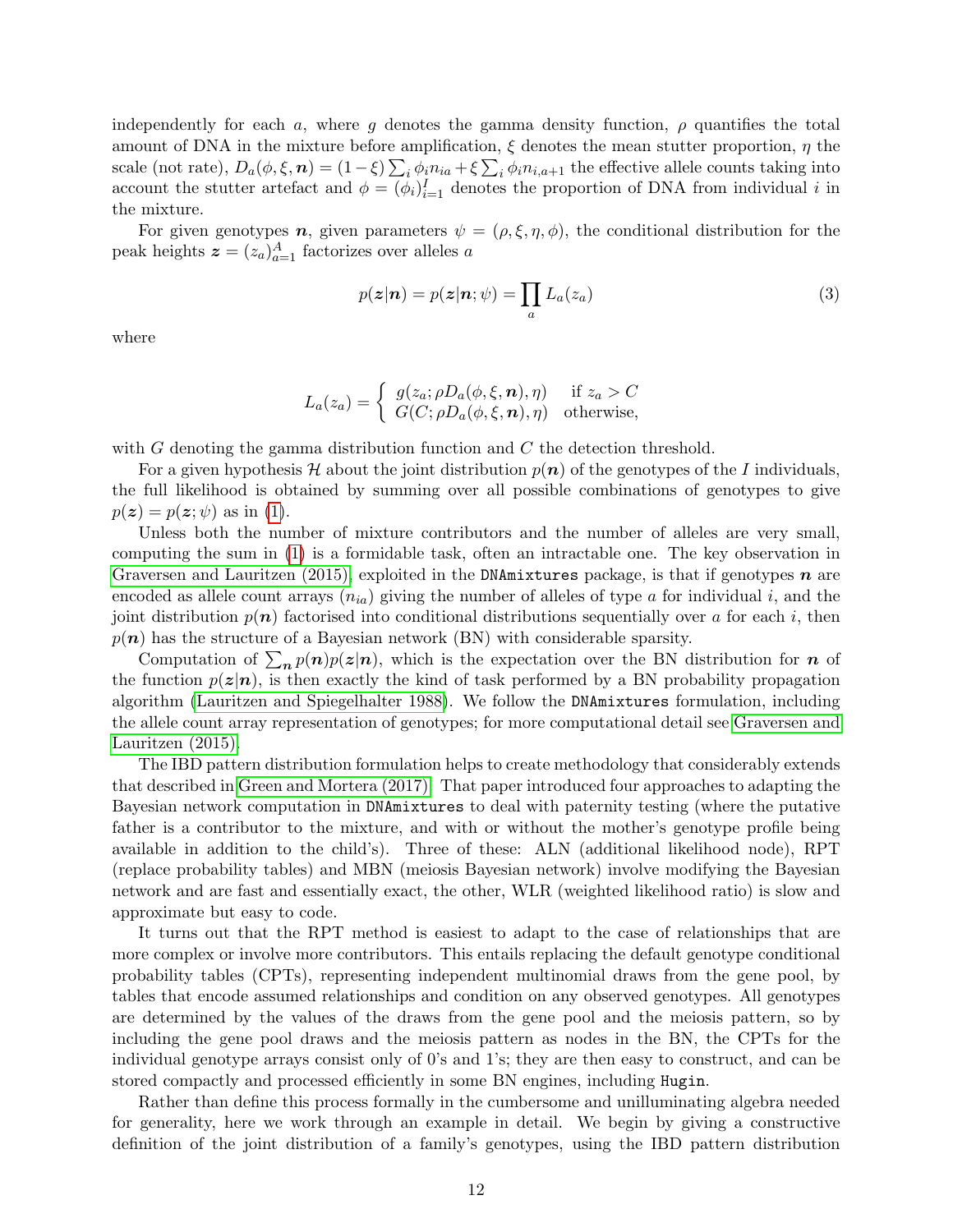describing the family; this is useful in its own right, but it could also be used explicitly in simulating cases for testing purposes, and it also helps to motivate how we can construct CPTs for allele count arrays.

### <span id="page-12-1"></span>3.2 The joint distribution of genotype profiles when contributors are related

Here we show how the IBD pattern distribution, together with the allele frequencies for each marker, determines the joint distribution of genotype profiles. For expository purposes only, we will give a constructive specification, as if it was intended to simulate profiles from the correct distribution. STR markers are at unlinked loci, so profiles at different markers are independent.

Consider first the 4-individual family in Table  $2(c)$ , which shows 2 IBD patterns, with probabilities 1/2 each. For each marker, independently, we proceed in three stages:

- (a) Choose a pattern (row of the table) at random, with the indicated probability.
- (b) Draw alleles from the gene pool, according to the allele frequencies, independently for each distinct label in the pattern – in this case there are 5 distinct labels,  $1, 2, \ldots, 5$  in each pattern, so we draw alleles  $a_1, a_2, \ldots, a_5$ .
- (c) Assign gene pool draws to form genotypes for the individuals using the labels so here we set Fgt =  $(a_1, a_2)$ , Mgt =  $(a_3, a_4)$ , Cgt =  $(a_1, a_3)$  and GFgt = either  $(a_1, a_5)$  or  $(a_2, a_5)$  for rows 1 and 2 respectively.

The general formulation should be clear from this example. Given the IBD pattern distribution, an allele will be drawn from the gene pool for each distinct label among the patterns, using the population allele frequencies for the marker in question. A pattern is drawn from the IBD pattern distribution, and the genes and hence genotypes for all individuals obtained by selecting the corresponding gene pool draws. The IBD pattern distribution applies equally for all markers, but the drawing of the alleles from the gene pool and of the IBD pattern will be independent for each marker. It is important to note that this procedure generates the genotypes for all the individuals of interest simultaneously, rather than sequentially from parents to child.

Pseudo-codes for this algorithm, viewed as a method for simulating genotypes for members of a family, and those of the next two sections are given in Supplementary information, Section 1, and all are implemented in open-source code in the KinMix package.

### <span id="page-12-0"></span>3.3 Computing CPTs for related contributors

The case where no individuals are genotyped, so we are simply modelling family relationships among some or all of the mixture contributors is very straightforward. As in the previous section, we use the IBD pattern distribution directly. Continuing the Table  $2(c)$  example, with the 4 individuals labelled  $i = 1, 2, 3, 4$ , the nodes of the required BN represent  $\{n_{ia}, i = 1, 2, 3, 4; a = 1, 2, ..., A\}$ ,  ${m_{ja}, j = 1, 2, 3, 4, 5; a = 1, 2, ..., A}, {T_{ja}, j = 1, 2, 3, 4, 5; a = 2, ..., A - 1}, \text{ and } s. \text{ Here } n_{ia} =$ 0, 1, 2 is the number of alleles a for individual i,  $m_{ja} = 0$ , 1 the numbers of a for the jth draw from the gene pool, and the T are cumulative sums of the  $m$  (cumulative over  $a$ ). Again, pseudo-code for this algorithm is given in Section 1 of the Supplementary information, following the same pattern as that of the previous section, but at each node, instead of generating an allele count, we compute its conditional distribution given its parents in the graph in the form of a table.

The typical structure of the BN representing this model when the gene pool draws and individual's genotypes are represented by allele count arrays is shown for a small example in Figure [5;](#page-13-0) this corresponds to the situation in Table  $2(c)$ , but including just 3 of the 4 individuals in this family, the Grandfather, Mother and Child, here numbered 1, 2, 3 respectively, and assuming just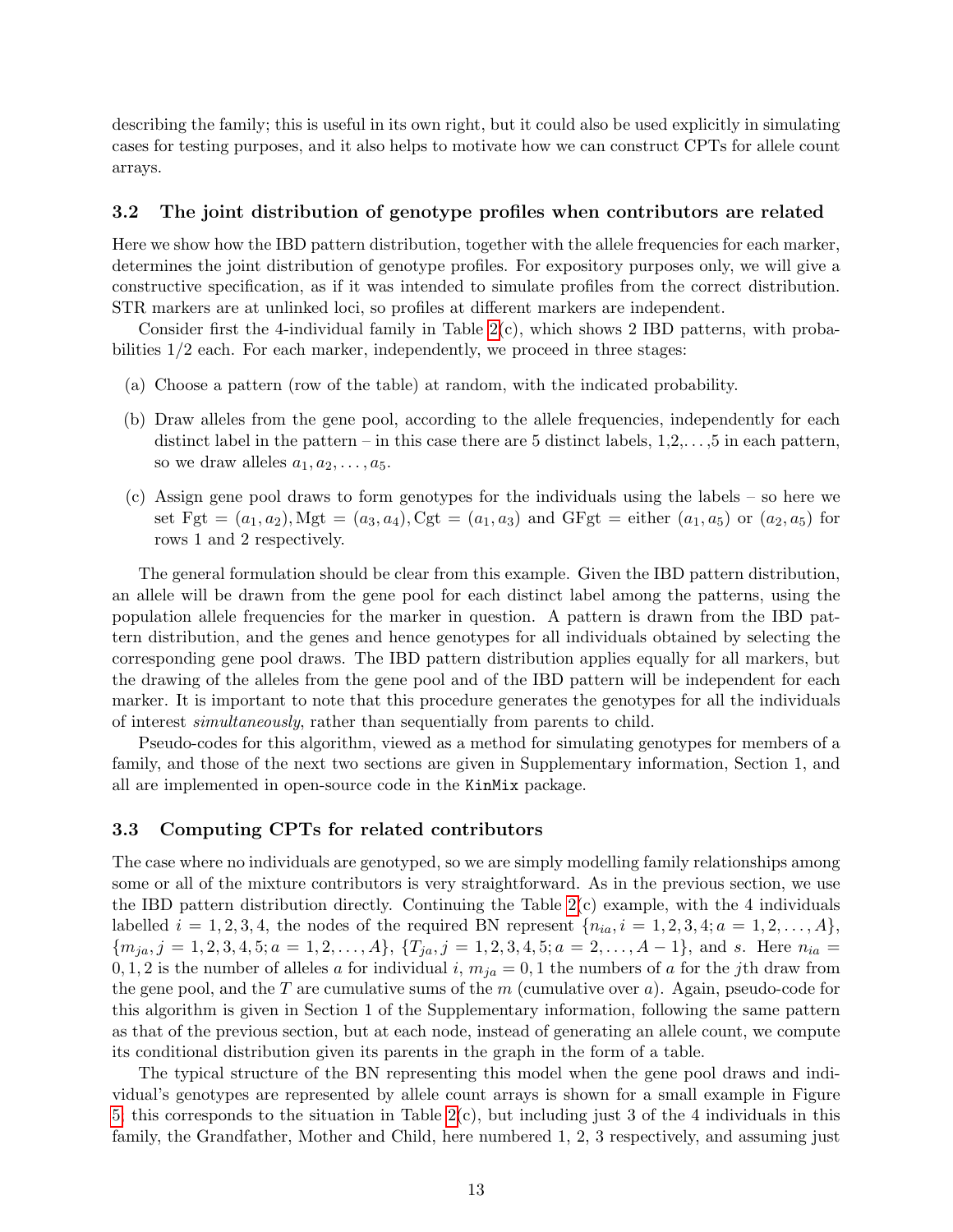

<span id="page-13-0"></span>Figure 5: The typical structure of a BN for the joint distribution of several genotypes using the IBD pattern distribution: 3 genotypes (those for the Grandfather, Mother and Child in Table [2\(](#page-6-1)c)), derived from 5 draws from the gene pool, with 4 alleles. The node s represents the IBD pattern.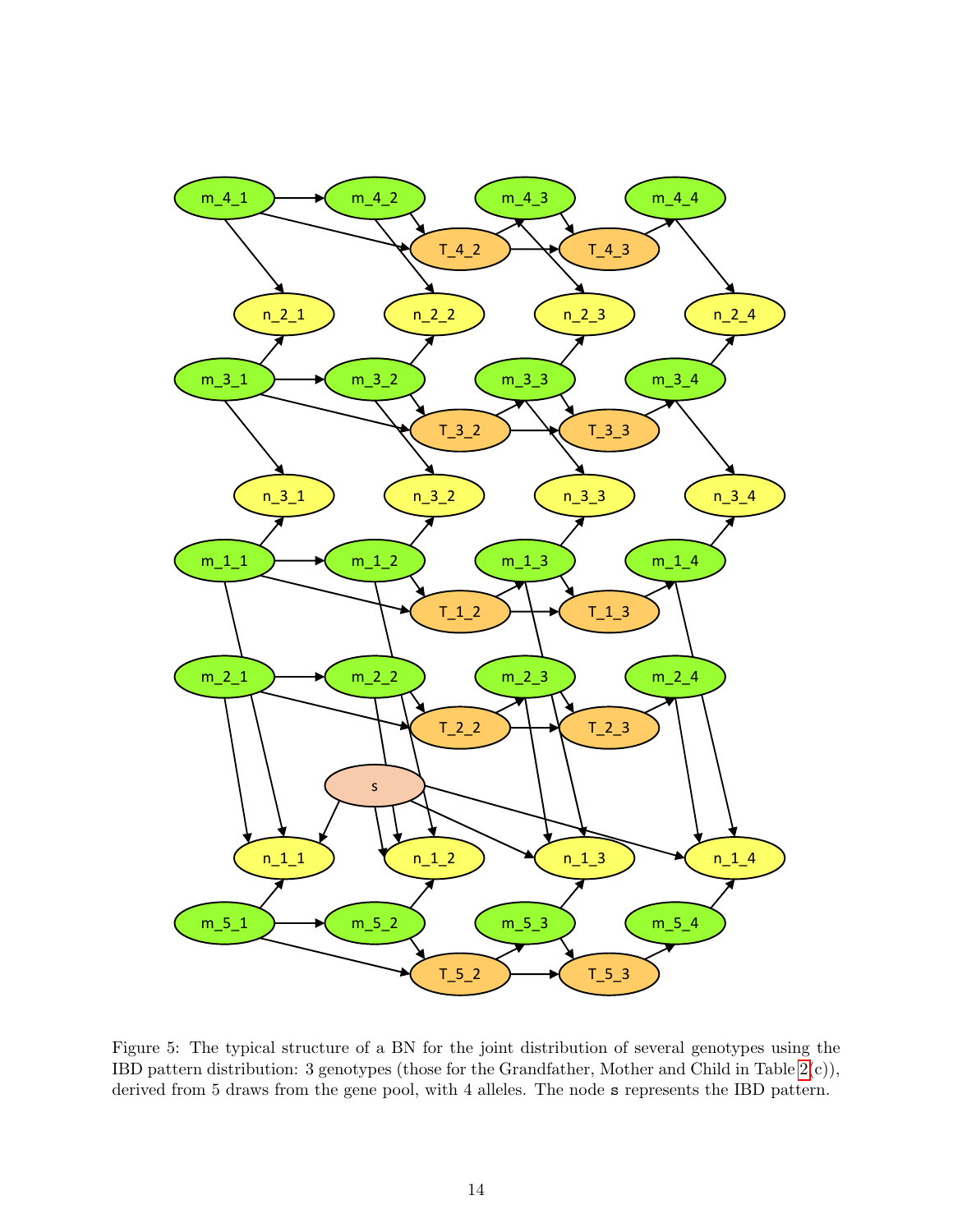4 allelic values. Note that there are directed edges from  $m_{ja}$  to  $n_{ia}$  if and only if the pattern label  $j$  appears among the IBD patterns for individual  $i$ . In general the graph depends on the number of individuals in the family, the number of alleles, and the IBD pattern distribution.

#### 3.4 Conditioning on typed relatives

The case where some individuals in the family have been typed is a little more complicated; again similar reasoning applies to both simulation of genotypes, and computations of their CPTs.

Consider the 4-individual family again, and suppose that the Father and Mother are mixture contributors, and the Child and Grandfather are typed, with genotypes  $(a,b)$  and  $(b,c)$  respectively, where  $a, b$  and  $c$  are distinct alleles.

|   | Fgt            |   | Mgt                     |                  | Cgt |                | GFgt           | p(Cgt, GFgt)             | Fgt   | Mgt   |
|---|----------------|---|-------------------------|------------------|-----|----------------|----------------|--------------------------|-------|-------|
|   | 2              | 3 | 4                       | 1                | 3   | 1              | 5              | $\theta$                 |       |       |
| 1 | $\bf{2}$       | 3 | 4                       | 3                |     |                | 5              | $0.125q_a q_b q_c$       | (b,?) | (a,?) |
| 1 | 2              | 3 | 4                       | 1                | 3   | 5              |                | 0                        |       |       |
|   | $\bf{2}$       | 3 | 4                       | 3                | 1   | 5              |                | 0                        |       |       |
|   | $\overline{2}$ | 3 | $\boldsymbol{4}$        | 1                | 3   | $\overline{2}$ | 5              | $0.125 q_a q_b^2 q_c$    | (a,b) | (b,?) |
|   | $\overline{2}$ | 3 | 4                       | 3                | 1   | $\overline{2}$ | 5              | $0.125q_aq_b^2q_c$       | (b,b) | (a,?) |
|   | 2              | 3 | $\overline{\mathbf{4}}$ | 1                | 3   | 5              | 2              | $0.125q_aq_b^2q_c$       | (a,c) | (b,?) |
|   | $\overline{2}$ | 3 | $\overline{\mathbf{4}}$ | 3                | 1   | 5              | $\overline{2}$ | $0.125q_aq_b^2q_c$       | (b,c) | (a,?) |
|   |                |   |                         | $\boldsymbol{a}$ | h   | b              | $\mathfrak{c}$ | $a \neq b \neq c \neq a$ |       |       |

<span id="page-14-0"></span>Table 4: The worked example.

Our construction is shown schematically in Table [4.](#page-14-0) Recalling that genotypes are unordered pairs of genes, we first expand the IBD pattern distribution table by explicitly laying out all possible permutations of the allele labels for the two typed individuals, giving equal probability to each; this is to expedite checking for matches for each label. Matching these four allele labels onto their observed values  $a,b,b,c$  respectively allows us to map allele labels onto actual allele values, for each of the permuted patterns. It also reveals that some permuted patterns cannot generate the observed alleles. For example the first row is impossible, given the observed genotypes, since the allele label 1 cannot simultaneously map onto the distinct alleles  $a$  and  $b$ , while the second row is possible, with the mapping  $1 \mapsto b$ ,  $3 \mapsto a$ ,  $5 \mapsto c$ . These mappings already determine some of the alleles of the Father and Mother, the mixture contributors. Those that are still not fixed are distinguished by underlining in bold in Table [4.](#page-14-0) A column, headed  $p(Cgt, GFgt)$ , has been added to the table giving for each permuted pattern the probability of the typed individuals having the observed values. The final columns for the table summarise what is now known about the Father's and Mothers' genotypes for each permuted pattern, with ? denoting a draw from the gene pool. (In this example, all such draws are independent, since there is no duplication in allele labels for the Father and Mother).

We now have all the information needed either to simulate Father and Mother genotypes, or to construct a BN for the genotype allele count arrays of the Father and Mother, in each case conditional on the genotypes of the Child and Grandfather. The BN 'parents' for each count node consist of one node indexing the permuted pattern, together with nodes indicating the values of the draws from the gene pool required. The probability distribution over the permuted pattern node is modified from the 'prior' (uniform) distribution by being conditioned on the typed genotypes, that is, it consists of the values of  $p(Cgt, GFgt)$  (see Table [4](#page-14-0) in the case of our worked example),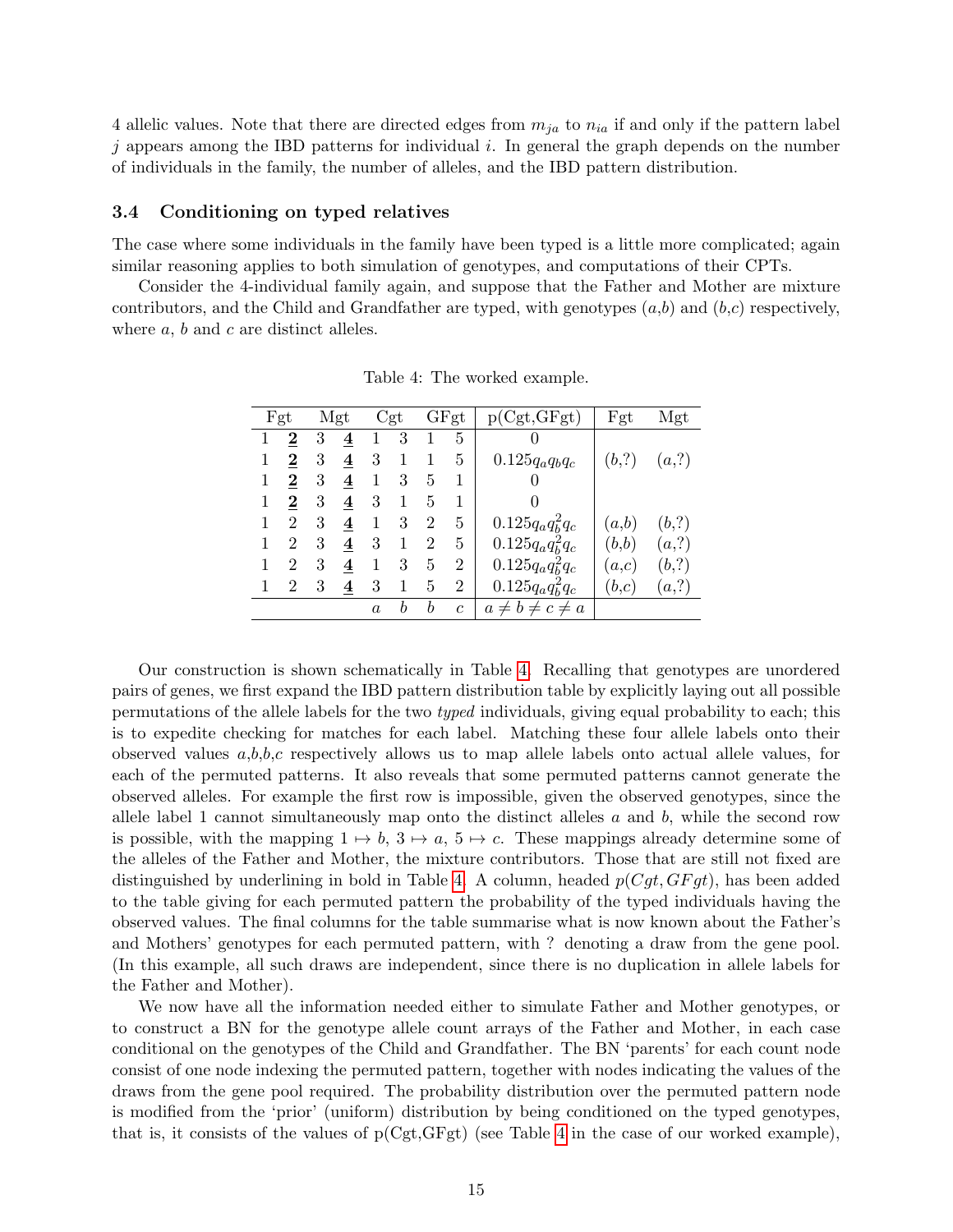renormalised to sum to 1.

<span id="page-15-0"></span>

|   | Fgt      | Mgt              |    |    | Cgt              | p(Mgt,Cgt)               | F`gt  |
|---|----------|------------------|----|----|------------------|--------------------------|-------|
|   |          | -3               |    |    |                  |                          |       |
| 1 | 2        | $\overline{4}$   | -3 |    |                  |                          |       |
| 1 | $\bf{2}$ | -3               |    | -3 |                  |                          |       |
|   | 2        |                  | 3  | 3  |                  | $0.25q_a q_b q_c$        | (c,?) |
|   |          | $\boldsymbol{a}$ |    | b  | $\boldsymbol{c}$ | $a \neq b \neq c \neq a$ |       |

Table 5: A simpler example: simple paternity testing.

It might be useful to point out that the approach we take to computing conditional genotype probabilities (as a crucial step on the way to delivering likelihood ratios) avoids any manual algebra, which is straightforward in simple cases but can be tedious and error-prone otherwise. Of course, it obtains the same answer. To see this, consider the familiar example of paternity testing given both mother's and child's genotypes. For the case where these two genotypes are  $(a, b)$  and  $(b, c)$ respectively, where again  $a, b, c$  are all different, see Table [5,](#page-15-0) which is in exactly the same format as Table [4.](#page-14-0) Simple algebra tells us that the Father must donate the c allele to his child, and that his other allele is drawn from the gene pool, and this is exactly the answer that Table [5](#page-15-0) provides.

### 4 Coancestry and uncertain allele frequencies

We have so far focussed on the role in modelling DNA mixtures of close relationships, specified through family structures. In this section, we will briefly touch on the different situation of coancestry, or what we could call ambient relatedness, where purportedly unrelated actors in fact have dependent genotypes because the population from which they are drawn exhibits high relatedness, for example through inbreeding. Just as with close relationships, these dependencies are driven by identity by descent, but the impact is somewhat different, because it applies generally to the whole population, and the dependence is usually substantially lower in magnitude.

In model-based inference from DNA profiles of STR markers, it has become routine to apply the 'θ correction' of [Balding and Nichols \(1994\).](#page-32-7) The scalar parameter  $\theta$ , the kinship coefficient or coefficient of ancestry, can be identified with Wright's measure of interpopulation variation  $F_{ST}$ [\(Wright 1940;](#page-33-10) [Wright 1951\)](#page-33-11), and informally interpreted as the 'proportion of alleles that share a common ancestor in the same subpopulation'. As discussed by [Balding and Nichols \(1994\),](#page-32-7) the parameter  $\theta$  arises in various models for dependent populations, for example the 'island model' of partially-separated sub-populations. That  $\theta$  does not determine coefficients of identity was noted in Section [2.1.](#page-4-1)

[Green and Mortera \(2009\)](#page-33-12) observed that exactly the same probabilistic model for the joint distribution of multiple genes arises in a simple model for *uncertainty in allele frequencies* (UAF), in which the true allele frequencies are treated as unknowns with a Dirichlet distribution and the database used for calculation regarded as a multinomial sample from these true frequencies. The parameter  $\alpha = (1 - \theta)/\theta$  is then the effective size of the database. [Green and Mortera \(2009\)](#page-33-12) also observed that this model is amenable to implementation as a BN, as an alternative to algebraic specification; this BN actually encodes a Pólya urn scheme.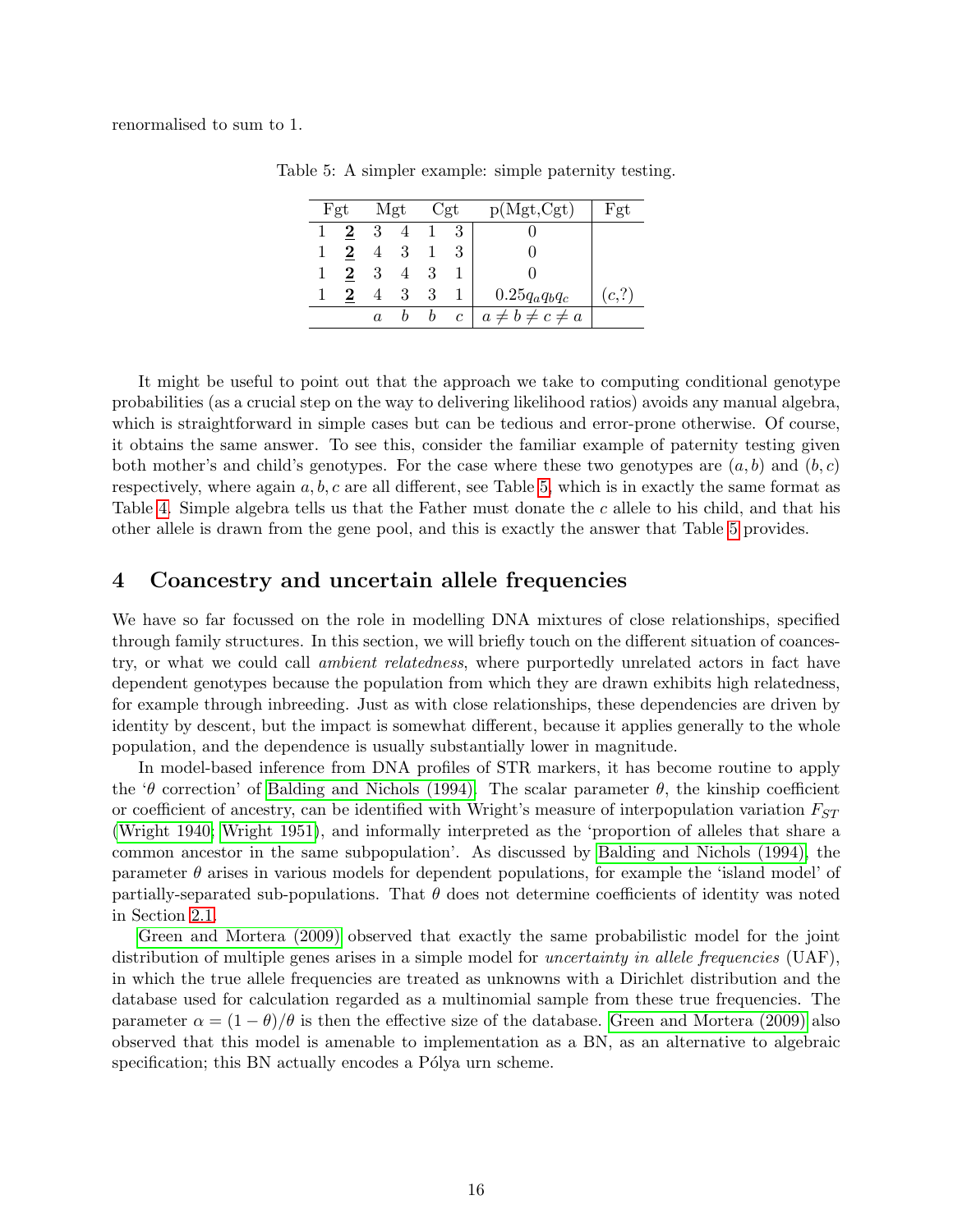#### <span id="page-16-1"></span>4.1 Ambient relatedness for allele count arrays

In discussion of Cowell et al[. \(2015\),](#page-32-0) both Tvedebrink (modelling kinship) and Green (modelling uncertainty in allele frequencies) observe that when genotypes are represented by allele counts arrays  $n_{ia}$ , the number of alleles a of individual i, this Pólya urn scheme can be expressed through the recursion

<span id="page-16-0"></span>
$$
n_1 \sim \text{DM}(2, (\alpha_a)_{a=1}^A)
$$
  

$$
n_i | (n_j)_{j=1}^{i-1} \sim \text{DM}(2, (\alpha_a + n_{ (4)
$$

where  $n_{\leq i,a} = \sum_{j=1}^{i-1} n_{ja}$  (etc.), and DM denotes the Dirichlet–Multinomial distribution. See [Green](#page-32-8) [\(2015\);](#page-32-8) [Tvedebrink \(2010\).](#page-33-13) The Dirichlet–multinomial distribution is the straightforward generalisation of the Beta–binomial to more than 2 categories. It is a Dirichlet mixture of multinomial distributions.  $X \sim \text{DM}(n, (\alpha_a)_{a=1}^A)$  means

$$
P(X = x) = \left\{ \frac{n!}{\prod_a x_a!} \right\} \times \left\{ \prod_a \frac{\Gamma(\alpha_a + x_a)}{\Gamma(\alpha_a)} \right\} \times \frac{\Gamma(\sum_a \alpha_a)}{\Gamma(\sum_a \alpha_a + n)},
$$

so long as  $\sum_a x_a = n$ .

Factorising the conditional distributions in [\(4\)](#page-16-0) over alleles, we find that individual allele counts have Beta–Binomial conditional distributions:

$$
n_{ia}|(n_j)_{j=1}^{i-1}, \{n_{ib}, b < a\} \sim \text{BB}((2 - n_{i, < a}), (\alpha_a + n_{< i, a}), (\alpha_{> a} + n_{< i, > a})).
$$

The Beta–binomial distribution:  $X \sim BB(n, \alpha, \beta)$  means

$$
p(X = x) = {n \choose x} \frac{\Gamma(\alpha + x)\Gamma(\beta + n - x)\Gamma(\alpha + \beta)}{\Gamma(\alpha)\Gamma(\beta)\Gamma(\alpha + \beta + n)}
$$

Note that  $BB(1, \alpha, \beta)$  is just Bernoulli $(\alpha/(\alpha + \beta))$ .

The KinMix package includes functions for modifying genotype CPTs to model UAF and ambient IBD.

[Tvedebrink](#page-33-14) *et al.* (2015) give a fuller analysis, including a quantitative study of the implications. They show that relatedness/uncertainty in allele frequencies can increase or decrease LR's in identification tasks. Section 3 of the Supplementary information provides a list of software that handles DNA mixtures in the presence of coancestry.

#### 4.2 Coancestry and relationships together

Particular casework may involve both close relationships and ambient relatedness (or uncertainty in allele frequencies). Modelling such a situation combines elements from Sections [3.3](#page-12-0) and [4.1.](#page-16-1) Full details are omitted, but the key algebraic manipulations are given in Supplementary information, Section 2. The algorithmic implications are that Binomial distributions in algorithms would be replaced by Beta-Binomials, with the meiosis pattern as an additional parent at each instance of the Pólya urn. See also [Cowell \(2016\)](#page-32-9) for a different analysis of this combined model.

At present, simultaneous modelling of close relationships and coancestry/uncertainty in allele frequencies is not implemented in the KinMix package. Previous work with allele-presence data only [\(Green and Mortera 2009\)](#page-33-12) and the work of [Tvedebrink](#page-33-14) et al. (2015) show that the numerical difference in log likelihood ratios due to coancestry is rarely important in scientific terms.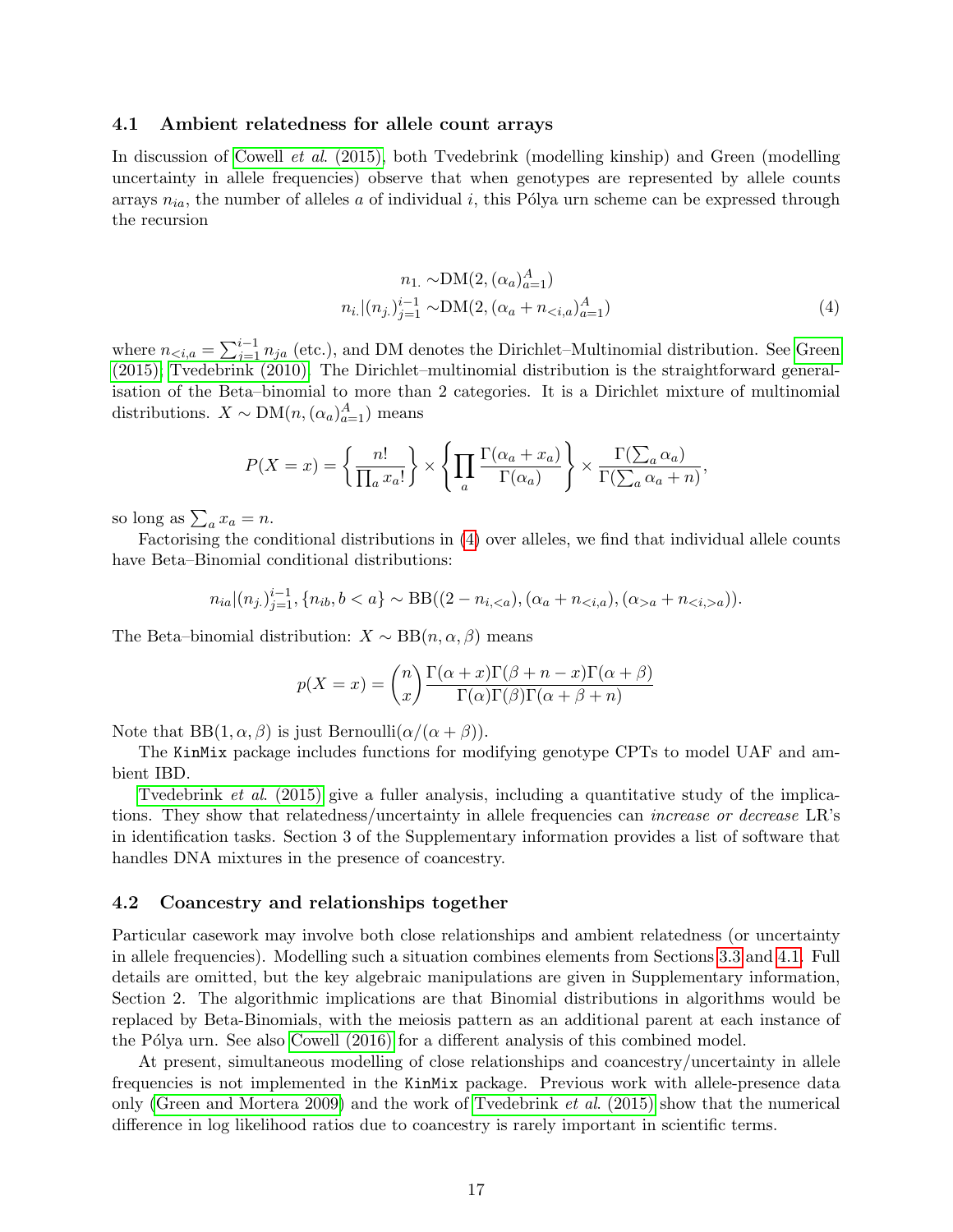### 5 Setting parameters

The methodology of this article is based on the joint probability model  $p(n, z) = p(n)p(z|n)$  for the genotype profiles and peak heights, and this distribution has a number of parameters, notably the population allele frequencies, the relative proportions of the contributions of the different contributors to the mixture, and the parameters describing the PCR process and the artefacts of measurement embedded in the Cowell  $et \ al.$  (2015) peak height model. We do not prescribe any particular approach to setting these parameters when evaluating the likelihood, as this choice must be strongly influenced by regulation and practice in the judicial regime in which the analysis of the mixture is to be used, and the particular question that is being addressed.

Although Bayesian networks are a key concept in the computations we use, this does not mean that a Bayesian formalism is intended. In fact the Cowell et al[. \(2015\)](#page-32-0) model is presented as entirely frequentist, with the BN computations simply a device to compute an otherwise intractable likelihood function. The DNAmixtures package includes a function for maximising the likelihood as a function of the model parameters (the relative proportions of the contributions of the different contributors to the mixture, and the parameters describing the PCR process and the artefacts of measurement), and that function applies equally to a model modified using KinMix.

In principle a Bayesian analysis could be conducted, and the fast calculations of the likelihood that the packages provide would be an asset in implementing a Markov chain Monte Carlo (MCMC) sampler for posterior simulation, but we have not attempted this.

Considering now only maximum likelihood estimation (MLE), when we are comparing alternative models for mixtures, the question arises under which model(s) should the likelihood be maximised? The answer depends on context and perspective. In a likelihood ratio test of  $\mathcal{H}_{\text{p}}$ against  $\mathcal{H}_0$ , the respective likelihoods would each be maximised separately, and the ratio of the maximised values used as the test statistic. However, here the  $log_{10}LR$  measures the weight of the evidence, and we are not appealing to statistical testing theory. In a criminal trial, depending on jurisdiction, custom might suggest or dictate choosing parameter values for both numerator and denominator that minimise the ratio, or perhaps maximise the denominator, in line with the presumption of innocence of the defendant (in dubio pro reo). In a civil case, say a paternity suit, the notion of defendant hardly applies.

Our experience has been that in many contexts, choice between these approaches makes little difference to the values of likelihood ratios, or their interpretations; we give a numerical example of this below. However, this cannot be a general conclusion; we anticipate, for example, that in comparing alternative hypotheses about the relatedness of mixture contributors to each other, parameter choice could have more impact.

Our numerical illustration revisits the Italian singer case, used for motivation in [Green and](#page-33-1) [Mortera \(2017\)](#page-33-1) (sections 4 and 5). This is a case of paternity testing, where the putative father is represented in the evidence only as a contributor to a mixture, assumed to be of 2 contributors, denoted  $U_1$  and  $U_2$ ; this is because the claim of paternity only arose some years after the putative father's death and the remains available had been corrupted. The child's genotype Cgt is available, and we presented weights of evidence for paternity, with and without using also the mother's genotype Mgt. The hypotheses are  $\mathcal{H}_{p}$ , that the major contributor to the mixture is the father, against  $\mathcal{H}_0$ , that neither contributor to the mixture is related to the child (or mother).

Table [6](#page-18-0) illustrates that under either  $\mathcal{H}_0$  or  $\mathcal{H}_p$  the MLEs  $(\psi_0, \psi_p)$ , respectively) of the parameters  $\psi = (\rho, \eta, \xi, \phi_{U_1}, \phi_{U_2})$  do not vary substantially, as mentioned above. Table [7](#page-18-1) gives the likelihood ratios in favour of paternity without and with information on Cgt's mother's genotype Mgt: a) when using the MLEs computed under  $\mathcal{H}_0$  in both numerator and denominator of the LR (columns 2 and 3) and b) when using the MLEs computed separately under  $\mathcal{H}_p$  and  $\mathcal{H}_0$  (columns 4 and 5). Adopting a) or b) makes only immaterial differences to the LRs (less than 2%), in the context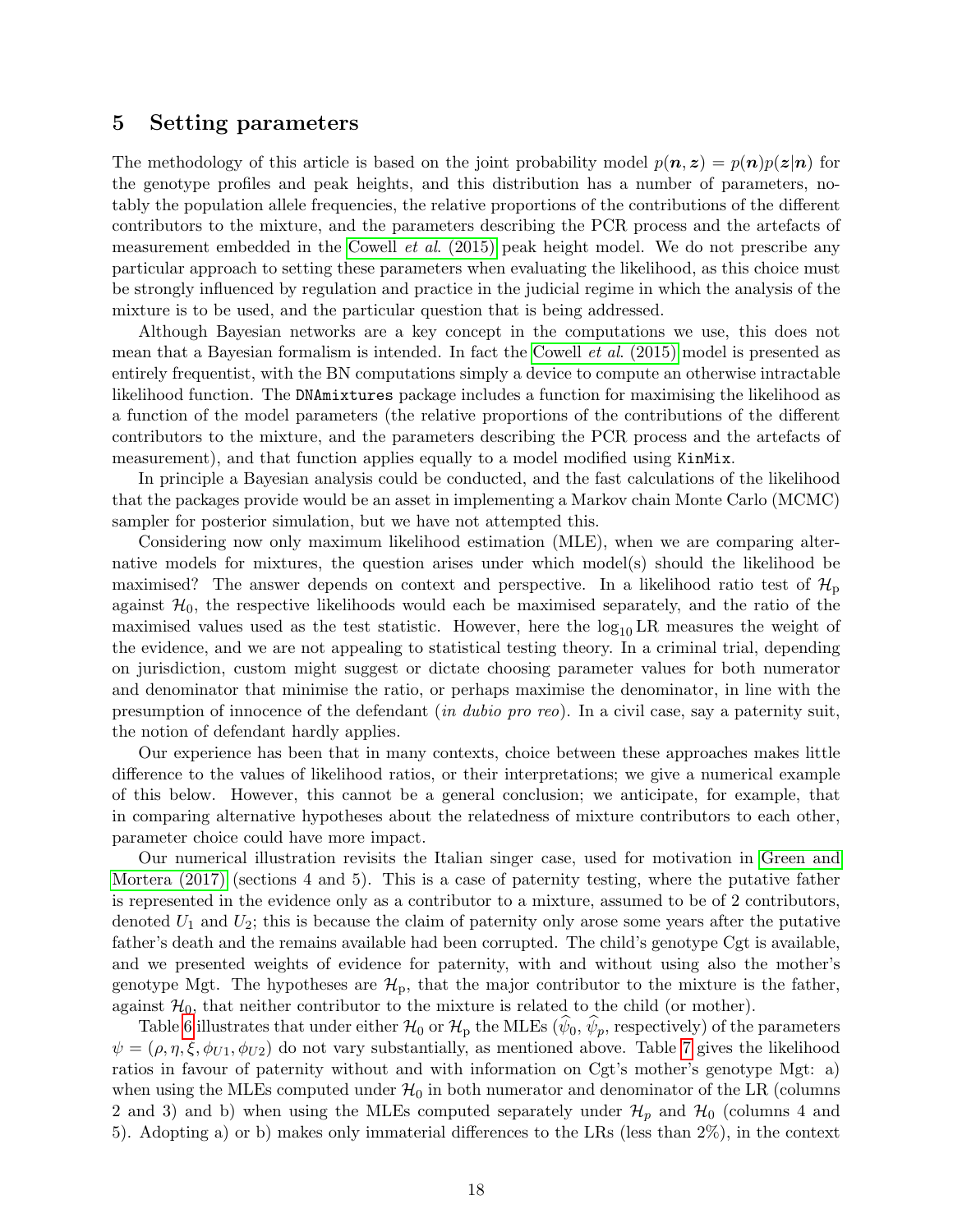where the LR in favour of paternity is already more than 250,000, and including also the information about the mother's genotype increases this at least 500-fold.

Table 6: Maximum likelihood estimates in the Italian singer paternity case; the parameters are those in the Cowell et al[. \(2015\)](#page-32-0) peak height model.

<span id="page-18-0"></span>

| <b>MLEs</b>                                |  |                                                                    | $\varphi_{II1}$ | $\varphi_{U2}$ |
|--------------------------------------------|--|--------------------------------------------------------------------|-----------------|----------------|
| $\mathcal{H}_0$ – baseline                 |  | $0.718$   1124   0.006643   0.9783   0.02166                       |                 |                |
| $\mathcal{H}_{\rm p}$ with Cgt known       |  | $0.745$   1083   0.006527   0.9797   0.02034                       |                 |                |
| $\mathcal{H}_{\rm p}$ with Cgt & Mgt known |  | $\vert 0.745 \vert 1083 \vert 0.006526 \vert 0.9797 \vert 0.02035$ |                 |                |

Table 7: Likelihood ratios and their logarithms, in the Italian singer paternity case

<span id="page-18-1"></span>

| Likelihood ratios                          | $\psi_p = \psi_0 = \psi_0(z)$ |                | $\psi_p = \psi_p, \psi_0 = \psi_0$ |                |  |
|--------------------------------------------|-------------------------------|----------------|------------------------------------|----------------|--|
| $\mathcal{H}_\text{D}$ vs. $\mathcal{H}_0$ | LR.                           | $log_{10}(LR)$ | LR                                 | $log_{10}(LR)$ |  |
| with Cgt                                   | 266100                        | 5.425          | 270100                             | 5.432          |  |
| with $\text{Cgt} \& \text{Mgt}$ known      | $143.5 \times 10^6$           | 8.157          | $145.7 \times 10^6$                | 8.163          |  |

### 6 Software: the KinMix package

The modelling and methods introduced in this paper form the basis for an  $\bf{R}$  package KinMix [\(Green 2020a\)](#page-32-4), that extends the package DNAmixtures [\(Graversen 2013\)](#page-32-3). As with DNAmixtures, therefore, the package relies on the Hugin system for probabilistic expert systems, accessed via the Rhugin package. The model for peak heights given genotypes  $p(z|n)$ , together with the treatment of artefacts such as drop-out and stutter, are exactly as in Cowell et al[. \(2015\).](#page-32-0) The KinMix package provides functions for constructing IBD pattern distributions from pedigree information, and using these pattern distributions to modify the default DNAmixtures genotype profile distribution  $p(n)$ (in which untyped individuals are assumed unrelated draws from a specified gene pool), to allow for related contributors.

KinMix also provides facilities from simulating genotype profiles from groups of individuals with specified joint relationships, making graphical displays of joint relationships, and many other utilities. In addition to the package manual pages in standard  $\bf{R}$  format, a tutorial user guide is available as [Green \(2020b\).](#page-33-15)

KinMix inherits from DNAmixtures the representation of genotypes via allele count arrays, which is important in saving both computation time and computer memory, and allows the modelling of mixtures with as many as 5 or 6 untyped individuals, depending on the details of the case, especially the numbers of alleles, and on the memory available. Although building in relationships between individuals does increase both time and space requirements, examples in this paper demonstrate that quite complex problems can be considered. Under standard assumptions, once parameters are fixed, likelihoods and likelihood ratios in our mixture models factorise over markers. Further, in the case of related contributors, logarithms of likelihoods and likelihood ratios are weighted averages of those obtained from the individual IBD patterns. The weights are the probabilities of the patterns, the posterior probabilities in the case where some of the relatives have been typed. An option in KinMix allows exploiting these facts, with the effect of considerably reducing the storage requirements when many markers are involved, since separate BNs are used for each marker/IBD pattern combination.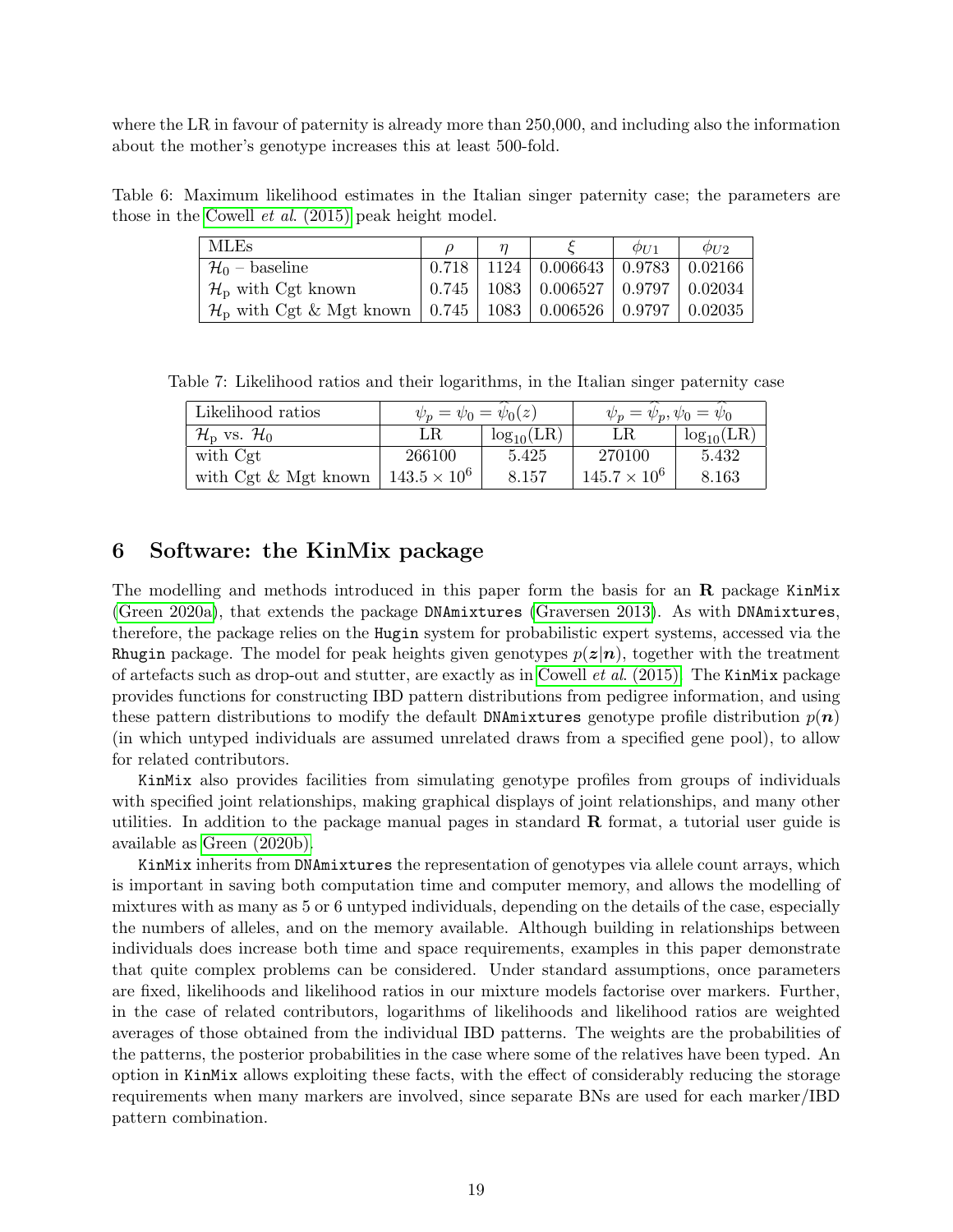### <span id="page-19-0"></span>7 Simulations

In this section, we examine the performance of  $log_{10}$ -likelihoods, based on the Cowell *et al.* (2015) model, at discriminating between different joint relationships, in a study using simulated electropherogram (EPG) and genotype data. Each simulated data set consists of genotype profiles generated from a prescribed 'True' model, using the generative model in Section [3.2;](#page-12-1) from each we generate artificial EPG data using the pcrsim [\(Hansson 2017\)](#page-33-16) package, which simulates the DNA amplification process. These PCR simulations were based on using the AmpF $\ell$  STR<sup>™</sup> SGM Plus<sup>™</sup> PCR Amplification Kit, with the Norwegian SGM database, on 10 STR markers, together with Amelogenin, all available in pcrsim. The numbers of cells amplified varied from 200 to  $25<sup>1</sup>$  $25<sup>1</sup>$  $25<sup>1</sup>$ ,

The resulting data are analysed using KinMix [\(Green 2020a\)](#page-32-4), under a variety of assumed models. In each case, we compute the log likelihood ratio against a baseline model that assumes the same number of unrelated contributors. In all examples, the focus of interest is on the  $\log_{10}LR$  from the peak height data given the stated available genotypes, that is, on the additional information about the question of interest attributable to the mixture data. These ratios are tabulated or graphed for a small number of replicates<sup>[2](#page-19-2)</sup> of the PCR process, for each of a small number of independently generated genotype profiles, thus giving an idea of the variation attributable to these two sources. Parameters for the DNAmixtures peak height model are estimated by maximum likelihood using that package, assuming the appropriate number of unrelated contributors, estimated separately on each simulated EPG.

Each analysis in the following experiments involves specifying the true joint relationship between the actors involved, the hypothesised relationship(s), which of the actors contribute to the mixture, and which if any of the actors are genotyped.

### 7.1 Study 1: Two-way relationships

In this experiment, we study DNA mixtures with two contributors, and no other typed actors. We consider 5 possible familial relationships between the two contributors; for each relationship, we simulate EPG data and fit mixture models hypothesising each of the 5 relationships in turn. In Table [8,](#page-19-3) we report the median  $\log_{10} LR$  for each of the hypothesised models, over 4 replicated EPGs for each of 4 replicated genotypes. In each case the EPG data are simulated with 150 cells from the major contributor and 50 from the minor one.

| true         |            | hypothesised |            |              |          |           |          |              |  |  |  |
|--------------|------------|--------------|------------|--------------|----------|-----------|----------|--------------|--|--|--|
|              | $\kappa_0$ | $\kappa_1$   | $\kappa_2$ | parent-child | sibs     | half-sibs | cousins  | half-cousins |  |  |  |
| parent-child | $\Omega$   |              | 0          | 2.360        | 1.927    | 1.873     | 1.129    | 0.636        |  |  |  |
| sibs         | 0.25       | 0.5          | 0.25       | $-4.089$     | 1.812    | 1.294     | 0.748    | 0.409        |  |  |  |
| half-sibs    | 0.5        | 0.5          | 0          | $-22.508$    | $-0.831$ | 0.474     | 0.355    | 0.198        |  |  |  |
| cousins      | 0.75       | 0.25         | 0          | $-\infty$    | $-0.472$ | 0.219     | 0.320    | 0.213        |  |  |  |
| half-cousins | 0.875      | 0.125        | 0          | $-\infty$    | $-1.939$ | $-0.607$  | $-0.097$ | 0.004        |  |  |  |

<span id="page-19-3"></span>Table 8: Study 1: Median  $log_{10}$  LR over 4 replicated EPGs for each of 4 replicated genotypes, for 5 hypothesised models.

The variation in these  $log_{10}$  LRs across replicate genotype profiles and EPGs is depicted in Figure [6.](#page-21-0) The rows of the figure correspond to the true relationships, and the columns to the 4 replicate

<span id="page-19-1"></span><sup>&</sup>lt;sup>1</sup>Other PCR parameters were as defined by the pcrsim command simPCR(data=res, pcr.prob=1, pcr.cyc=28, vol.aliq=20, vol.pcr=50, sd.vol.pcr=1).

<span id="page-19-2"></span><sup>2</sup>These are independent identically distributed repeats of the PCR simulation, not replicates in the sense of DNA replication.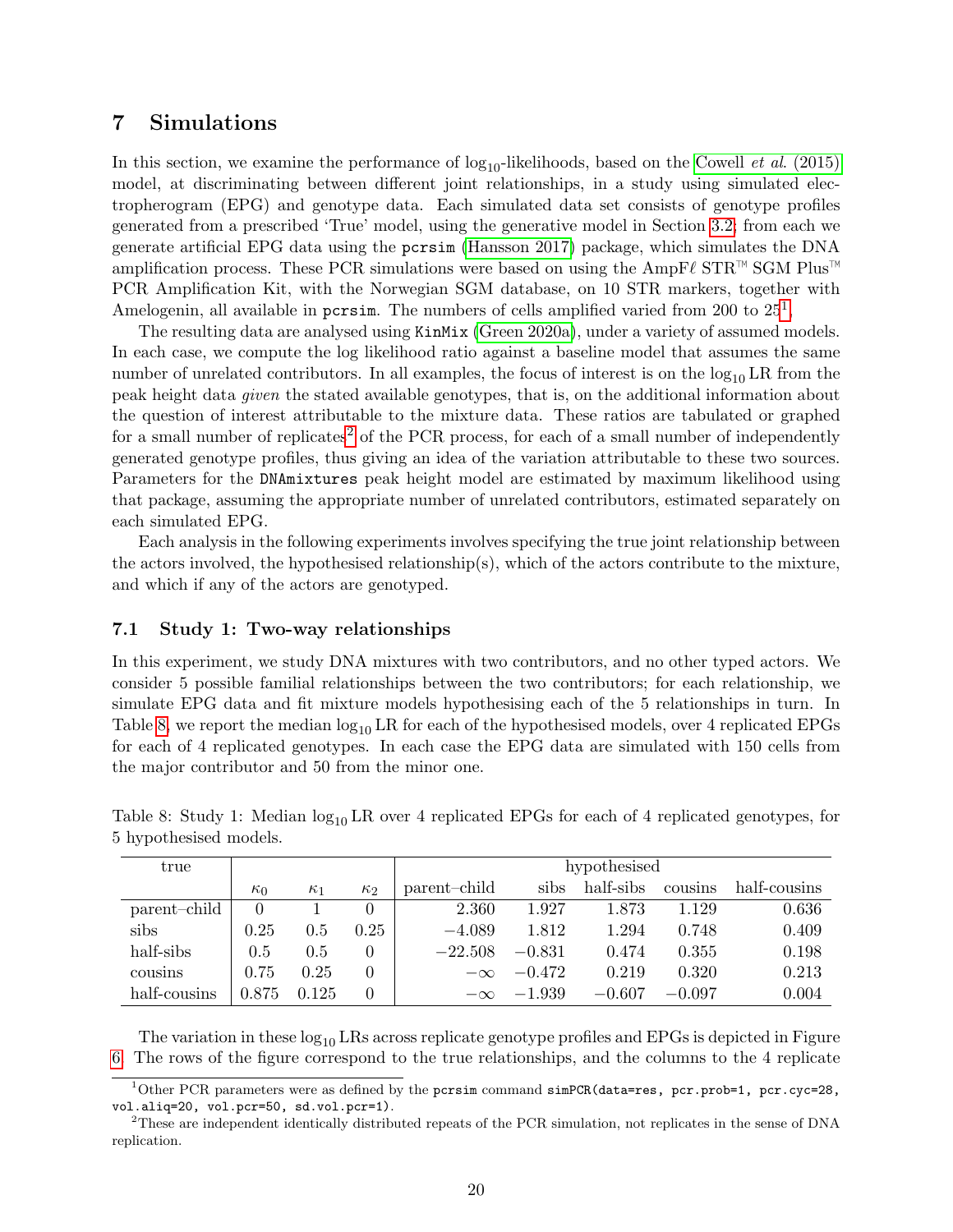genotype profiles. Within each panel we see a colour-coded diagram showing the variation in  $\log_{10}$  LR over the 4 EPG replicates. The  $\log_{10}$  LRs when parent–child is hypothesised are suppressed from the Figure as they take extreme values, as can be seen in the parent–child column of Table [8.](#page-19-3)

The highest median  $log_{10} LRs$  are all found down the diagonal, so that if we select a model on the basis of the largest, then on average, we correctly identify the true model in all 5 cases. This is most pronounced when the true model is parent–child, a pattern that is perhaps to be expected given the  $\kappa$  coefficients, also tabulated in Table [8.](#page-19-3) Some of the other relationships are harder to distinguish. Also, recall that many relationships, like half-sibs, aunt/uncle, grandparent *etc.* have identical IBD pattern distributions and  $\kappa$  coefficients. Perhaps a more meaningful interpretation is that on an individual-replicate basis, for the 5 true relationships, in 11, 11, 9, 4 and 12 out of the  $16 = 4 \times 4$  replicates respectively, the correct model was identified.

When there is additional information, such as the genotypes of individuals potentially related to mixture contributors the evidence becomes much stronger, as we will see in some of the following examples.

### 7.2 Study 2: Three-way relationships

This experiment is exactly similar to the previous one, except now we consider relationships between 3 related contributors. The five considered relationships are respectively trio (mother, father and child); a mother and two children; 3 sibs; 3-cousins-cyclic, 3-cousins-star; the last two are defined and illustrated in Section [2.3.](#page-7-2) Again, there are no typed actors. In each case the EPG data are simulated with 100, 50 and 25 cells from the three contributors.

<span id="page-20-0"></span>

| true            | hypothesised |                |          |                                        |       |  |  |  |  |
|-----------------|--------------|----------------|----------|----------------------------------------|-------|--|--|--|--|
|                 | trio         | mother, 2 kids |          | 3 sibs 3-cousins-cyclic 3-cousins-star |       |  |  |  |  |
| trio            | 2.772        | $-15.903$      | 1.772    | 1.822                                  | 1.310 |  |  |  |  |
| mother, 2 kids  | 2.032        | 5.280          | 4.260    | 2.929                                  | 2.230 |  |  |  |  |
| 3 sibs          | $-6.446$     | $-3.800$       | 3.584    | 2.417                                  | 1.917 |  |  |  |  |
| 3cousins-cyclic | $-14.354$    | $-20.380$      | $-7.308$ | 0.696                                  | 0.585 |  |  |  |  |
| 3cousins-star   | $-20.741$    | $-20.325$      | $-5.740$ | 0.502                                  | 0.540 |  |  |  |  |

Table 9: Study 2: Median  $\log_{10}$  LR over 4 replicated genotypes by 4 replicated EPGs in simulations of a DNA mixture for each 3-way relationship.

Table [9](#page-20-0) gives the median  $log_{10}LR$  relative to the baseline (three unrelated contributors) for comparing each combination of true and hypothesised relationship model, over 4 replicated genotypes by 4 replicated EPGs. The highest median  $\log_{10}$  LRs are again all found down the diagonal, implying that each of the 5 relationships are correctly identified on average. This effect is strongest when the relationships are mother and 2 children, or 3 sibs. In these two scenarios the 3 contributors all have a close pairwise relationship, whereas in the trio, the mother and father are unrelated. Also, the 3 cousins scenarios have more distant relationships among each other, and of course have identical pairwise relationships, so are harder to distinguish. These factors explain the asymmetry in the table. On a per-replicate basis, for the 5 true relationships, in respectively 12, 7, 12, 14, 11 out of the  $16 = 4 \times 4$  replicates, the correct model was identified.

Figure [7](#page-22-0) shows the variation in  $log_{10} LRs$  within the genotypes and across the 4 replicated EPGs in each row panel for 5 different 3-way relationships. As in the previous section, each row corresponds to a true relationship, and the four panels to the genotype profile replicates.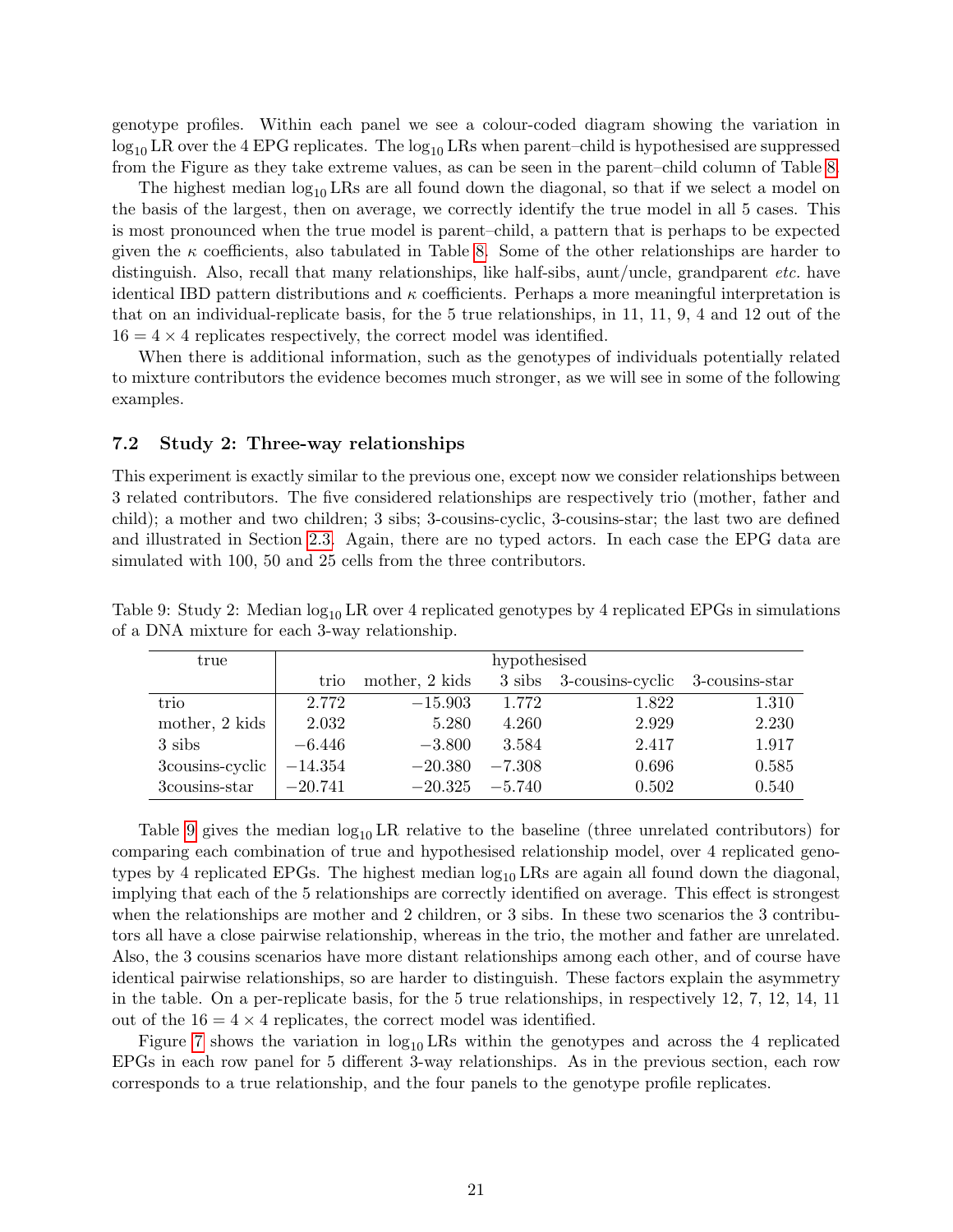

<span id="page-21-0"></span>Figure 6: Study 1: Variation in the  $log_{10}$  LRs across replicate genotype profiles and EPGs for the two-way example. The rows of the figure correspond to the true relationships, and the columns to the 4 replicate genotype profiles. Within each panel  $log_{10} LR$  is plotted against hypothesised relationship (from left to right: sibs (S), half-sibs (HS), cousins (C) and half-cousins (HC), respectively). Lines join values corresponding to the same EPG replicate. The  $log_{10} LRs$  when parent–child is hypothesised are suppressed from the Figure as they take extreme values, as can be seen in the parent–child column of Table [8.](#page-19-3)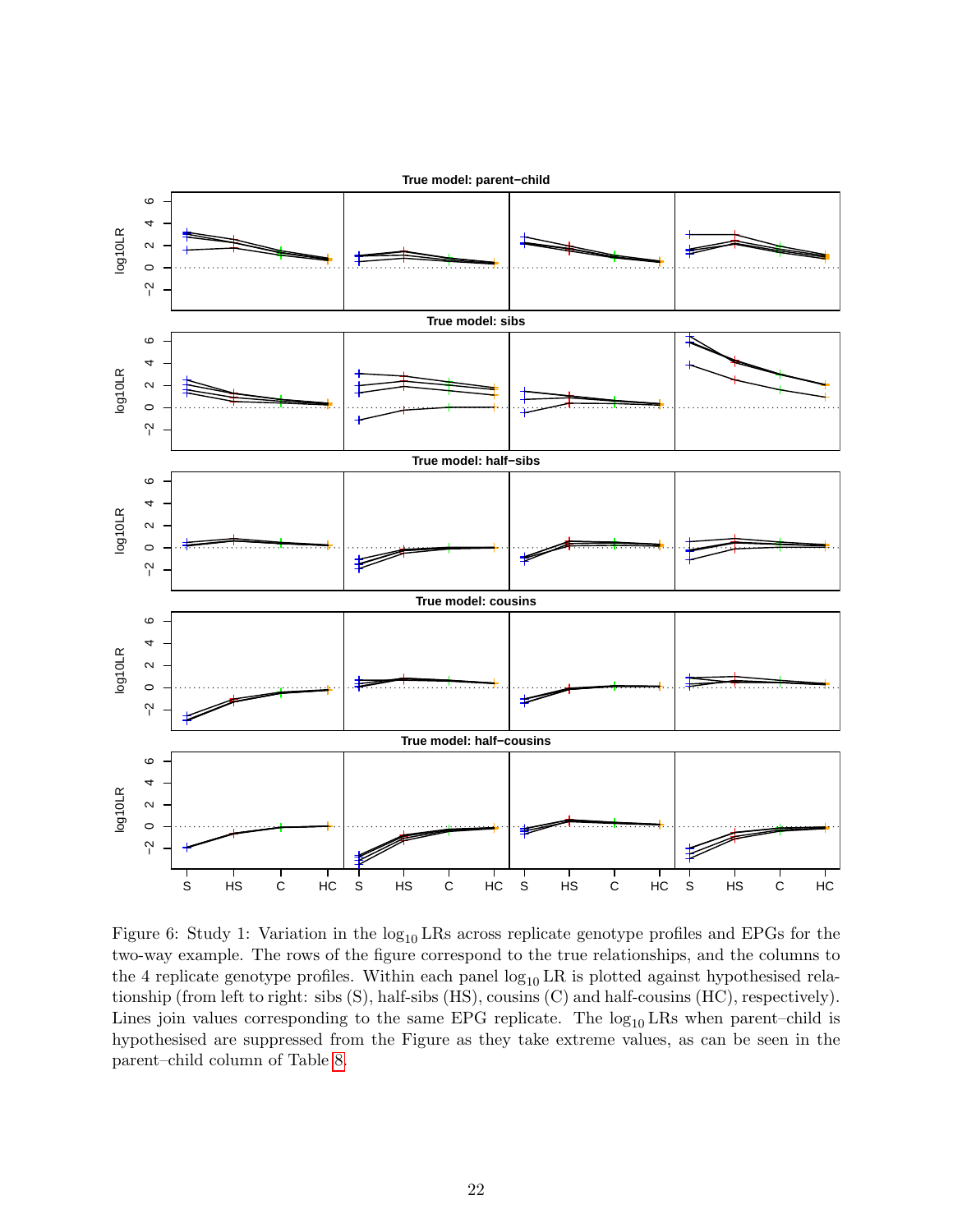

<span id="page-22-0"></span>Figure 7: Study 2: Variation in the  $log_{10}$  LRs across replicate genotype profiles and EPGs for the three-way example. The rows of the figure correspond to the true relationships, and the columns to the 4 replicate genotype profiles. Within each panel  $log_{10} LR$  is plotted against hypothesised relationship (from left to right: trio, mother and two children (M2C), 3 sibs (3S), 3-cousins-cyclic (3Cc), 3-cousins-star (3Cs), respectively). Lines join values corresponding to the same EPG replicate. All values are truncated below at −40 before plotting.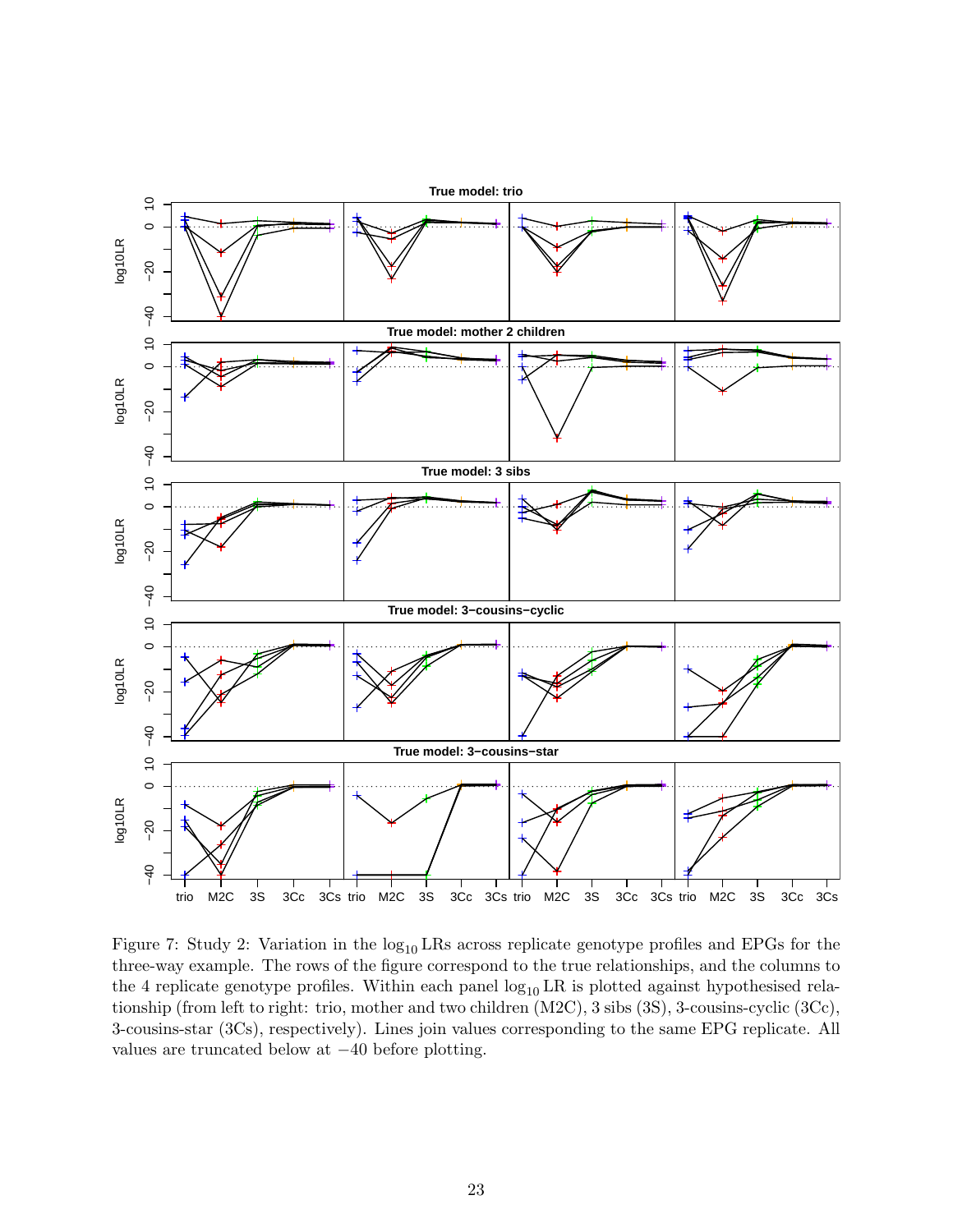#### 7.3 Study 3: Three-way relationships, with a relation genotyped

Here we consider 4 brothers, and DNA mixtures simulated from a true model in which three of the brothers are contributors. We consider testing  $\mathcal{H}_p$ : 3 brothers contributed to the mixture vs.  $\mathcal{H}_0$ : the 3 contributors are unrelated, and drawn from the gene pool. We perform this test with and without the assumption that the 4th brother is genotyped, yielding genotype Bgt, and as usual we generate 4 replicate joint genotype profiles, and 4 replicate EPGs for each. In each case the EPG data are simulated with 200, 100 and 50 cells from the three brothers contributing to the mixture; the same EPGs are used for the analyses without and with the 4th brother's genotype.

This kind of case can arise when brothers are engaged in a joint criminal activity and DNA might be found on, e.g. a get-away car, balaklava, banknote, crowbar, or gun.

The  $log_{10}$  LR results are shown by replicate in Table [10](#page-23-0) and Figure [8.](#page-23-1) Note that in most but not all of the  $16 = 4 \times 4$  replicates, there is much greater weight of evidence that the 3 brothers are in the mixture when the 4th brother's genotype is available.



<span id="page-23-1"></span>Figure 8: Study 3:  $\log_{10} LR$  for  $\mathcal{H}_p$  vs.  $\mathcal{H}_0$  in the case of 4 brothers, without and with the 4th brother genotyped. The 4 panels display results for the 4 replicate genotype profiles, the lines join results for the 4 replicate EPGs.

Table 10: Study 3: The contributors to a mixture are 3 sibs.  $\log_{10} LR$  for testing whether the contributors are 3 sibs or not, i.e.  $\mathcal{H}_p$ : 3 sibs contributed to the mixture vs.  $\mathcal{H}_0$ : the 3 contributors are unrelated. We also have the genotype Bgt of a 4th sib. The analysis is replicated  $4 \times 4$  times.

<span id="page-23-0"></span>

|                  |          | without Bgt      |       |       | with Bgt         |        |       |          |
|------------------|----------|------------------|-------|-------|------------------|--------|-------|----------|
| EPG <sup>-</sup> |          | genotype profile |       |       | genotype profile |        |       |          |
| replicate        |          |                  |       | 4     |                  |        |       |          |
|                  | $-3.863$ | 6.990            | 5.144 | 3.989 | $-3.936$         | 16.442 | 5.899 | $-0.316$ |
| 2                | $-0.489$ | 11.146           | 2.235 | 1.483 | 4.874            | 20.166 | 5.796 | 6.480    |
| 3                | 2.630    | 9.434            | 1.731 | 4.236 | 8.375            | 17.964 | 6.967 | 9.251    |
| 4                | $-0.159$ | 7.783            | 1.671 | 3.473 | 3.846            | 16.476 | 4.255 | 8.466    |

### 7.4 Study 4: Incestuous sibs

Our remaining examples consider incestuous relationships in two person DNA mixtures of unknown or partly known contributors, in cases of possibly incestuous relationships. This section concerns incest between sibs.

The setup we consider is of a father/mother/child trio, and a mixture where the contributors are the mother and child. Cases like this occur when a mother-foetus mixture is found and we wish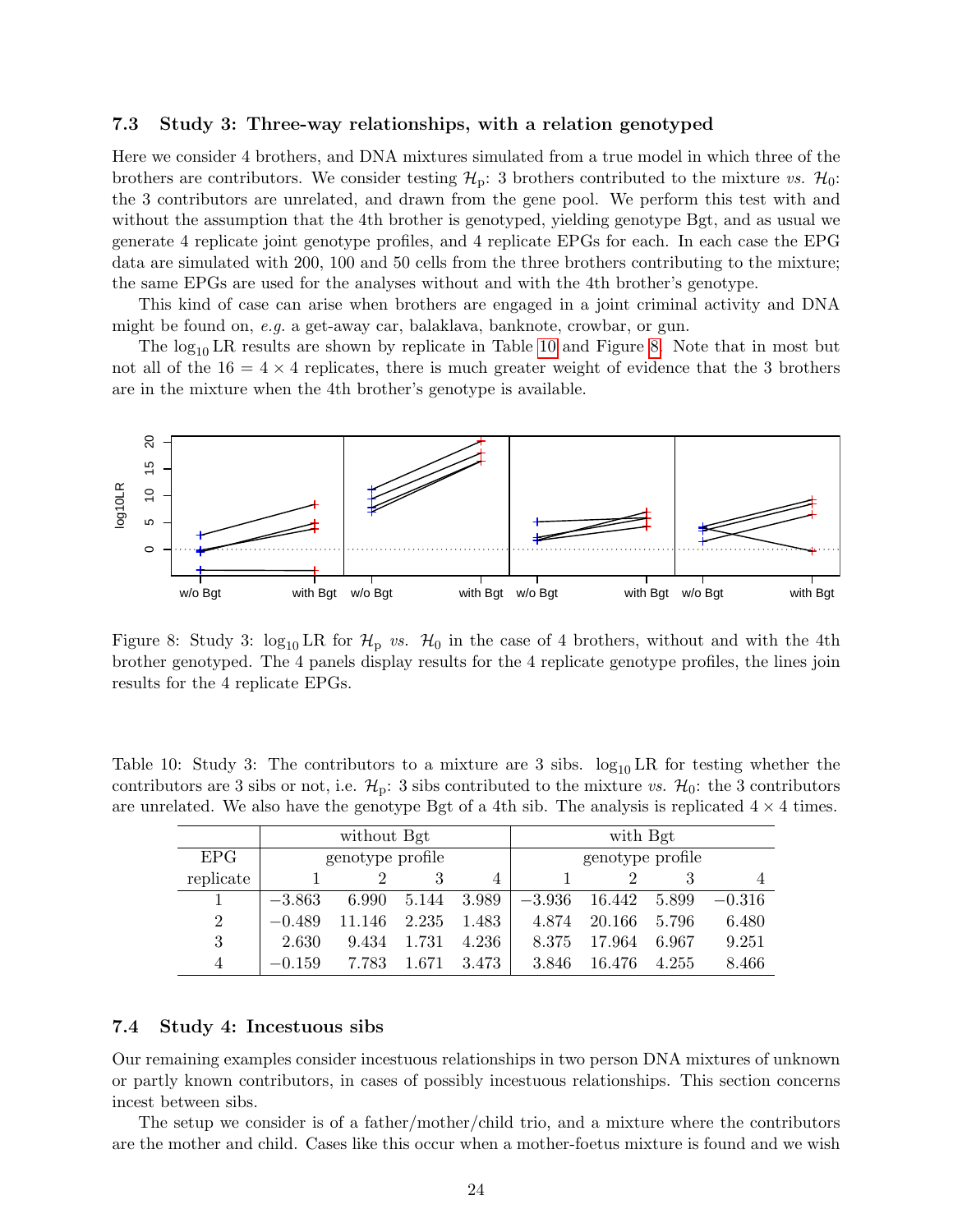to test the paternity. The hypotheses entertained are  $\mathcal{H}_{\rm p}$ : the father and mother are siblings, as in the pedigree in Figure [9\(](#page-24-0)a) and  $\mathcal{H}_0$ : the father and mother are unrelated. The EPG data are simulated under  $\mathcal{H}_{\rm p}$  in this experiment, and with 200 cells from the mother and 100 from the child.

Table [11](#page-24-1) shows the IBD pattern distribution of the three genotypes under  $\mathcal{H}_{p}$ .



<span id="page-24-0"></span>Figure 9: Studies 4 and 5: Pedigrees for  $((a), \text{ left})$  incestuous sibs;  $((b), \text{ right})$  father–child incest

<span id="page-24-1"></span>Table 11: Study 4: IBD pattern distribution for the incestuous case where the father F of the child C is the brother of the mother M.

| рr         |   | F |   |   |   |   |
|------------|---|---|---|---|---|---|
| 0.125      |   | 2 |   | 2 | 1 |   |
| 0.125      |   | 2 | 1 | 2 | 1 | 2 |
| 0.125      |   | 2 |   | 3 | 1 |   |
| 0.125      |   | 2 | 1 | 3 | 1 | 2 |
| 0.125      | 1 | 2 | 1 | 3 | 1 | 3 |
| 0.125      |   | 2 |   | 3 | 2 | 3 |
| $\rm 0.25$ |   | 2 | 3 |   |   | 3 |

The results for testing whether there was incest or not are shown in Table [12](#page-25-0) and Figure [10,](#page-25-1) the table giving medians over the replicates, the figure showing the variation across  $4 \times 4$  replicates. In this example, there is very little variation across EPGs with genotype profiles.

Some of the dependency visible here on which actors are genotyped may seem counter-intuitive. For example, why does typing both Father and Child give apparently less clear evidence of incest than typing either one of Father and Child or neither separately, and indeed in some replicates give evidence against incest? Recall from the beginning of Section 7 that in all of our simulation studies, the focus of interest is on the  $log_{10} LR$  from the peak height data given the stated available genotypes. Taking the peak height data and genotype data together (not shown here), as expected, removes the apparent paradox.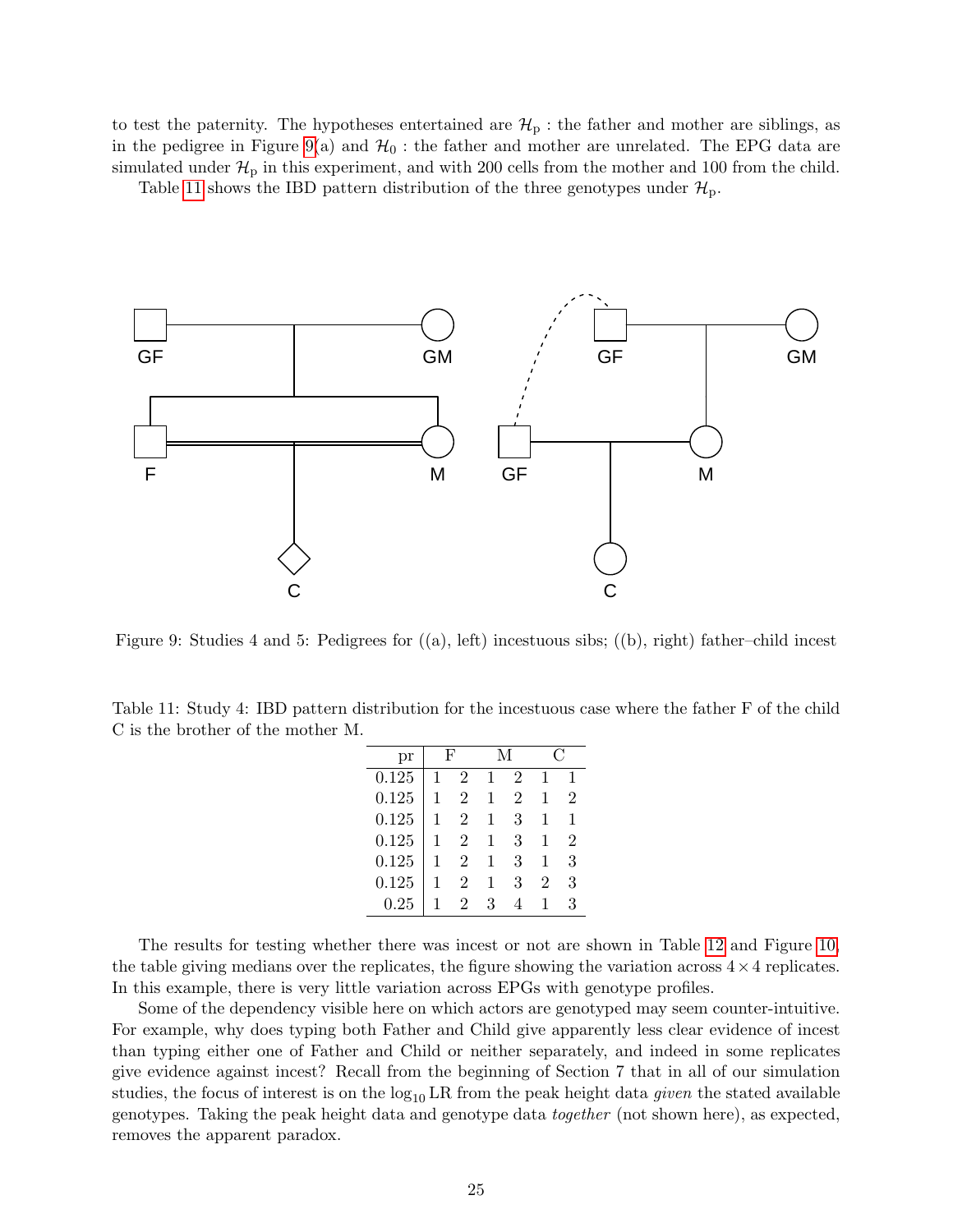A more careful study of the conditional dependencies in this example reveals that the peak heights convey no information about incest if the Mother and one or other or both of the Father and Child are typed.

<span id="page-25-0"></span>Table 12: Study 4:  $\log_{10} LR$  for testing whether there was incest or not, medians over  $4 \times 4$  replicate data sets.

|                                                       | Typed actors |  |   |  |      |
|-------------------------------------------------------|--------------|--|---|--|------|
|                                                       | F & C        |  | M |  | none |
| median $\log_{10}$ LR   1.030 2.718 1.233 0.076 1.318 |              |  |   |  |      |



<span id="page-25-1"></span>Figure 10: Study 4:  $\log_{10}$  LRs for the incestuous sibs example. The panels represent the replicated genotype profiles. In each panel, variation in  $\log_{10} LRS$  is shown across replicated EPGs, colourcoded by which actors are genotyped: dark red, red, green, orange and purple for F and C, F, M, C and none, respectively.

### 7.5 Study 5: Incest and rape

Here we consider the horrendous scenario where a child has been raped, and we have a mixed trace from her vagina. The suspected culprit is her maternal grandfather, and additionally there is some suspicion that the grandfather is also her father, that is, that she is the offspring of an incestuous relationship between her mother and maternal grandfather. We assume the child is the major contributor to the mixture, and that there is one other contributor. The pedigree for the case of incest is shown in Figure [9\(](#page-24-0)b), and this pedigree is assumed in simulating our EPG data for this study. The EPG data are simulated with 200 cells from the child and 100 from the rapist. In all cases we do not question that M is the mother of C, and that GF is the father of M. Table [13](#page-25-2) shows the IBD pattern distribution of the three genotypes for an incestuous family where the maternal grandfather GF of a child C is the father of the mother M.

<span id="page-25-2"></span>Table 13: Study 5: IBD pattern distribution for the incestuous case where the grandfather GF of a child C is the father of the mother M.

| pr       | GF             |    |   |
|----------|----------------|----|---|
| $0.25\,$ | $\overline{2}$ | -3 |   |
| 0.25     | $\dot{2}$      | 3  |   |
| 0.25     |                | 3  | 3 |
| 0.25     |                | З  |   |
|          |                |    |   |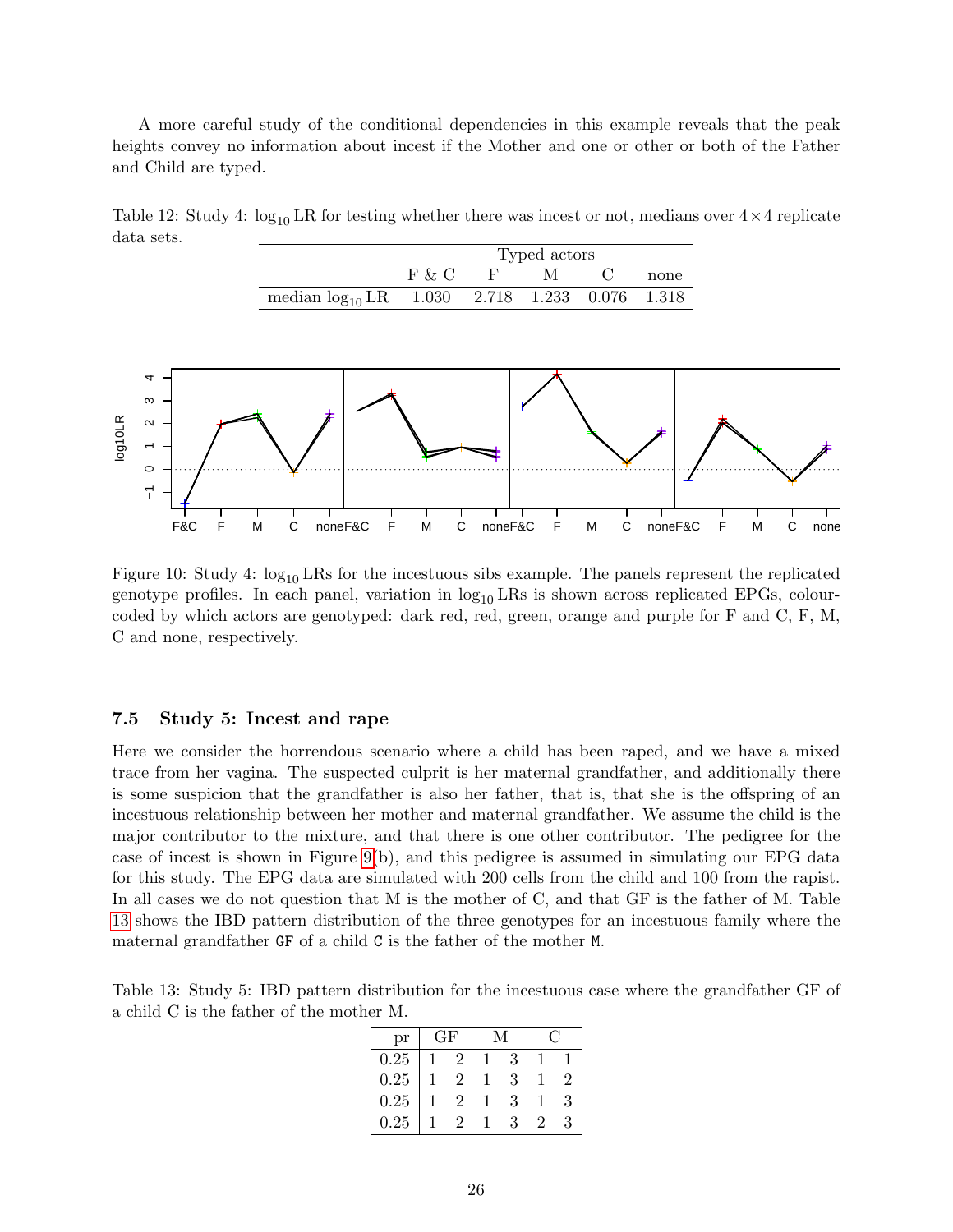We consider various possibilities for which actors are separately genotyped: either both M and C, M only, C only, none. As before, our experiments for the above scenarios are based on 4 replicated genotypes by 4 replicated EPGs.

For brevity, in describing this study we will use the term rape to mean that the GF is the 2nd contributor to the mixture, and incest to mean that GF is father of C. We wish to examine whether it is possible from the DNA mixture and any typed genotypes to distinguish the possibilities of incest and/or rape. Table [14](#page-26-0) reports the  $log_{10} LRs$  for each of (i) rape assuming incest, (ii) incest assuming rape, (iii) rape assuming no incest, and (iv) incest assuming no rape. Figure [11](#page-27-0) shows the variation in the  $log_{10}$  LRs by replicate.

Note that for the test of incest assuming no rape, when the child's genotype is known, a conditional independence argument confirms that the  $\log_{10} LR$  is identically 0.

| Table 14: Study 5: $\log_{10}$ LRs for the tests (i)-(iv) over 4 replicated genotypes by 4 replicated epgs |  |  |  |
|------------------------------------------------------------------------------------------------------------|--|--|--|
| with the set of typed actors given in (b).                                                                 |  |  |  |
|                                                                                                            |  |  |  |

<span id="page-26-0"></span>

|                         |              | typed |                     |         |
|-------------------------|--------------|-------|---------------------|---------|
| scenarios               | both M and C | M     |                     | none    |
| rape assuming incest    |              |       | 25.145 7.713 20.403 | - 3.679 |
| incest assuming rape    | 2.916        | 4.608 | 1.721               | - 2.506 |
| rape assuming no incest | 21.404 3.111 |       | 18.682              | 2.002   |
| incest assuming no rape |              | 0.574 |                     | 0.787   |

We can see that there tends to be a stronger signal for rape than for incest, and also that when we have the additional information on the child's genotype the  $log_{10}LR$  becomes much larger. Having only the mother's genotype does not make a substantial difference.

### 8 Real case applications

### 8.1 Case 1: Identification of a missing person

Here we analyse a real case related to a missing male, provided by the DNA Laboratory, Comisaría General de Policía Científica of Madrid. We refer to Green *et al.*  $(2021)$  for details of the case analysis. Here we will revisit some of the results, and also compare them with an analysis made with different software. The full anonymised data together with the R scripts to compute the results are given in the webpage<sup>[3](#page-26-1)</sup>. The data are anonymised to avoid serious privacy and confidentiality concerns.

In this case, only a daughter of the missing male was available to donate a DNA sample. A biological sample was collected from a toothbrush, presumably used by the missing person. DNA was recovered and analysed on 21 STR markers, plus three sex related markers, included in GlobalFiler<sup>TM</sup> PCR amplification kit (ThermoFisher). The reference sample from the daughter of the missing male was also genotyped with the same kit. A two-person DNA mixture was detected on the toothbrush. We denote the two distinct unknown contributors by  $U_1$  for the major contributor and  $U_2$  for the minor. An excerpt of the data is shown in Table [15,](#page-28-0) showing the alleles and peak heights in the DNA mixture found on the toothbrush T. The DNA profile of the daughter, denoted by D, is also shown. The sex related markers (not shown) indicated that the mixture was most probably from a male and a female donor.

Here we analyse the DNA mixture found on the toothbrush  $T$  presumably used by the missing person. We assume known allele frequencies and adopt a threshold of 50 rfus (relative florescent

<span id="page-26-1"></span> $^3$ https://petergreenweb.wordpress.com/example-1-data-code-and-output/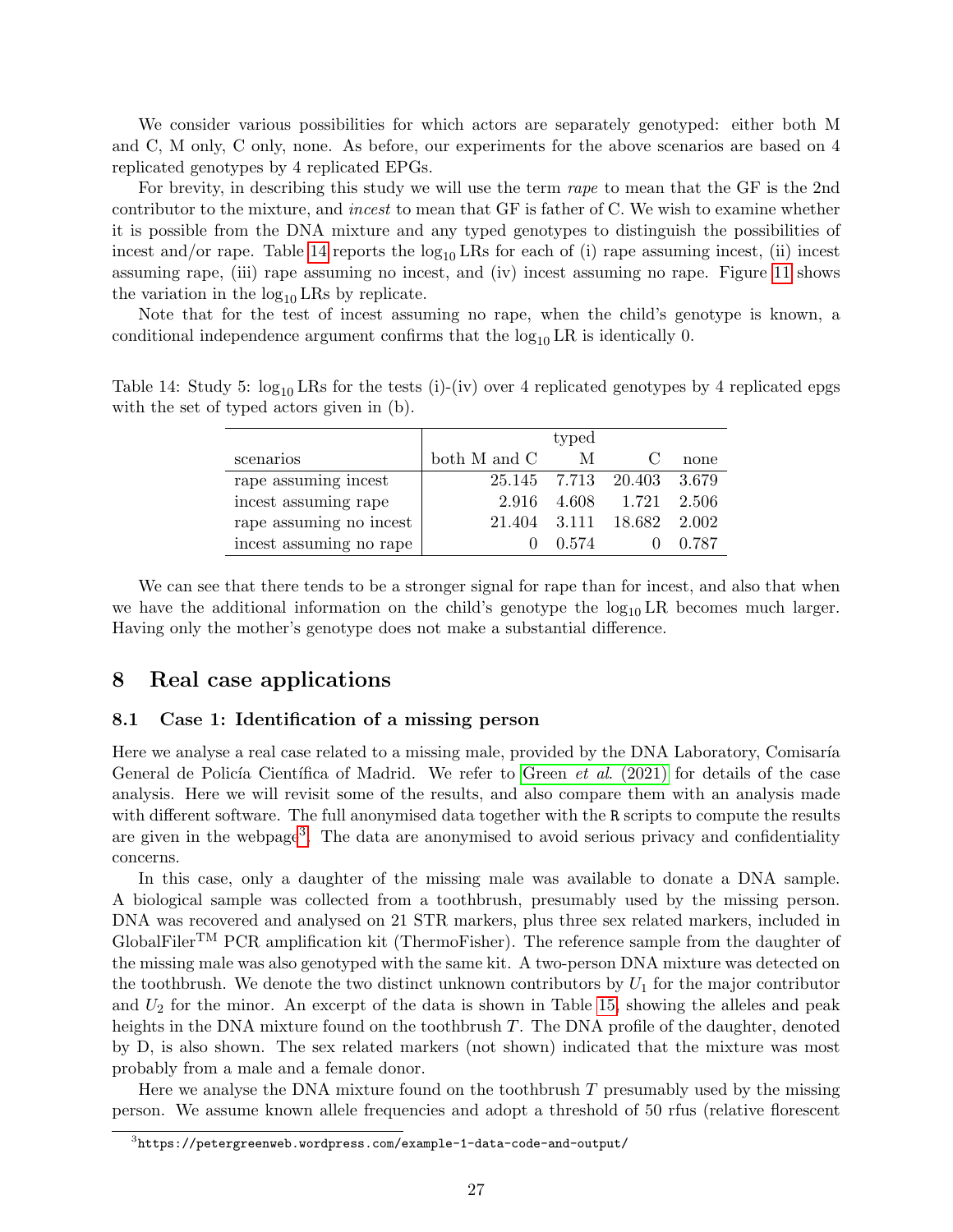

<span id="page-27-0"></span>Figure 11: Study 5: Variation in the  $log_{10}$  LRs across replicate genotype profiles and EPGs for the incest and rape example. The rows of the figure correspond to the various tests, and the columns to the 4 replicate genotype profiles. Within each panel  $log_{10} LR$  is plotted against which actors are genotyped (colour-coded: red, red, green, and orange for mother and child, mother alone, child alone, or no one, respectively). Lines join values corresponding to the same EPG replicate.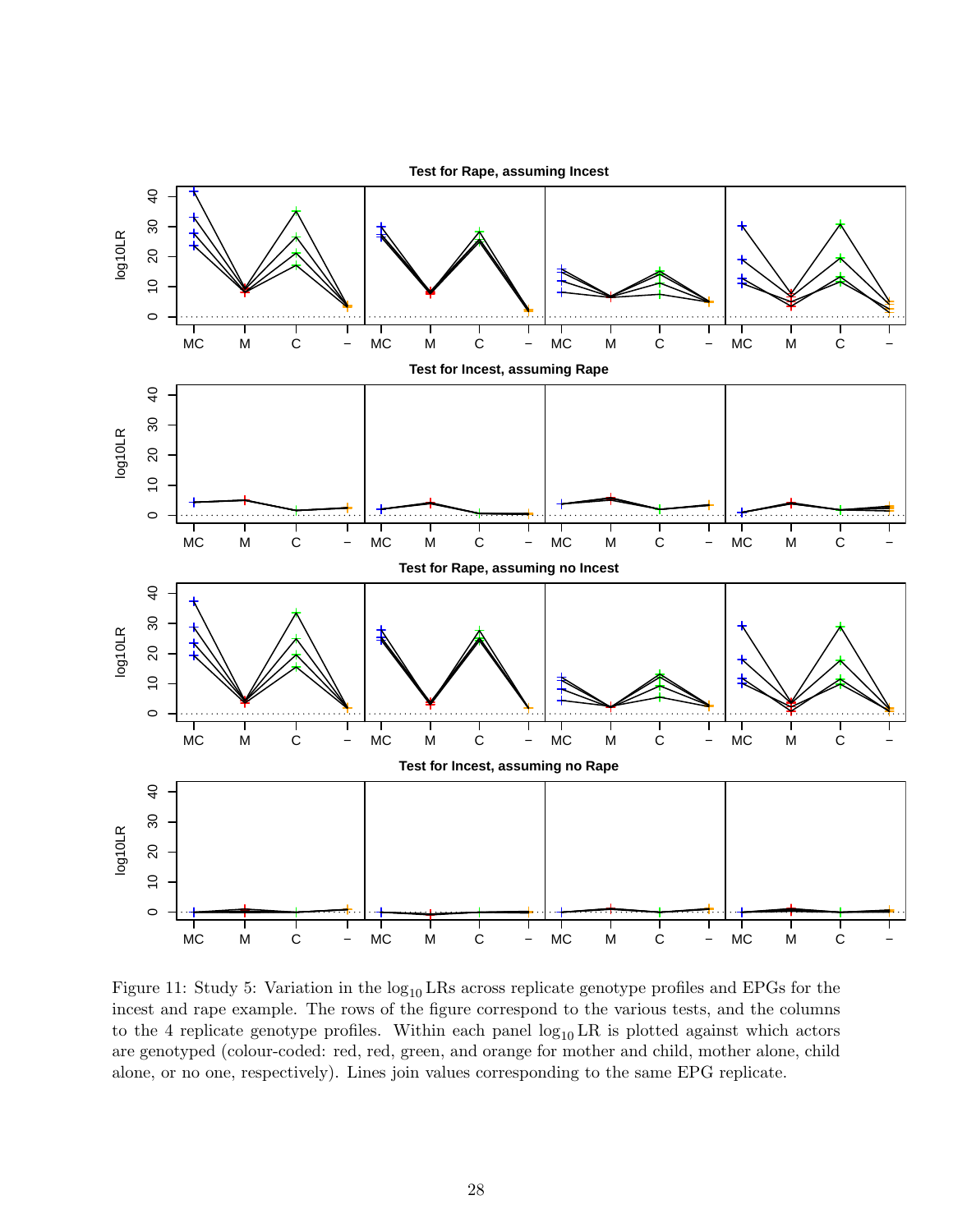|           | alleles    | toothbrush  |    |
|-----------|------------|-------------|----|
| markers   | in mixture | peak height | D  |
| Marker 6  | 19         | 264         | 19 |
|           | 21         | 3664        | 21 |
| Marker 7  | 13         | 1152        |    |
|           | 14         | 126         |    |
|           | 15         | 941         | 15 |
| Marker 14 | 13         | 5158        | 13 |
|           | 15         | 304         | 15 |
| Marker 20 | 13         | 3218        |    |
|           | 17         | 3550        | 17 |

<span id="page-28-0"></span>Table 15: Case 1: An excerpt of the anonymised data from the toothbrush  $T$ , showing the markers, alleles and relative peak heights together with the daughter's genotype D.

units).

In the preliminary analysis of the data we found that the estimated proportion of DNA for the major contributor  $U_1$ ,  $\phi_{U_1} = 0.93$  is large. We also computed the  $\log_{10} LR$  for testing  $\mathcal{H}_p$ : D is the child of  $U_1$  (and similarly for  $U_2$ ) vs.  $\mathcal{H}_0: U_1$  and  $U_2$  are assumed drawn at random from the gene pool. The  $log_{10} LR = 10.97$  is large, pointing to  $U_1$  being a parent of D but it is also substantial,  $\log_{10} LR = 4.53$ , for the hypothesis that the minor contributor  $U_2$  is a parent of D. We then questioned whether  $U_1$  and  $U_2$  were possibly related. The negative  $\log_{10} \text{LRs}$  for comparing  $\mathcal{H}_p: U_1$  has the relationship to  $U_2$ , vs.  $\mathcal{H}_0: U_1$  and  $U_2$  are unrelated, given in Table [16,](#page-28-1) show that they are most likely to be unrelated and thus are likely to be the parents of D or close relatives thereof. Furthermore, the likelihood that D was one of the contributors is practically zero.

<span id="page-28-1"></span>Table 16: Case 1: The  $log_{10}$  LR for  $\mathcal{H}_p$ : the two contributors to the mixture are related as specified *vs.*  $\mathcal{H}_0$ : the two contributors are unrelated.

| Relationship between $U_1$             |               |
|----------------------------------------|---------------|
| and $U_2$ under $\mathcal{H}_\text{D}$ | $log_{10}$ LR |
| monozygotic twins                      |               |
| parent-child                           | $\propto$     |
| sibs                                   | $-2.14$       |
| double first cousins                   | $-0.51$       |
| half-sibs                              | $-0.37$       |
| first cousins                          | $-0.10$       |
| half-cousins                           | $-0.034$      |

We now examine the joint relationships between the mixture contributors and the typed daugh-ter D, which clarifies the role of D in validating the mixture profile. Table [17](#page-29-0) shows the  $log_{10}LR$ for item T for several hypotheses  $\mathcal{H}_{\text{p}}$  concerning different relationships among  $U_1$ ,  $U_2$  and D, vs. the null hypothesis that these individuals are all unrelated. The values of the  $log_{10}LR$  show that there is strong evidence that the two contributors to item  $T$  are the missing father of D and D's mother, or at least very close relatives of them. Comparing the first 4 rows of Table [17](#page-29-0) confirms that the most likely single possibility is that they are indeed the mother and father. All values in the Table remain unchanged if the sexes of all contributors are reversed; we choose to identify them in the way shown because inference (not shown) also including the Amelogenin locus indicates that is is most likely that the major contributor  $U_1$  is female.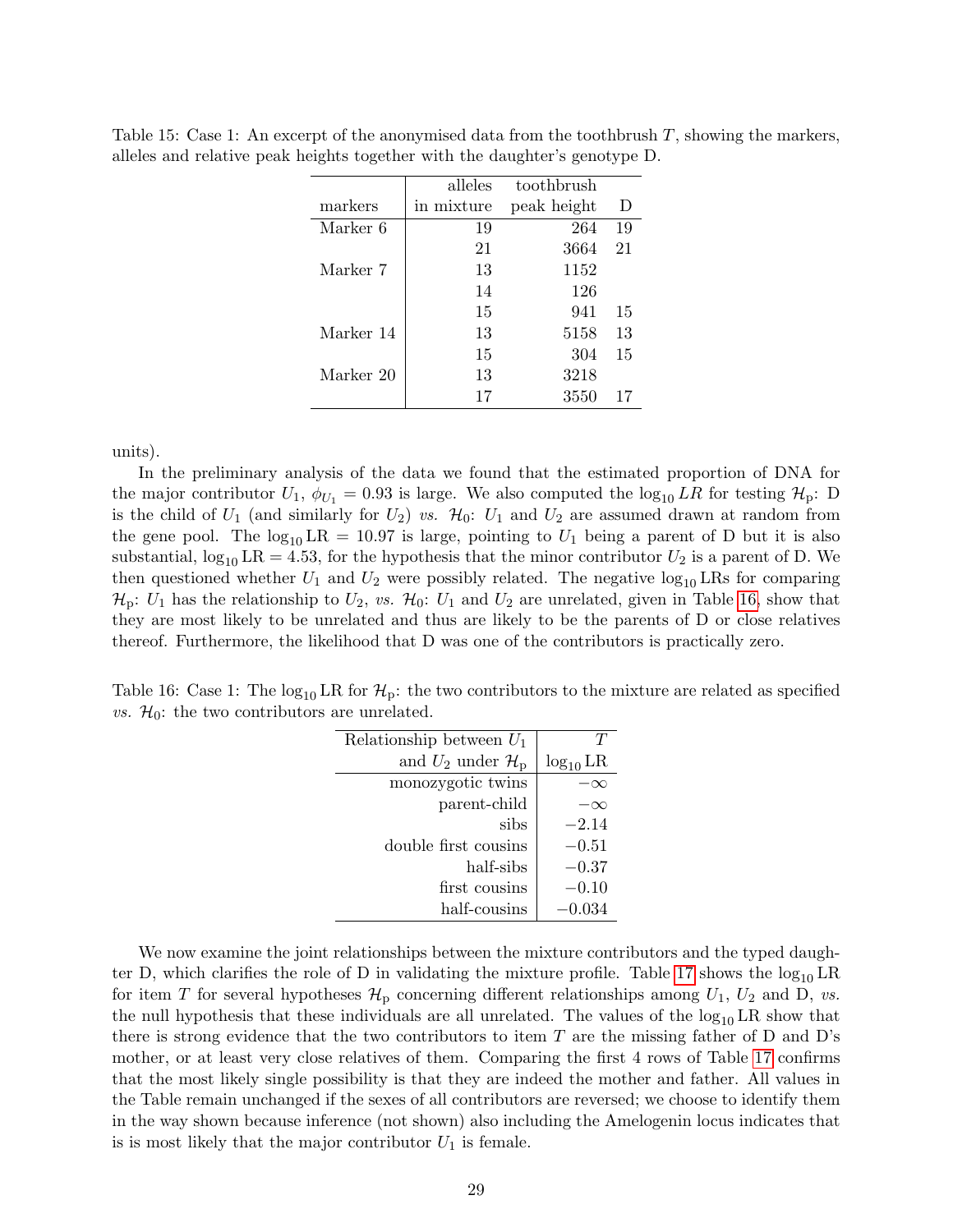If there is interest in comparing two of the models displayed in Table [17,](#page-29-0) the appropriate  $\log_{10}$  LR is simply obtained by calculating the difference between the values shown. For example, comparing the first row and the fifth,  $17.935 - 10.974 = 6.961$  gives the weight of evidence that  $U_2$ is the father of D, given that it is already assumed that  $U_1$  is the mother of D. There are too many different such comparisons that can be made to list them all here.

Some of the specific relationships examined in Table [17](#page-29-0) are speculative, but might be of interest in cases where a home is shared by an extended family.

<span id="page-29-0"></span>Table 17: Case 1: For item T,  $\log_{10}$  LR for several hypotheses  $\mathcal{H}_D$  concerning different relationships among  $U_1, U_2$  and D, vs.  $\mathcal{H}_0: U_1, U_2$  and D are all unrelated. The results in the lower half of the table can be used as baselines for comparison for those in the upper half. All  $log_{10} LR$  remain unchanged if the sexes of  $U_1$  and  $U_2$  are switched.

| $\mathcal{H}_p$                                        | $log_{10} LR$ |
|--------------------------------------------------------|---------------|
| $U_1$ mother of D and $U_2$ father of D                | 17.935        |
| $U_1$ maternal aunt of D and $U_2$ father of D         | 14.028        |
| $U_1$ mother of D and $U_2$ paternal uncle of D        | 15.579        |
| $U_1$ maternal aunt of D and $U_2$ paternal uncle of D | 11.763        |
| $U_1$ mother of D and $U_2$ unrelated                  | 10.974        |
| $U_1$ maternal aunt of D and $U_2$ unrelated           | 7.452         |
| $U_1$ unrelated and $U_2$ father of D                  | 4.530         |
| $U_1$ unrelated and $U_2$ paternal uncle of D          | 2.796         |

#### 8.1.1 Case 1, comparison with relMix

The R package relMix [\(Hernandis](#page-33-2) et al. 2019) also analyses DNA mixtures involving relatives, but is based only on allele presence, not considering the peak heights when modelling the DNA mixture as does KinMix. Based on the toothbrush sample, here we draw a comparison between results when using KinMix with and without the peak height data, and using relMix.

Table [18](#page-30-0) presents a marker-wise comparison between the likelihood LR and the overall  $\log_{10}$  LR, for comparing  $\mathcal{H}_p: U_1$  is the father of D vs.  $\mathcal{H}_0$  U<sub>1</sub> and U<sub>2</sub> are assumed drawn at random from the gene pool. Note that on comparing columns 2 and 3 to column 4 in Table [18,](#page-30-0) for only 2 markers out of 20 does using the peak heights yield a smaller  $log_{10} LR$  than using allele-presence data alone. The results obtained with relMix and KinMix when not including the peak height information are quite similar, although based on quite different models.

We found that relMix was not able to compute the LR for markers 8 and 10; these are the markers for which there are more than 16 different alleles in the allele frequency database,. We indicate this in Table [18](#page-30-0) by NaN. When using only those markers that relMix is able to compute, the partial  $\log_{10} LR$  obtained with KinMix with peak height information, is 9.94, is substantially bigger than that obtained without peak height information  $(8.35 \text{ with } \text{relu}x, 8.42 \text{ with } \text{KinMix}).$ 

Using KinMix on all the markers, the overall  $\log_{10} LR$  is 10.97 with peak heights, compared with the result 9.53 when not using the peak height information, a LR 27.5 times smaller.

The time to do the computations with relMix is considerably longer; it takes 1,314 seconds (22 minutes) compared to 2.30 seconds for KinMix without peak height information, and the 2.32 seconds using peak heights. (These times were obtained with an i7-7600U processor clocked at 2.80GHz.) This discrepancy between computational times is likely to be due to differences in the data structures used to represent relationships in DNA mixtures.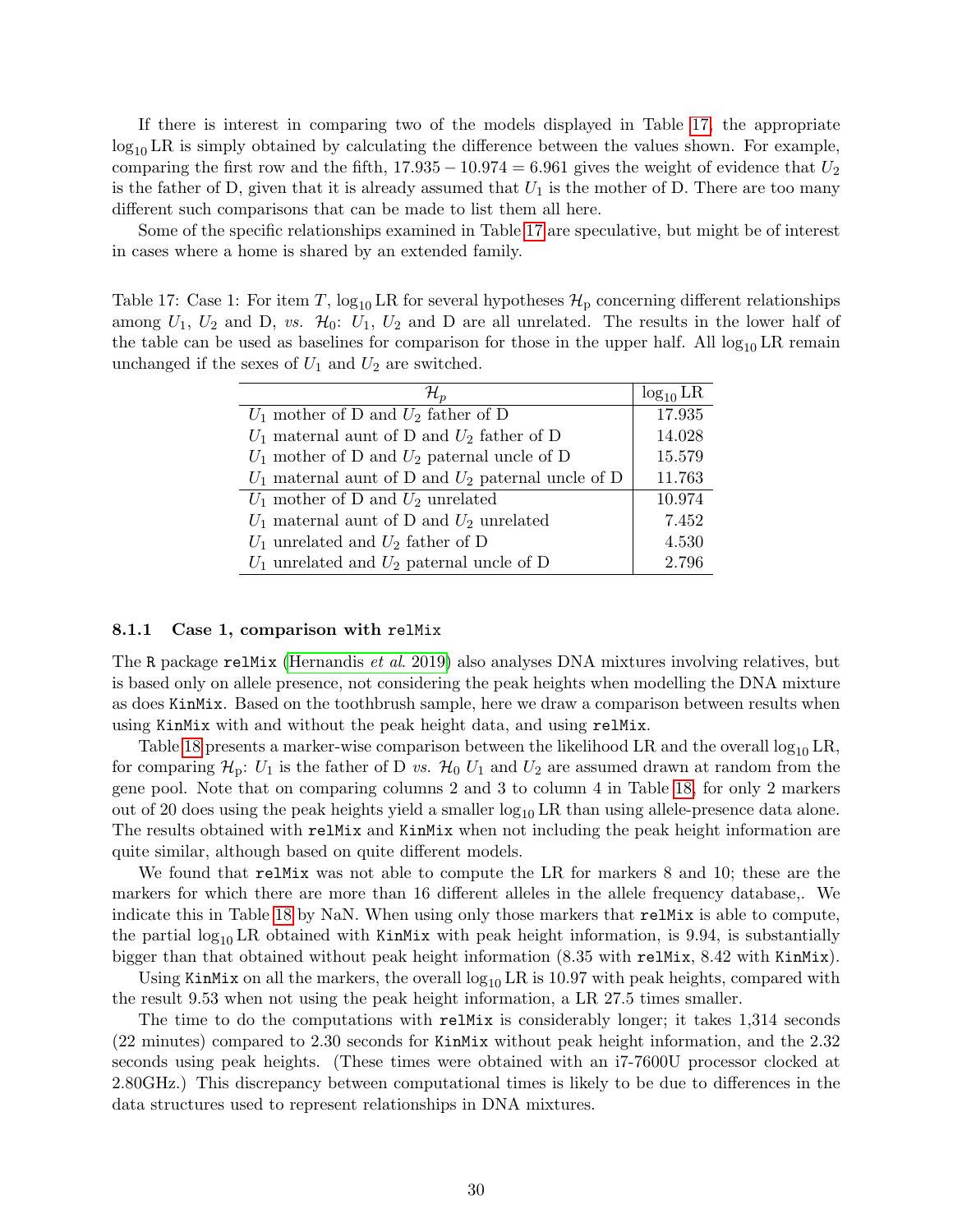<span id="page-30-0"></span>Table 18: Case 1: Marker-wise LR and overall  $log_{10}$  LR for item T, using relMix and KinMix with and without peak height information, for testing whether in T,  $\mathcal{H}_p$ :  $U_1$  is the father of D vs.  $\mathcal{H}_0$ :  $U_1$  and  $U_2$  are random members of the population. The partial  $\log_{10} LR$  values exclude markers 8 and 10.

| marker                | relMix           | KinMix             | KinMix            |
|-----------------------|------------------|--------------------|-------------------|
|                       |                  | $w/o$ peak heights | with peak heights |
| $1\,$                 | 3.02             | 3.11               | 4.84              |
| $\overline{2}$        | 7.18             | 7.77               | 10.92             |
| 3                     | 9.23             | 9.81               | 12.89             |
| $\,4\,$               | 3.54             | 3.61               | 3.72              |
| $\overline{5}$        | 4.75             | 4.93               | 5.16              |
| $\boldsymbol{6}$      | 2.55             | 2.58               | 3.34              |
| $\overline{7}$        | 1.08             | 1.07               | 1.59              |
| 8                     | N <sub>a</sub> N | 5.53               | 5.07              |
| $\overline{9}$        | 1.26             | 1.18               | 1.62              |
| 10                    | <b>NaN</b>       | 2.34               | 2.15              |
| 11                    | 6.30             | 6.35               | 10.92             |
| 12                    | 1.71             | 1.71               | 1.99              |
| 13                    | 2.25             | 2.26               | 2.27              |
| 14                    | 2.09             | 2.12               | 1.51              |
| 15                    | 2.39             | 2.46               | 2.54              |
| 16                    | 5.02             | 5.24               | 6.17              |
| 17                    | 1.89             | 1.74               | 2.39              |
| 18                    | 3.48             | 3.52               | 6.77              |
| 19                    | 3.01             | 3.11               | 3.30              |
| $20\,$                | 1.60             | 1.49               | 1.23              |
| partial $log_{10}$ LR | 8.35             | 8.42               | 9.94              |
| computation times (s) | 1314             | $2.30\,$           | $2.32\,$          |
| overall $log_{10}$ LR |                  | 9.53               | 10.97             |
| computation times (s) |                  | 3.02               | 3.09              |

#### 8.2 Case 2: Rape case

Here we analyse another real case from the DNA Laboratory, Comisaría General de Policía Científica of Madrid, concerning a sexual assault. The victim stated that 2 individuals raped her, both using condoms. The two condoms were found and two DNA mixtures, EPG1 and EPG2, were detected and analysed on 22 markers including Amelogenin (for gender identification). The two DNA mixtures were each compatible with the victim's profile and with that of an unknown male. An excerpt of the data on two DNA mixtures EPG1, EPG2 showing the markers, alleles, peak heights and victim's genotype is shown in Table [19.](#page-31-0)

The police wished to know if the unknown male in EPG1 and that in EPG2 could belong to 2 brothers. We also tested whether the two unknown males have a relationship  $R = \{\text{father—son},\}$ brothers, half-brothers, cousins, or are identical (the same individual or a hypothetical monozygotic twin)}.

In order to deal with problems like this we consider having the victim,  $v$ , and two unknown contributor  $U_1$  and  $U_2$  in EPG1 and EPG2, and assume that the proportion contributed to EPG1 by  $U_2$  is  $\phi_{U_2} = 0$  and the proportion contributed to EPG2 by  $U_1$  is  $\phi_{U_1} = 0$ . The estimated mixture parameters for EPG1 and EPG2, under the above assumption, are given in Table [20.](#page-31-1)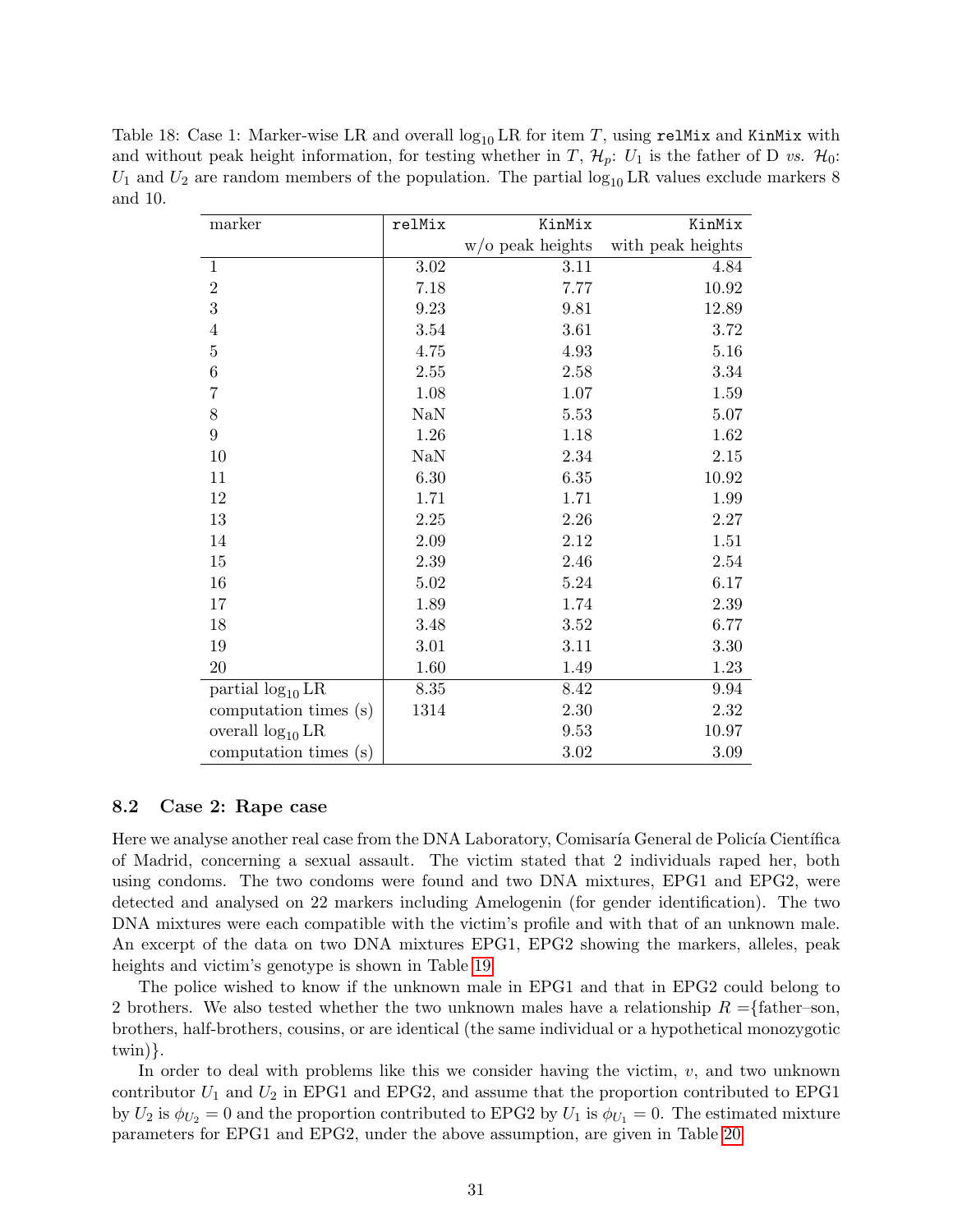|                                   |        | EPG1   | EPG2   |        |
|-----------------------------------|--------|--------|--------|--------|
| marker                            | allele | height | height | victim |
| CSF1PO                            | 10     | 1449   | 173    | 10     |
|                                   | 11     | 133    | 129    |        |
| D <sub>10</sub> S <sub>1248</sub> | 13     | 6380   | 1527   | 13     |
|                                   | 14     | 1012   | 139    |        |
| D <sub>12</sub> S <sub>391</sub>  | 19     | 172    |        |        |
|                                   | 20     | 1001   | 152    | 20     |
|                                   | 21     | 1193   | 73     | 21     |
| D18S51                            | 12     |        | 88     |        |
|                                   | 14     | 363    |        |        |
|                                   | 15     | 791    | 271    | 15     |
|                                   | 16     | 1469   | 232    | 16     |
|                                   | 19     | 461    |        |        |

<span id="page-31-0"></span>Table 19: Case 2: An excerpt of the data on two DNA mixtures EPG1, EPG2 showing the markers, alleles, peak heights and victim's genotype.

<span id="page-31-1"></span>Table 20: Case 2: Estimated parameters for EPG1 and EPG2 assuming they contain DNA from the victim v and two unknown contributors  $U_1$  and  $U_2$ . We assume that the proportion contributed to EPG1 by  $U_2$  is zero,  $\phi_{U_2} = 0$ , and the proportion contributed to EPG2 by  $U_1$  is zero,  $\phi_{U_1} = 0$ .

| $\omega$         | $\eta$ |                                       | $\phi_{U_1}$ | $\phi_{U_2}$ | $\phi_{v}$ |
|------------------|--------|---------------------------------------|--------------|--------------|------------|
| EPG1 4.786 432.7 |        | $0 \t 0.179 \t 0.821$                 |              |              |            |
|                  |        | EPG2 1.996 289.9 0.0303 0 0.336 0.664 |              |              |            |

Table [21](#page-31-2) gives the  $log_{10} LR$  for testing  $\mathcal{H}_p : U_1$  in EPG1 and  $U_2$  in EPG2 have the specified relationship vs.  $\mathcal{H}_0$  : all contributors unrelated, except for the victim's presence in both. The  $\log_{10}$  LR points to there being a relationship between  $U_1$  and  $U_2$ . In particular, the  $\log_{10}$  LR = 2.48 that they are brothers rather than unrelated.

In subsequent developments of the case two brothers were arrested and DNA reference samples were collected from them. We compared the prosecution hypothesis  $\mathcal{H}_p : v$  and brother 1 contributed to EPG1 vs.  $\mathcal{H}_0: v$  and an unknown, selected at random from the database, contributed to EPG1. The resulting  $\log_{10} LR = 22.28$  for  $\mathcal{H}_p$  vs.  $\mathcal{H}_0$  is is highly incriminating for brother 1. Similarly, when testing the prosecution hypothesis  $\mathcal{H}_p$ : v and brother 2 contributed to EPG2 vs.  $\mathcal{H}_0$ : v and an unknown, selected at random from the database, contributed to EPG2, the  $\log_{10}$  LR = 24.14 for  $\mathcal{H}_p$  vs.  $\mathcal{H}_0$  is highly incriminating also for brother 2.

Table 21: Case 2:  $\log_{10}$  LR for testing  $\mathcal{H}_p$  :  $U_1$  in EPG1 and  $U_2$  in EPG2 have the specified relationship vs.  $\mathcal{H}_0$ :  $U_1$  in EPG1 and  $U_2$  in EPG2 are unrelated. In both  $\mathcal{H}_p$  and  $\mathcal{H}_0$  we assume that the victim is a contributor to both EPG1 and EPG2.

<span id="page-31-2"></span>

|                                   |  | identity father-son brothers half-brothers cousins |  |
|-----------------------------------|--|----------------------------------------------------|--|
| relationship $2.36$ $2.60$ $2.48$ |  | 2.56 1.84                                          |  |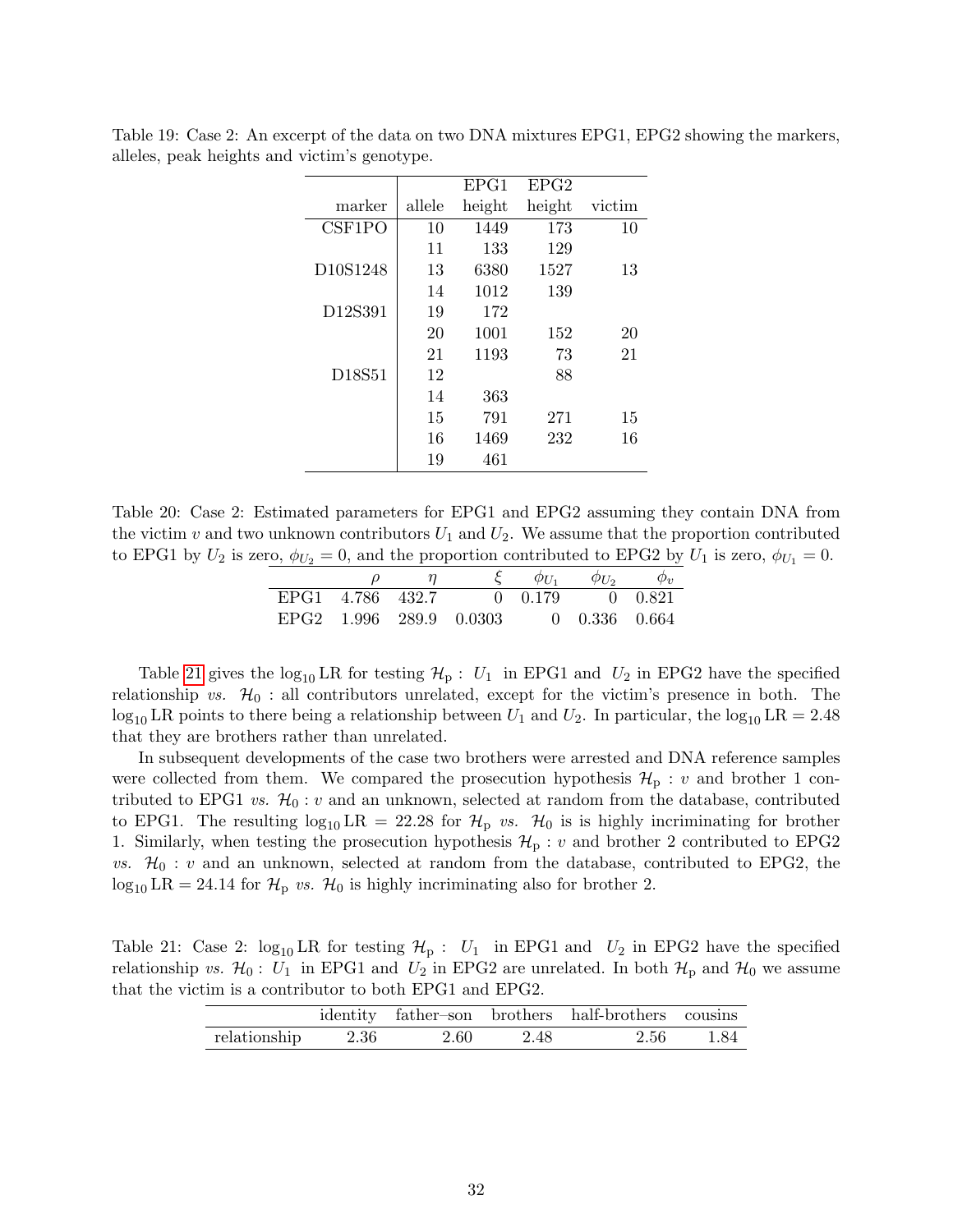### 9 Discussion

We have shown that the IBD pattern distribution for a collection of related individuals, which extends Jacquard's concept of coefficient of identity by descent beyond pairwise relationships, is an invaluable approach both to encoding relationships and to BN computations for DNA mixture analysis involving family relationships. Implementation of these ideas in the package KinMix, extending DNAmixtures, provides a convenient, powerful and flexible means for delivering the computations needed for DNA mixture analysis, using peak heights, involving arbitrarily complex relationships.

In this paper, we have not paid attention to the possibility of mutation, which can be important, for example in paternity cases, where a putative father can be excluded because his genotype profile is incompatible, even though a single mutation could make it compatible. We have experimental additions to KinMix, that compute likelihood ratios allowing for mutation, in various scenarios involving very close relationships. We aim to provide a comprehensive treatment of mutation in subsequent work.

#### Acknowledgements

We thank Amke Caliebe, Thore Egeland and Michael Nothnagel for organising an excellent workshop on Advanced Statistical and Stochastic Methods in Forensic Genetics, in Cologne in August 2018, and acknowledge fruitful conversations with Marjan Sjerps, Nuala Sheehan, Torben Tvedebrink, and Magnus Dehli Vigeland at and after the meeting, and also helpful correspondence with Elizabeth Thompson, and comments from Phil Dawid. Oskar Hansson was very helpful in discussion about using his package pcrsim. We also thank Lourdes Prieto, Comisaría General de Policía Científica, DNA Laboratory, Madrid, Spain for providing the data for the real case applications.

Finally, we are indebted to the referees for their careful reviews, which have led to a much improved presentation of these ideas.

### References

<span id="page-32-1"></span>Balding, D. J. (2005). Weight-of-Evidence for Forensic DNA Profiles. Wiley, New York.

- <span id="page-32-7"></span>Balding, D. J. and Nichols, R. A. (1994). DNA profile match probability calculation: How to allow for population stratification, relatedness, database selection and single bands. Forensic Science International, 64, 125–40.
- <span id="page-32-5"></span>Cotterman, C. W. (1940). A calculus for statistico-genetics. PhD thesis, The Ohio State University.
- <span id="page-32-9"></span>Cowell, R. (2016). Combining allele frequency uncertainty and population substructure corrections in forensic DNA calculations. Forensic Science International: Genetics, 23, 210–6.
- <span id="page-32-0"></span>Cowell, R. G., Graversen, T., Lauritzen, S., and Mortera, J. (2015). Analysis of DNA mixtures with artefacts. Journal of the Royal Statistical Society Series C (with discussion),  $64$ , 1–48.
- <span id="page-32-2"></span>Good, I. J. (1979). Studies in the History of Probability and Statistics. XXXVII A. M. Turing's statistical work in World War II. Biometrika, 66, 393–6.
- <span id="page-32-3"></span>Graversen, T. (2013). DNAmixtures: Statistical Inference for Mixed Traces of DNA. R package version 0.1-0, dnamixtures.r-forge.r-project.org/.
- <span id="page-32-6"></span>Graversen, T. and Lauritzen, S. (2015). Computational aspects of DNA mixture analysis. Statistics and Computing, 25, 527–41. [arXiv:1302.4956.](http://arxiv.org/abs/1302.4956)
- <span id="page-32-8"></span>Green, P. J. (2015). Contribution to Discussion of paper by Cowell, et al. *Journal of the Royal* Statistical Society Series C, 64, 41.
- <span id="page-32-4"></span>Green, P. J. (2020a). KinMix: DNA mixture analysis with related contributors. R package 2.0, https://petergreenweb.wordpress.com/kinmix2-0.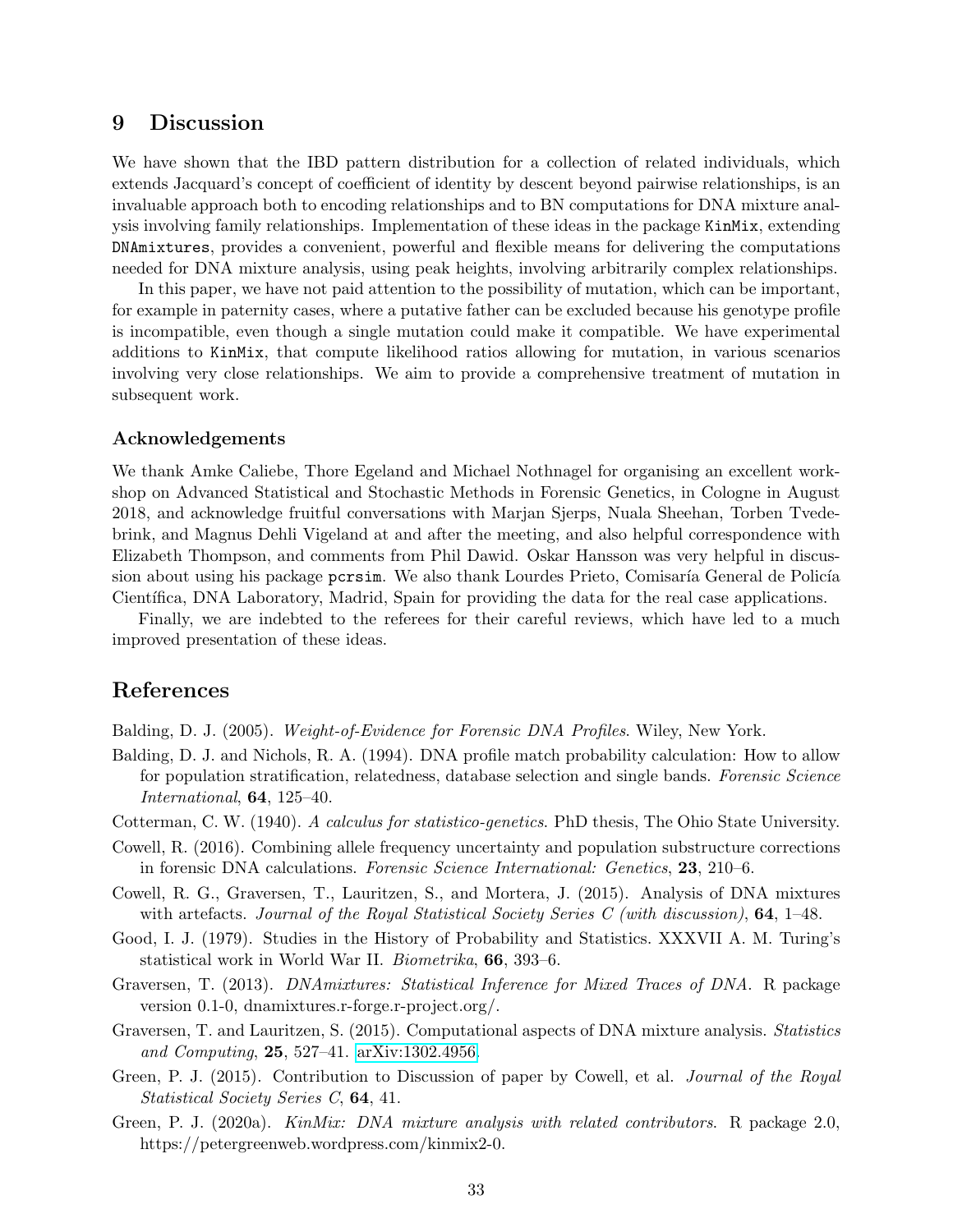- <span id="page-33-15"></span>Green, P. J. (2020b). KinMix User Guide 2.0: DNA mixture analysis with related contributors. https://petergreenweb.wordpress.com/kinmix2-0.
- <span id="page-33-12"></span>Green, P. J. and Mortera, J. (2009). Sensitivity of inferences in forensic genetics to assumptions about founder genes. Annals of Applied Statistics, 3, 731–63.
- <span id="page-33-1"></span>Green, P. J. and Mortera, J. (2017). Paternity testing and other inference about relationships from DNA mixtures. Forensic Science International: Genetics, 28, 128-37.
- <span id="page-33-17"></span>Green, P. J., Mortera, J., and Prieto, L. (2021). Casework applications of probabilistic genotyping methods for DNA mixtures that allow relationships between contributors. Forensic Science International: Genetics, **52**, 102482.
- <span id="page-33-16"></span>Hansson, O. (2017). *pcrsim: Simulation of the Forensic DNA Process.* R package version 1.0.2, https://CRAN.R-project.org/package=pcrsim.
- <span id="page-33-2"></span>Hernandis, E., Dørum, G., and Egeland, T. (2019). relmix: An open source software for DNA mixtures with related contributors. Forensic Science International: Genetics Supplement Series, 7, 221–3.
- <span id="page-33-5"></span>Jacquard, A. (1974). The genetic structure of populations. Springer-Verlag.
- <span id="page-33-9"></span>Lauritzen, S. L. and Spiegelhalter, D. J. (1988). Local computations with probabilities on graphical structures and their application to expert systems (with discussion). Journal of the Royal Statistical Society, Series B, 50, 157–224.
- <span id="page-33-0"></span>Mortera, J. (2020). DNA mixtures in forensic investigations: The statistical state of the art. Annu. Rev. Stat. Appl., 7, 1–34.
- <span id="page-33-4"></span>Nadot, R. and Vaysseix, G. (1973). Apparentement et identité. Algorithme du calcul des coefficients d'identité. Biometrics,  $29, 347-59$ .
- <span id="page-33-8"></span>Thompson, E. A. (1974). Gene identities and multiple relationships. Biometrics, 30, 667–80.
- <span id="page-33-3"></span>Thompson, E. A. (2013). Identity by descent: Variation in meiosis, across genomes, and in populations. Genetics, 194, 301–26.
- <span id="page-33-13"></span>Tvedebrink, T. (2010). Overdispersion in allelic counts and θ-correction in forensic genetics. Theoretical Population Biology, **78**,  $(3)$ ,  $200 - 210$ .
- <span id="page-33-14"></span>Tvedebrink, T., Eriksen, P., and Morling, N. (2015). The multivariate Dirichlet-multinomial distribution and its application in forensic genetics to adjust for subpopulation effects using the  $\theta$ -correction. Theoretical Population Biology, 105, 24–32.
- <span id="page-33-7"></span>Vigeland, M. D. (2019a). pedtools: Creating and Working with Pedigrees and Marker Data. R package version 0.9.0, https://github.com/magnusdv/pedtools.
- <span id="page-33-6"></span>Vigeland, M. D. (2019b). ribd: Pedigree-based Relatedness Coefficients. R package version 1.0.0, https://github.com/magnusdv/ribd.
- <span id="page-33-10"></span>Wright, S. (1940). Breeding structure of populations in relation to speciation. American Naturalist, 74, 232–48.
- <span id="page-33-11"></span>Wright, S. (1951). The genetical structure of populations. Annals of Eugenics, 15, 323–54.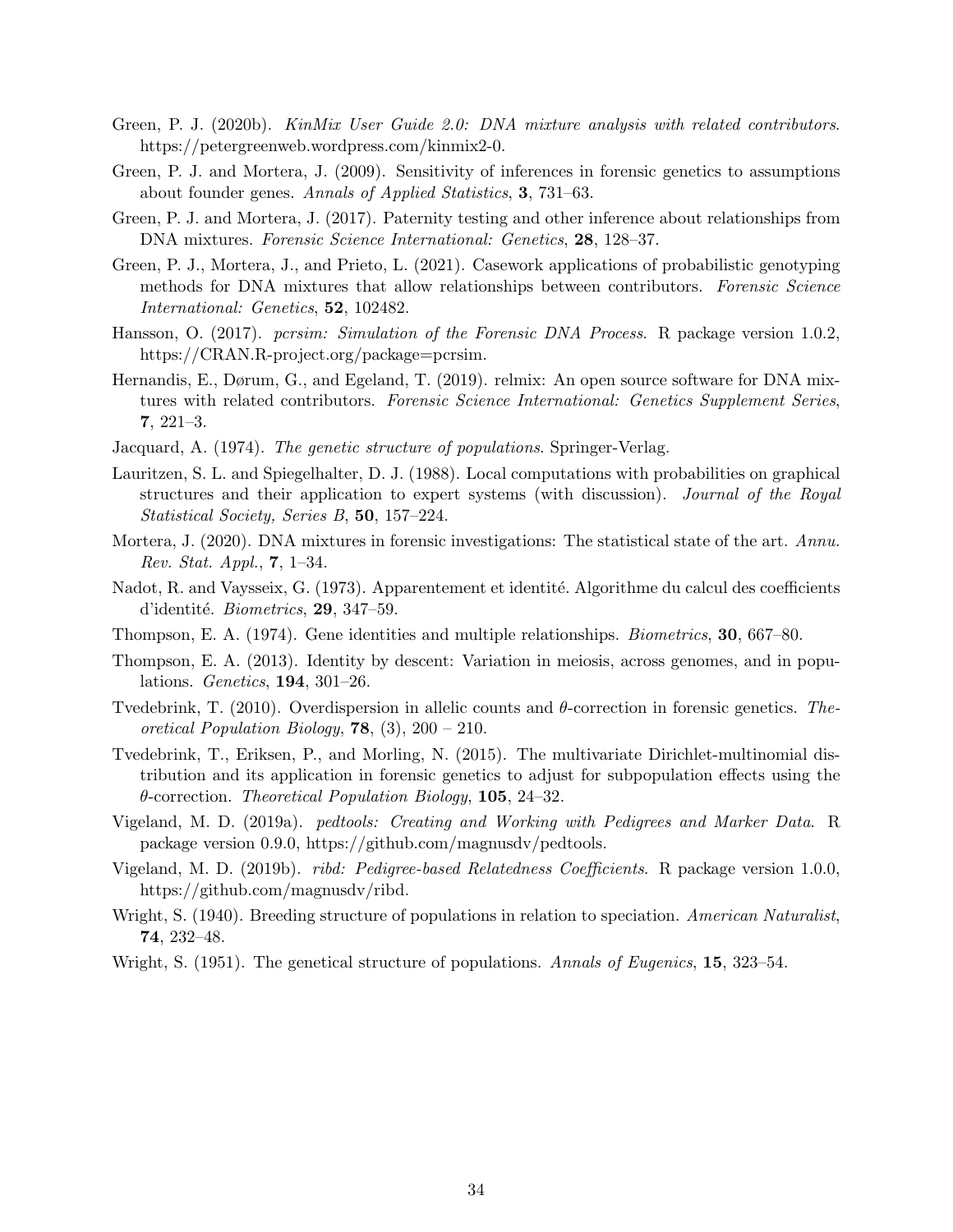### Supplementary information

### Supplementary section 1: Algorithms in pseudo-code

See Algorithm [1](#page-34-0) for the pseudocode for the generative model, that is for generating genotypes from the constructive model of Section 3.2. The algorithm for the construction of the CPTs for the BNs (Sections 3.3 and 3.4) is essentially the same except that random variables are replaced by their probability distributions in table form, as in Algorithm [2.](#page-35-0)

The notation used is as follows. The input variables are a coding of some of the information illustrated in Table 4:  $\pi$  is one of the permuted patterns that can generate the typed individual genotypes (in this example, 5 in number); ncontr is the number of mixture contributors whose genotypes's conditional distributions we are modelling (in the example in Table 4, two: Fgt and Mgt), these are numbered  $1 = 1, 2, \ldots, ncontr$  in the pseudocode;  $g = 1, 2$  indexes an individual's paternal and maternal genes;  $draw_{\pi ig}$  is a boolean variable, true if the gth gene of individual i has to be drawn from the gene pool under permuted pattern  $\pi$ , false if it is determined by the typed genotypes;  $par_{\pi iq}$  is an integer parameter, the allele index if  $draw_{\pi iq}$  is false, a running count of genes to be drawn under this pattern if  $draw_{\pi i}$  is true;  $p(\pi)$  is the probability distribution of  $\pi$ given the observed genotypes (in this example, given Cgt and GFgt);  $ndraws$  is the maximum over  $\pi$ of the number of draws needed under pattern  $\pi$ ;  $(q_a)$  are the allele frequencies and  $q_a^* = q_a / \sum_{b=1}^{a-1} q_b$ . As in our example, so in general, all of these input values are easily determined from the specified IBD pattern distribution and the allele frequencies.

The output variables are the genotype allele count arrays  $(n_{ia})$  for the mixture contributors {i}, whose distribution conditions on the observed typed genotypes of their relatives, together with the latent variables  $\pi$ , the permuted pattern, and  $(m_{ja})$ , the allele count arrays for the gene pool draws.

<span id="page-34-0"></span>Algorithm 1 The generative model

**Input:**  $ndraws, ncontr, (draw_{\pi iq}), (par_{\pi iq}), (q_a), p(\pi)$ **Output:** Sample values from the joint distribution of nodes  $\pi$ ,  $(m_{ia})$ ,  $(n_{ia})$ 1: for  $j \leftarrow 1, 2, \ldots, ndraws$  do  $\triangleright$  Draws from the gene pool 2:  $m_{i1} \leftarrow Bernoulli(q_1)$ 3:  $T_{i1} \leftarrow m_{i1}$ 4: for  $a \leftarrow 2, 3, \ldots, A-1$  do 5:  $m_{ja} \leftarrow Bernoulli((1 - T_{j,a-1})q_a^{\star})$ 6:  $T_{ja} \leftarrow T_{j,a-1} + m_{ja}$ 7:  $m_{jA} \leftarrow (1 - T_{j,A-1})$ 8: Draw  $\pi$  w.p.  $p(\pi)$  . Drawing from pattern distribution 9: for  $i \leftarrow 1, 2, \ldots,$  ncontr do 10: for  $a \leftarrow 1, 2, \ldots, A$  do 11: for  $g \leftarrow 1, 2$  do 12: **if**  $draw_{\pi i q}$  **then**  $j \leftarrow par_{\pi i q}$ ;  $h_g \leftarrow m_{ja}$ 13: **else**  $h_q \leftarrow I[par_{\pi i q} = a]$ 14:  $n_{ia} \leftarrow h_1 + h_2$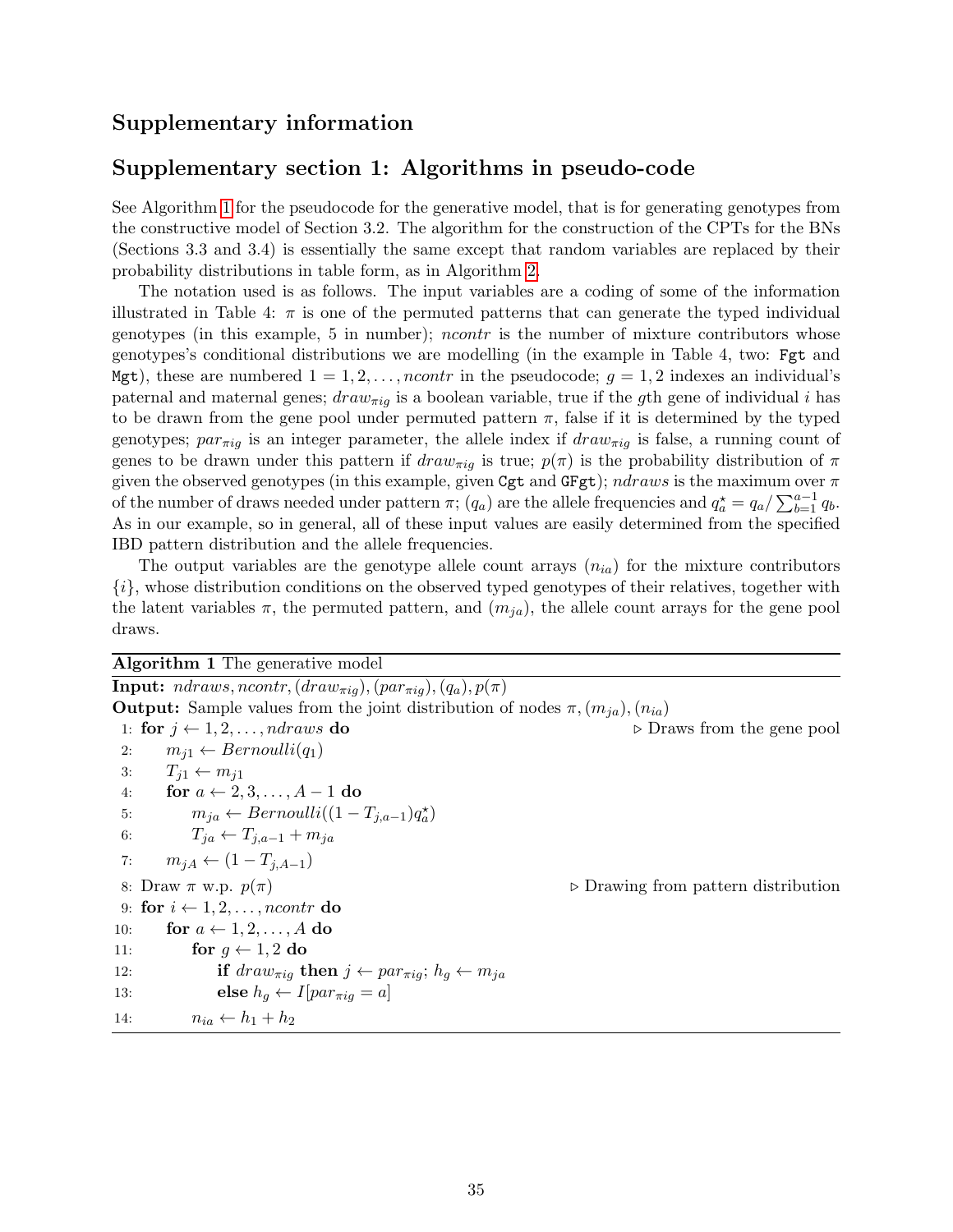<span id="page-35-0"></span>Algorithm 2 Constructing CPTs

**Input:**  $ndraws, ncontr, (draw_{\pi ig}), (par_{\pi ig}), (q_a), p(\pi)$ **Output:** CPTs for a BN with nodes  $\pi$ ,  $(m_{ja})$ ,  $(n_{ia})$ 1: for  $j \leftarrow 1, 2, \ldots, ndraws$  do .  $\triangleright$  Draws from the gene pool 2:  $p(m_{i1}) \leftarrow q_1 I[m_{i1} = 1] + (1 - q_1)I[m_{i1} = 0]$ 3:  $p(T_{i1}) \leftarrow I[T_{i1} = m_{i1}]$ 4: for  $a \leftarrow 2, 3, \ldots, A-1$  do 5:  $p(m_{ja} = 1) \leftarrow q_a^{\star} I[T_{j,a-1} = 0]$ ;  $p(m_{ja} = 0) = 1 - p(m_{ja} = 1)$ 6:  $p(T_{ja}) \leftarrow I[T_{ja} = T_{j,a-1} + m_{ja}]$ 7:  $p(m_{iA}) \leftarrow I[m_{iA} = (1 - T_{i,A-1})]$ 8: for all  $\pi$  do . Looping over pattern distribution 9: for  $i \leftarrow 1, 2, \ldots,$  ncontr do 10: for  $a \leftarrow 1, 2, \ldots, A$  do 11: for  $g \leftarrow 1, 2$  do 12: **if**  $draw_{\pi i q}$  **then**  $j \leftarrow par_{\pi i q}$ ;  $h_q \leftarrow m_{ja}$ 13: **else**  $h_q \leftarrow I[par_{\pi i q} = a]$ 14:  $p(n_{ia}|\pi,(m_{ja})) \leftarrow I[n_{ia} = h_1 + h_2]$ 

# Supplementary section 2: Uncertainty in allele frequencies in complex problems involving relationships

Let T be the typed genotypes, C the genotypes of the contributors to the mixture,  $M$  the meiosis pattern,  $f$  the gene pool draws, and  $q$  the allele frequencies.

Then we want  $P(C|T)$ .

Clearly

$$
P(C|T) = \frac{P(C,T)}{P(T)} = \frac{\int \sum P(C,T|M,q,f)p(M)p(f|q)p(q)dq}{\int \sum P(T|M,q,f)p(M)p(f|q)p(q)dq}
$$

T is a deterministic function of M and of a subvector of f we call  $f_{T,M}$ , so the denominator is

$$
P(T) = \int \sum P(T|M, q, f)p(M)p(f|q)p(q)dq = \sum_{M} \sum_{fr,M} P(T|M, f_{T,M})p(M) \int p(f_{T,M}|q)p(q)dq,
$$

in which  $P(T|M, f_{T,M})$  is actually an indicator function.

C is a deterministic function of M,  $f_{T,M}$  and additional gene pool draws  $f_{C|T,M}$ , so

$$
P(C,T) = \sum_{M} \sum_{f_{T,M}} \sum_{f_{C|T,M}} P(C|M, f_{T,M}, f_{C|T,M}) P(T|M, f_{T,M}) p(M) \int p(f_{T,M}|q) p(f_{C|T,M}|q) p(q) dq
$$

#### Dirichlet–Multinomial

 $p(f_{T,M}|q)$  and  $p(f_{C|T,M}|q)$  are polynomials in  $q,$  and  $p(q)$  is a Dirichlet distribution, so  $\int p(f_{T,M}|q)p(q)dq$ and  $\int p(f_{T,M}|q)p(\hat{f}_{C|T,M}|q)p(q)dq$  are explicit (expressed in terms of Gamma functions).

Suppose that the allele frequencies q have a Dirichlet prior:  $p(q) = \prod_a q_a^{\delta_a - 1} \times \Gamma(\sum_a \delta_a) / \prod_a \Gamma(\delta_a)$ , and that  $f_{T,M}$  consists of  $n_a$  copies of allele  $a, a = 1, 2, ..., A$ . Then  $p(f_{T,M}) = \prod_a q_a^{n_a}$  and

$$
\int p(f_{T,M})p(q)dq = \int \prod_a q_a^{\delta_a + n_a - 1} dq \times \frac{\Gamma(\sum_a \delta_a)}{\prod_a \Gamma(\delta_a)} = \frac{\Gamma(\sum_a \delta_a) \prod_a \Gamma(\delta_a + n_a)}{\Gamma(\sum_a (\delta_a + n_a)) \prod_a \Gamma(\delta_a)} = DM(n; \delta),
$$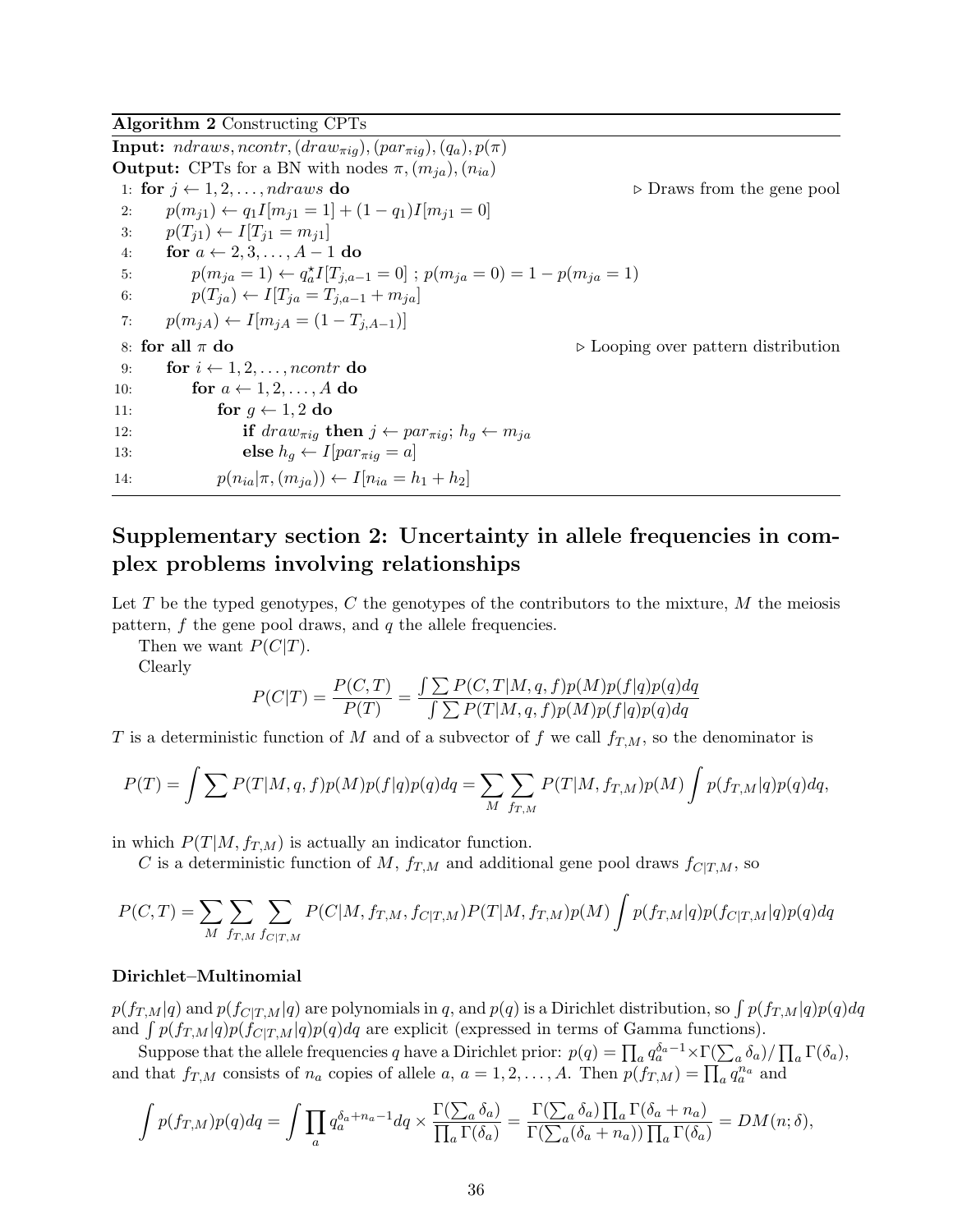say. Similarly, if  $f_{C|T,M}$  has  $n'_a$  copies of allele a, then

$$
\int p(f_{T,M}|q)p(f_{C|T,M}|q)p(q)dq = \frac{\Gamma(\sum_a \delta_a) \prod_a \Gamma(\delta_a + n_a + n'_a)}{\Gamma(\sum_a (\delta_a + n_a + n'_a)) \prod_a \Gamma(\delta_a)} = DM(n+n';\delta).
$$

(These Dirichlet–Multinomial distributions are what is evaluated in the P´olya urn BN.)

### Computation of  $P(C|T)$

T is observed, so we only need  $P(T|M, f_{T,M})$  for a single value of T, and therefore  $P(T)$  becomes an explicit sum over M and  $f_{T,M}$ , with only a small number of non-zero terms.

We need  $P(C|T)$  for all possible values of C, so to compute  $P(C|T)$  we use a BN whose nodes include  $f_{C|T,M}$  and M (T being now fixed and  $f_{T,M}$  a fixed function of M). In this BN, if the evidence and joint probability has product  $P(C, T)/P(T)$ , then the normalising constant will evaluate  $P(C|T)$ .

$$
P(C,T)/P(T) =
$$
  
\n
$$
P(T)^{-1} \sum_{M} \sum_{fr,M} \sum_{f \in T,M} P(C|M, fr,M, f_{C|T,M}) P(T|M, fr,M) p(M) DM(n+n';\delta)
$$
  
\n
$$
= P(T)^{-1} \sum_{M} \sum_{fr,M} \sum_{f \in T,M} P(C|M, fr,M, f_{C|T,M}) P(T|M, fr,M) p(M) DM(n';n+\delta) DM(n;\delta)
$$

Of the terms in this expression,  $P(T)$ ,  $\{\delta_a\}$ ,  $\{n_a\}$  are constants,  $P(C|M, f_{T,M}, f_{C|T,M})$  and  $P(T|M, f_{T,M})$  are indicator functions. Write  $p^*(M) = P(T)^{-1}p(M) \sum_{f_{T,M}} P(T|M, f_{T,M}) D M(n; \delta)$ (which is explictly available but may not be correctly normalised), then

$$
P(C,T)/P(T) = \sum_{M} \sum_{f_{C|T,M}} P(C|M, f_{T,M}, f_{C|T,M}) p^*(M) DM(n'; n + \delta).
$$

However, note that n are the allele counts corresponding to  $f_{T,M}$ , so for fixed T vary with M. This means that the Pólya urn component of the BN will have the node corresponding to  $M$  as an additional parent. Alternatively, we have to loop over  $M$ , running a separate BN for each value (for which  $p^*(M)$  is non-zero), and combining them afterwards.

# Supplementary section 3: Software for interpreting DNA mixtures in the presence of relationships

<span id="page-36-0"></span>

| Software               | Open source      | Model           | Relatedness                     |
|------------------------|------------------|-----------------|---------------------------------|
| DNAmixtures $(a)$<br>& |                  |                 |                                 |
| KinMix $(b)$           | yes              | Continuous      | yes                             |
| EuroForMix $(c)$       | <b>ves</b>       | Continuous      | $F_{st}$ or $\theta$ correction |
| Li $Ra(d)$             | for internal use | Continuous      | $F_{st}$ or $\theta$ correction |
| $STRmix^{\pi}(e)$      | $\mathbf{n}$     | Continuous      | stated on website               |
| likeLTD(f)             | yes              | Semi-continuous | $F_{st}$ or $\theta$ correction |
| relmix $(g)$           | yes              | Discrete        | yes                             |
| Forensim $(h)$         | yes              | Discrete        | $F_{st}$ or $\theta$ correction |

Table 22: Summary of main software programs available and their characteristics.